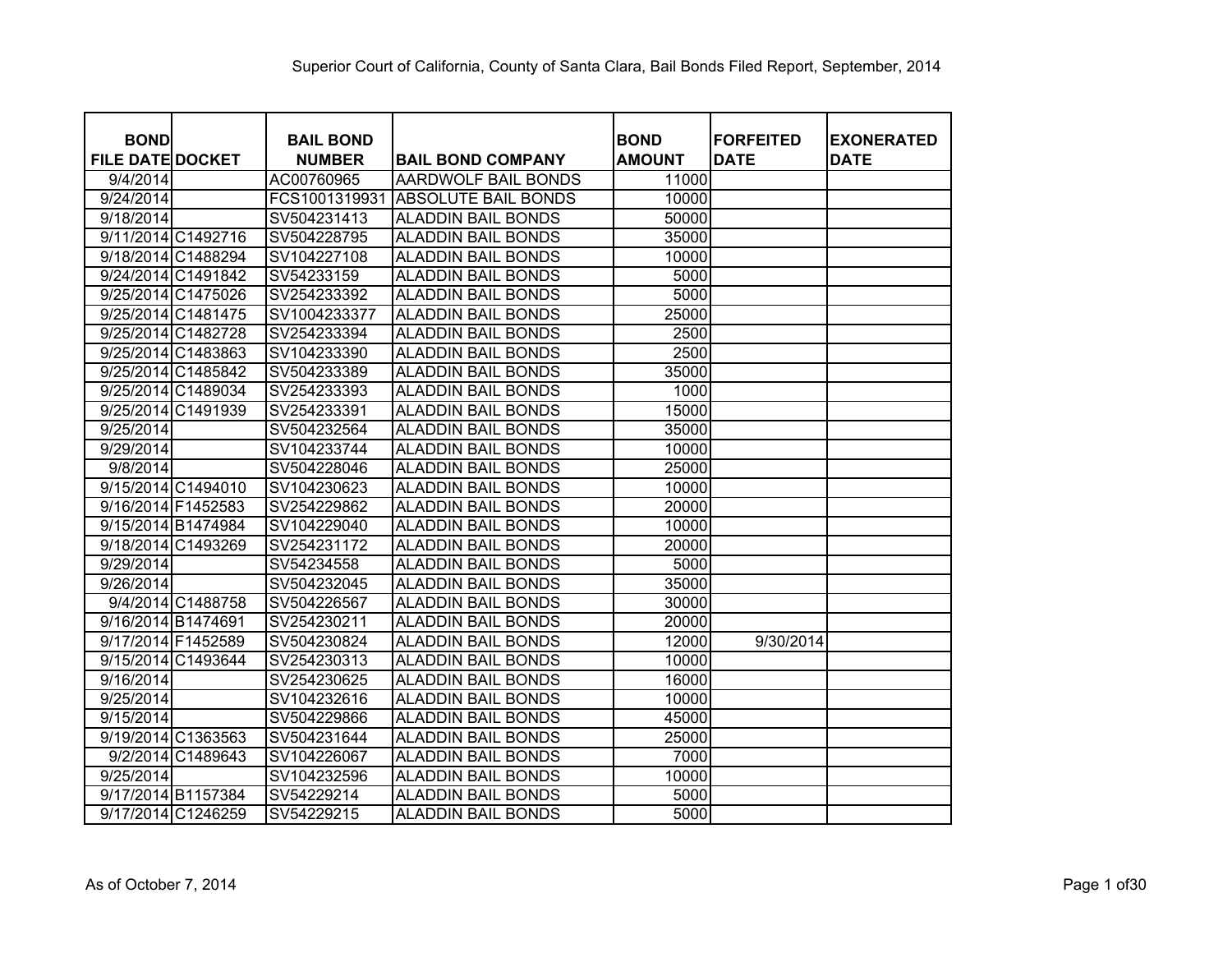| <b>BOND</b>             |                    | <b>BAIL BOND</b> |                           | <b>BOND</b>      | <b>FORFEITED</b> | <b>EXONERATED</b> |
|-------------------------|--------------------|------------------|---------------------------|------------------|------------------|-------------------|
| <b>FILE DATE DOCKET</b> |                    | <b>NUMBER</b>    | <b>BAIL BOND COMPANY</b>  | <b>AMOUNT</b>    | <b>DATE</b>      | <b>DATE</b>       |
|                         | 9/2/2014 C1493807  | SV254226334      | <b>ALADDIN BAIL BONDS</b> | 25000            |                  |                   |
|                         | 9/2/2014 BB832997  | SV254226344      | <b>ALADDIN BAIL BONDS</b> | 20000            |                  |                   |
| 9/25/2014               |                    | SV254232519      | <b>ALADDIN BAIL BONDS</b> | 25000            |                  |                   |
| 9/16/2014 C1366033      |                    | SV254230780      | <b>ALADDIN BAIL BONDS</b> | 15000            |                  |                   |
| 9/16/2014 C1368052      |                    | SV254230779      | <b>ALADDIN BAIL BONDS</b> | 5000             |                  |                   |
| 9/17/2014 F1348203      |                    | SV104230767      | <b>ALADDIN BAIL BONDS</b> | 2500             |                  |                   |
| 9/10/2014 C1492571      |                    | SV54228629       | <b>ALADDIN BAIL BONDS</b> | 1000             |                  |                   |
| 9/23/2014 C1243551      |                    | SV104232671      | <b>ALADDIN BAIL BONDS</b> | 10000            |                  |                   |
| 9/25/2014               |                    | SV54232672       | <b>ALADDIN BAIL BONDS</b> | $\overline{250}$ |                  |                   |
|                         | 9/8/2014 C1492370  | SV504227637      | <b>ALADDIN BAIL BONDS</b> | 50000            |                  |                   |
| 9/22/2014 C1492971      |                    | SV254231887      | <b>ALADDIN BAIL BONDS</b> | 25000            | 9/24/2014        |                   |
| 9/25/2014 C1494167      |                    | SV254233302      | <b>ALADDIN BAIL BONDS</b> | 25000            |                  |                   |
| 9/10/2014 C1349319      |                    | SV254225764      | <b>ALADDIN BAIL BONDS</b> | 20000            |                  |                   |
| 9/23/2014               |                    | SV104232193      | <b>ALADDIN BAIL BONDS</b> | 10000            |                  |                   |
| 9/11/2014               |                    | SV254228773      | <b>ALADDIN BAIL BONDS</b> | 10000            |                  |                   |
|                         | 9/2/2014 B1474980  | SV254224769      | <b>ALADDIN BAIL BONDS</b> | 16250            |                  |                   |
|                         | 9/24/2014 C1494200 | SV254233045      | <b>ALADDIN BAIL BONDS</b> | 20000            |                  |                   |
|                         | 9/24/2014 C1485340 | SV54233109       | <b>ALADDIN BAIL BONDS</b> | 5000             |                  |                   |
| 9/15/2014 B1260452      |                    | SV504229837      | <b>ALADDIN BAIL BONDS</b> | 50000            |                  |                   |
| 9/15/2014 C1490456      |                    | SV254229836      | <b>ALADDIN BAIL BONDS</b> | 15000            |                  |                   |
| 9/29/2014               |                    | SV254234197      | <b>ALADDIN BAIL BONDS</b> | 5500             |                  |                   |
| 9/18/2014               |                    | SV54231357       | <b>ALADDIN BAIL BONDS</b> | 5000             |                  |                   |
| 9/26/2014 C1489261      |                    | SV54232205       | <b>ALADDIN BAIL BONDS</b> | 5000             |                  |                   |
| 9/19/2014 C1493016      |                    | SV504231646      | <b>ALADDIN BAIL BONDS</b> | 30000            |                  |                   |
|                         | 9/5/2014 C1487561  | SV54227306       | <b>ALADDIN BAIL BONDS</b> | 2000             |                  |                   |
|                         | 9/9/2014 B1261802  | SV104228002      | <b>ALADDIN BAIL BONDS</b> | 10000            |                  |                   |
| 9/23/2014               |                    | SV504232715      | <b>ALADDIN BAIL BONDS</b> | 35000            |                  |                   |
| 9/2/2014                |                    | SV254226040      | <b>ALADDIN BAIL BONDS</b> | 21000            |                  |                   |
|                         | 9/26/2014 C1494180 | SV504233497      | <b>ALADDIN BAIL BONDS</b> | 45000            |                  |                   |
|                         | 9/8/2014 C1493650  | SV504227792      | <b>ALADDIN BAIL BONDS</b> | 41250            |                  |                   |
| 9/29/2014 C1492347      |                    | SV254233965      | <b>ALADDIN BAIL BONDS</b> | 21000            |                  |                   |
| 9/11/2014 C1116232      |                    | SV504228969      | <b>ALADDIN BAIL BONDS</b> | 40000            |                  |                   |
| 9/8/2014                |                    | SV254227742      | <b>ALADDIN BAIL BONDS</b> | 16000            |                  |                   |
| 9/9/2014                |                    | SV254228326      | <b>ALADDIN BAIL BONDS</b> | 25000            |                  |                   |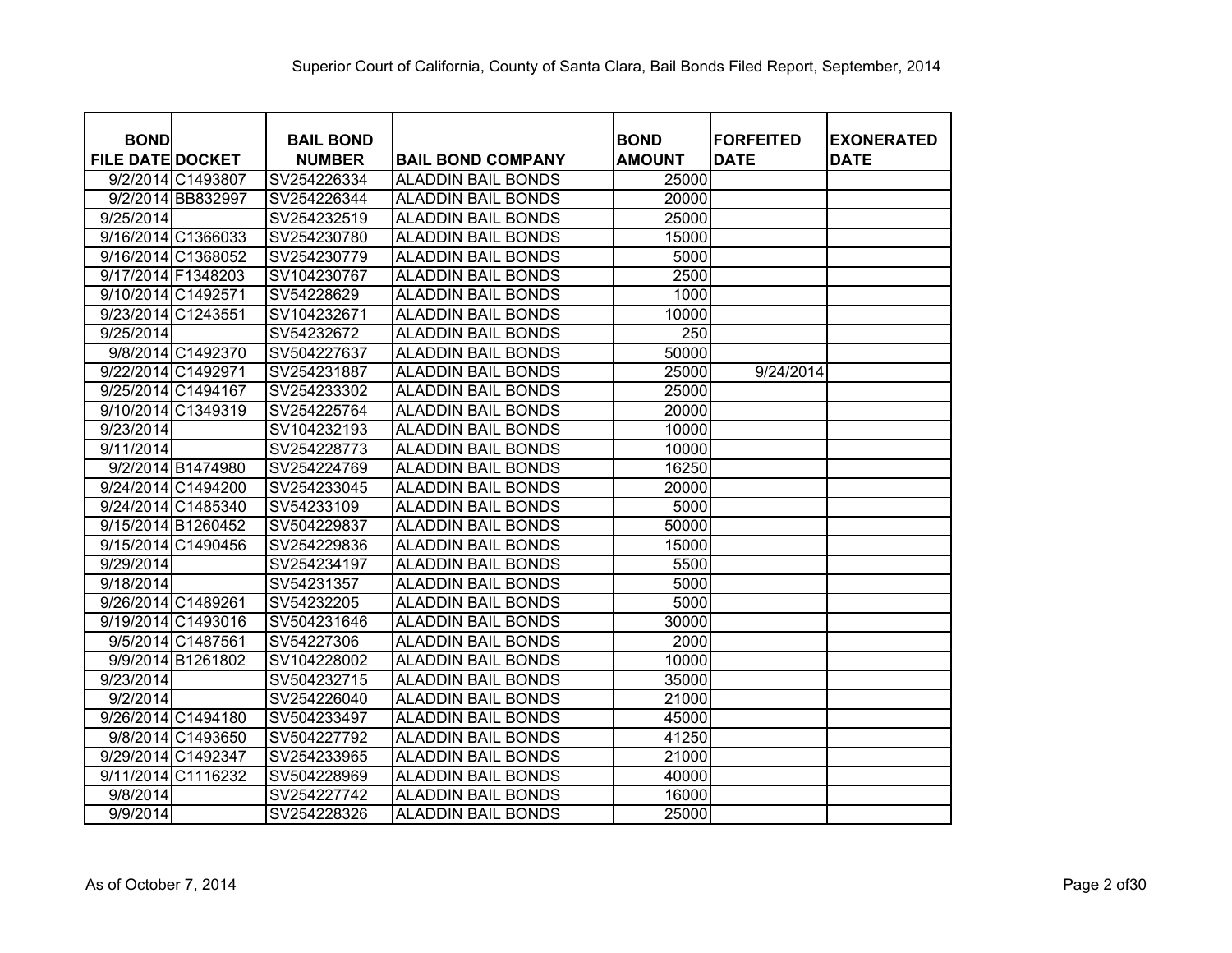| <b>BOND</b>             |                   | <b>BAIL BOND</b> |                           | <b>BOND</b>   | <b>FORFEITED</b> | <b>EXONERATED</b> |
|-------------------------|-------------------|------------------|---------------------------|---------------|------------------|-------------------|
| <b>FILE DATE DOCKET</b> |                   | <b>NUMBER</b>    | <b>BAIL BOND COMPANY</b>  | <b>AMOUNT</b> | <b>DATE</b>      | <b>DATE</b>       |
|                         | 9/2/2014 C1490383 | SV104225781      | <b>ALADDIN BAIL BONDS</b> | 7500          |                  |                   |
| 9/4/2014                |                   | SV504225787      | <b>ALADDIN BAIL BONDS</b> | 40000         |                  |                   |
| 9/15/2014               |                   | SV104230355      | <b>ALADDIN BAIL BONDS</b> | 10000         |                  |                   |
|                         | 9/4/2014 F1452425 | SV504226593      | <b>ALADDIN BAIL BONDS</b> | 26000         |                  |                   |
|                         | 9/4/2014 C1363742 | SV254226965      | <b>ALADDIN BAIL BONDS</b> | 20000         | 9/17/2014        |                   |
|                         | 9/4/2014 C1484557 | SV254226668      | <b>ALADDIN BAIL BONDS</b> | 10000         | 9/11/2014        | 9/25/2014         |
|                         | 9/4/2014 C1486180 | SV104226669      | <b>ALADDIN BAIL BONDS</b> | 5000          | 9/11/2014        | 9/25/2014         |
|                         | 9/4/2014 C1490062 | SV504226667      | <b>ALADDIN BAIL BONDS</b> | 50000         | 9/11/2014        | 9/25/2014         |
| 9/17/2014 C1493824      |                   | SV104231122      | <b>ALADDIN BAIL BONDS</b> | 10000         |                  |                   |
| 9/12/2014               |                   | SV254229071      | <b>ALADDIN BAIL BONDS</b> | 15000         |                  |                   |
| 9/29/2014 C1493582      |                   | SV504233959      | <b>ALADDIN BAIL BONDS</b> | 25000         |                  |                   |
| 9/12/2014               |                   | SV104229042      | <b>ALADDIN BAIL BONDS</b> | 10000         |                  |                   |
| 9/5/2014                |                   | SV254227116      | <b>ALADDIN BAIL BONDS</b> | 15000         |                  |                   |
| 9/23/2014 C1485594      |                   | SV54231590       | <b>ALADDIN BAIL BONDS</b> | 5000          |                  |                   |
| 9/12/2014 F1452579      |                   | SV254229116      | <b>ALADDIN BAIL BONDS</b> | 11000         | 9/23/2014        |                   |
| 9/29/2014               |                   | SV254234359      | <b>ALADDIN BAIL BONDS</b> | 16000         |                  |                   |
|                         | 9/8/2014 C1478516 | SV504227557      | <b>ALADDIN BAIL BONDS</b> | 50000         |                  |                   |
|                         | 9/2/2014 C1366696 | SV54226080       | <b>ALADDIN BAIL BONDS</b> | 5000          |                  |                   |
| 9/8/2014                |                   | SV504228017      | <b>ALADDIN BAIL BONDS</b> | 35000         |                  |                   |
| 9/19/2014 F1452457      |                   | SV54231098       | <b>ALADDIN BAIL BONDS</b> | 5000          |                  |                   |
| 9/30/2014 B1472535      |                   | SV104233245      | <b>ALADDIN BAIL BONDS</b> | 10000         |                  |                   |
| 9/2/2014                |                   | SV254225876      | <b>ALADDIN BAIL BONDS</b> | 15000         |                  |                   |
| 9/15/2014 B1471602      |                   | SV254228685      | <b>ALADDIN BAIL BONDS</b> | 20000         |                  |                   |
| 9/24/2014 C1494063      |                   | SV254232921      | <b>ALADDIN BAIL BONDS</b> | 11000         |                  |                   |
| 9/15/2014               |                   | SV504230212      | <b>ALADDIN BAIL BONDS</b> | 35000         |                  |                   |
| 9/22/2014 C1480131      |                   | SV254231779      | <b>ALADDIN BAIL BONDS</b> | 20000         |                  |                   |
| 9/18/2014               |                   | SV504231203      | <b>ALADDIN BAIL BONDS</b> | 25000         |                  |                   |
|                         | 9/2/2014 C1474996 | SV554222696      | <b>ALADDIN BAIL BONDS</b> | 1000          |                  |                   |
|                         | 9/2/2014 C1475697 | SV104222695      | <b>ALADDIN BAIL BONDS</b> | 10000         |                  |                   |
| 9/23/2014               |                   | SV254232872      | <b>ALADDIN BAIL BONDS</b> | 25000         |                  |                   |
| 9/25/2014 C1491236      |                   | SV1004233387     | <b>ALADDIN BAIL BONDS</b> | 75000         |                  |                   |
| 9/11/2014 B1474210      |                   | SV104227815      | <b>ALADDIN BAIL BONDS</b> | 10000         |                  |                   |
| 9/12/2014 C1361164      |                   | SV504229150      | <b>ALADDIN BAIL BONDS</b> | 40000         |                  |                   |
| 9/17/2014 C1493564      |                   | SV254230989      | <b>ALADDIN BAIL BONDS</b> | 20000         |                  |                   |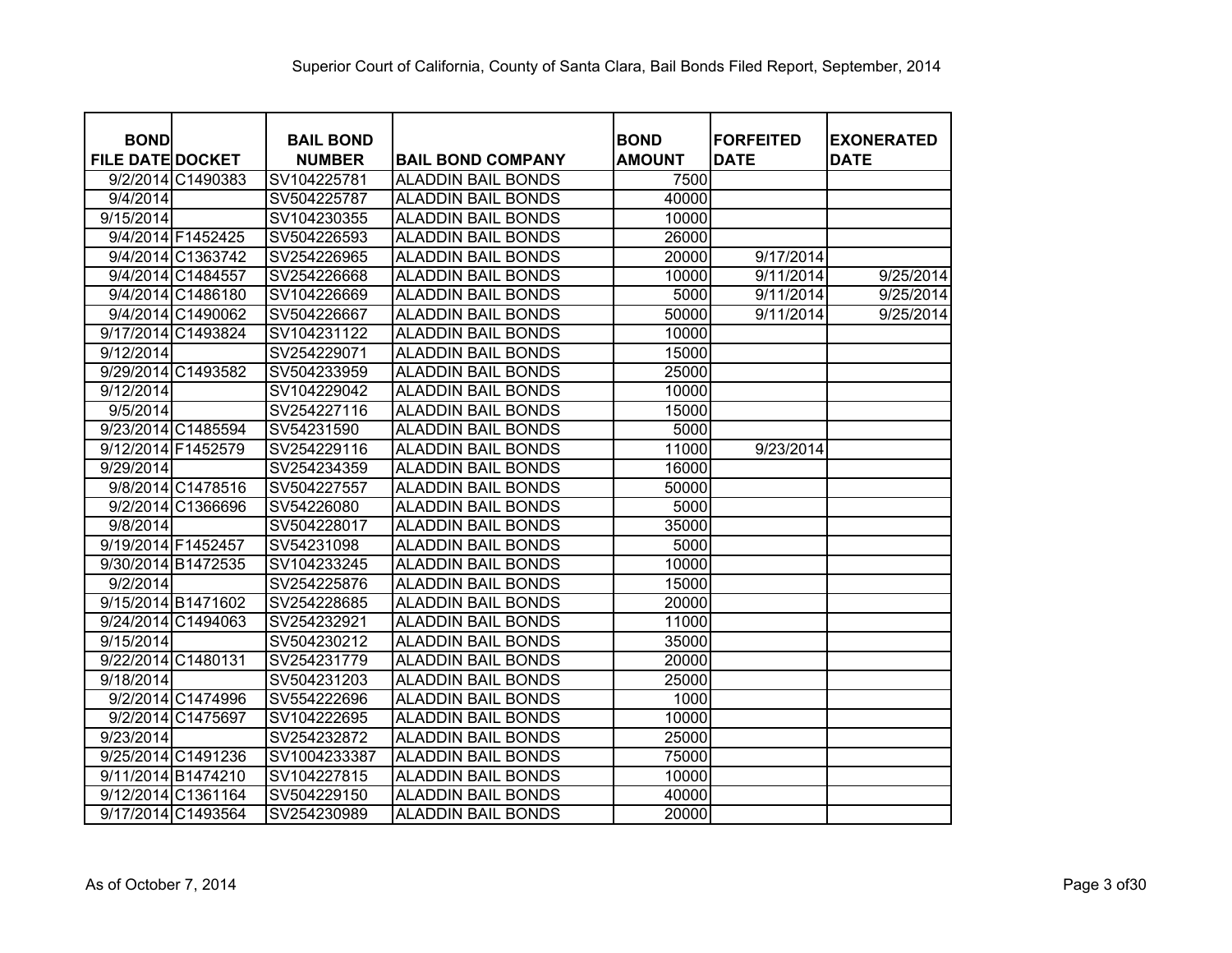| <b>BOND</b>             |                    | <b>BAIL BOND</b> |                           | <b>BOND</b>   | <b>FORFEITED</b> | <b>EXONERATED</b> |
|-------------------------|--------------------|------------------|---------------------------|---------------|------------------|-------------------|
| <b>FILE DATE DOCKET</b> |                    | <b>NUMBER</b>    | <b>BAIL BOND COMPANY</b>  | <b>AMOUNT</b> | <b>DATE</b>      | <b>DATE</b>       |
| 9/29/2014 B1474713      |                    | SV254231716      | <b>ALADDIN BAIL BONDS</b> | 11000         |                  |                   |
| 9/23/2014 C1370658      |                    | SV104231694      | <b>ALADDIN BAIL BONDS</b> | 10000         |                  |                   |
| 9/8/2014                |                    | SV54215899       | <b>ALADDIN BAIL BONDS</b> | 1000          |                  |                   |
| 9/23/2014               |                    | SV104231143      | <b>ALADDIN BAIL BONDS</b> | 10000         |                  |                   |
| 9/17/2014 C1491196      |                    | SV54228908       | <b>ALADDIN BAIL BONDS</b> | 5000          |                  |                   |
|                         | 9/5/2014 C1489230  | SV54227307       | <b>ALADDIN BAIL BONDS</b> | 5000          |                  |                   |
|                         | 9/2/2014 C1488629  | SV54224275       | <b>ALADDIN BAIL BONDS</b> | 5000          |                  |                   |
|                         | 9/8/2014 C1493079  | SV104227938      | <b>ALADDIN BAIL BONDS</b> | 10000         |                  |                   |
|                         | 9/22/2014 C1493114 | SV504232499      | <b>ALADDIN BAIL BONDS</b> | 35000         |                  |                   |
|                         | 9/5/2014 C1492764  | SV254227070      | <b>ALADDIN BAIL BONDS</b> | 11000         |                  |                   |
|                         | 9/2/2014 C1490374  | SV5-4224914      | <b>ALADDIN BAIL BONDS</b> | 5000          |                  |                   |
| 9/29/2014 C1493785      |                    | SV504234229      | <b>ALADDIN BAIL BONDS</b> | 45000         |                  |                   |
| 9/10/2014 C1493436      |                    | SV54228640       | <b>ALADDIN BAIL BONDS</b> | 2000          |                  |                   |
| 9/29/2014 C1480829      |                    | SV504234487      | <b>ALADDIN BAIL BONDS</b> | 35000         |                  |                   |
|                         | 9/2/2014 C1492744  | SV104225165      | <b>ALADDIN BAIL BONDS</b> | 10000         |                  |                   |
| 9/30/2014 B1369037      |                    | SV504211551      | <b>ALADDIN BAIL BONDS</b> | 25000         |                  |                   |
|                         | 9/3/2014 C1488651  | SV254226575      | <b>ALADDIN BAIL BONDS</b> | 10000         |                  |                   |
| 9/25/2014               |                    | SV254232565      | <b>ALADDIN BAIL BONDS</b> | 20000         |                  |                   |
| 9/25/2014               |                    | SV104232566      | <b>ALADDIN BAIL BONDS</b> | 10000         |                  |                   |
| 9/15/2014 C1492781      |                    | SV254229969      | <b>ALADDIN BAIL BONDS</b> | 21000         | 10/3/2014        |                   |
| 9/22/2014 C1488145      |                    | SV54232493       | <b>ALADDIN BAIL BONDS</b> | 5000          |                  |                   |
| 9/15/2014               |                    | SV254230136      | <b>ALADDIN BAIL BONDS</b> | 15000         |                  |                   |
| 9/8/2014                |                    | SV104227375      | <b>ALADDIN BAIL BONDS</b> | 5000          |                  |                   |
|                         | 9/8/2014 C1363304  | SV254227377      | <b>ALADDIN BAIL BONDS</b> | 20000         |                  | 9/8/2014          |
|                         | 9/8/2014 C1491263  | SV54227376       | <b>ALADDIN BAIL BONDS</b> | 1000          |                  | 9/8/2014          |
| 9/10/2014 C1485506      |                    | SV254228580      | <b>ALADDIN BAIL BONDS</b> | 25000         |                  |                   |
| 9/29/2014               |                    | SV104234017      | <b>ALADDIN BAIL BONDS</b> | 10000         |                  |                   |
| 9/25/2014               |                    | SV104232539      | <b>ALADDIN BAIL BONDS</b> | 10000         |                  |                   |
| 9/30/2014               |                    | SV54234836       | <b>ALADDIN BAIL BONDS</b> | 250           |                  |                   |
| 9/30/2014 C1489408      |                    | SV254234835      | <b>ALADDIN BAIL BONDS</b> | 15000         |                  |                   |
| 9/10/2014 C1489934      |                    | SV504226813      | <b>ALADDIN BAIL BONDS</b> | 40000         |                  |                   |
| 9/22/2014               |                    | SV104231704      | <b>ALADDIN BAIL BONDS</b> | 10000         |                  |                   |
| 9/22/2014 C1490713      |                    | SV254231703      | <b>ALADDIN BAIL BONDS</b> | 15000         |                  |                   |
| 9/15/2014               |                    | SV254229368      | <b>ALADDIN BAIL BONDS</b> | 15000         |                  |                   |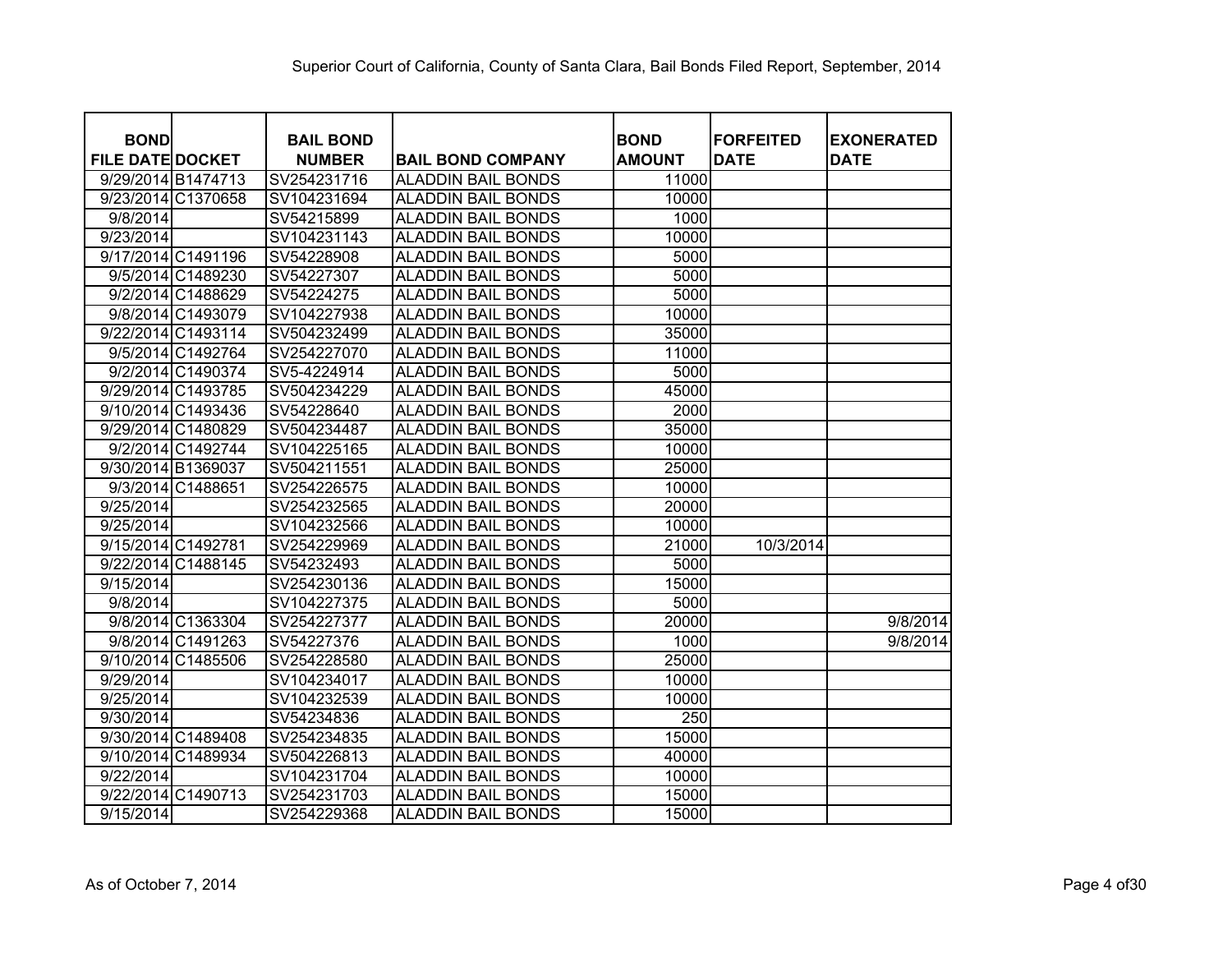| <b>BOND</b>             |                    | <b>BAIL BOND</b> |                           | <b>BOND</b>   | <b>IFORFEITED</b> | <b>EXONERATED</b> |
|-------------------------|--------------------|------------------|---------------------------|---------------|-------------------|-------------------|
| <b>FILE DATE DOCKET</b> |                    | <b>NUMBER</b>    | <b>BAIL BOND COMPANY</b>  | <b>AMOUNT</b> | <b>DATE</b>       | <b>DATE</b>       |
|                         | 9/16/2014 C1492858 | SV104230774      | <b>ALADDIN BAIL BONDS</b> | 10000         |                   |                   |
| 9/17/2014 F1450055      |                    | SV104230677      | <b>ALADDIN BAIL BONDS</b> | 7500          |                   |                   |
|                         | 9/8/2014 C1489376  | SV254224946      | <b>ALADDIN BAIL BONDS</b> | 8000          |                   |                   |
|                         | 9/8/2014 C1489733  | SV54227937       | <b>ALADDIN BAIL BONDS</b> | 5000          |                   |                   |
|                         | 9/15/2014 C1487559 | SV504227849      | <b>ALADDIN BAIL BONDS</b> | 35000         |                   |                   |
|                         | 9/30/2014 C1366596 | SV254231427      | <b>ALADDIN BAIL BONDS</b> | 25000         |                   |                   |
| 9/8/2014                |                    | SV254226845      | <b>ALADDIN BAIL BONDS</b> | 25000         |                   |                   |
| 9/30/2014 C1492701      |                    | SV54234808       | <b>ALADDIN BAIL BONDS</b> | 5000          |                   |                   |
|                         | 9/8/2014 C1493080  | SV104227745      | <b>ALADDIN BAIL BONDS</b> | 10000         |                   |                   |
| 9/29/2014               |                    | SV504234419      | <b>ALADDIN BAIL BONDS</b> | 50000         |                   |                   |
| 9/2/2014                |                    | SV104225923      | <b>ALADDIN BAIL BONDS</b> | 10000         |                   |                   |
|                         | 9/4/2014 B1474669  | SV504225897      | <b>ALADDIN BAIL BONDS</b> | 31250         |                   |                   |
| 9/25/2014               |                    | SV254233241      | <b>ALADDIN BAIL BONDS</b> | 15000         |                   |                   |
|                         | 9/29/2014 C1492968 | SV504233862      | <b>ALADDIN BAIL BONDS</b> | 35000         |                   |                   |
| 9/29/2014               |                    | SV104233898      | <b>ALADDIN BAIL BONDS</b> | 10000         |                   |                   |
|                         | 9/4/2014 C1360801  | SV254226850      | <b>ALADDIN BAIL BONDS</b> | 25000         |                   | 9/9/2014          |
|                         | 9/8/2014 F1452528  | SV254226851      | <b>ALADDIN BAIL BONDS</b> | 10000         |                   |                   |
| 9/25/2014               |                    | SV104232614      | <b>ALADDIN BAIL BONDS</b> | 10000         |                   |                   |
| 9/24/2014 F1347208      |                    | SV504233108      | <b>ALADDIN BAIL BONDS</b> | 30000         | 9/30/2014         |                   |
| 9/19/2014               |                    | SV504231398      | <b>ALADDIN BAIL BONDS</b> | 25000         |                   |                   |
| 9/2/2014                |                    | SV254225563      | <b>ALADDIN BAIL BONDS</b> | 15000         |                   |                   |
|                         | 9/8/2014 F1452312  | SV54227343       | <b>ALADDIN BAIL BONDS</b> | 1500          |                   |                   |
|                         | 9/8/2014 F1452527  | SV254227342      | <b>ALADDIN BAIL BONDS</b> | 10000         |                   |                   |
| 9/16/2014 B1473737      |                    | SV54229344       | <b>ALADDIN BAIL BONDS</b> | 5000          |                   |                   |
| 9/23/2014               |                    | SV254232724      | <b>ALADDIN BAIL BONDS</b> | 25000         |                   |                   |
|                         | 9/2/2014 F1450550  | SV504223480      | <b>ALADDIN BAIL BONDS</b> | 30000         |                   |                   |
| 9/15/2014 B1474984      |                    | SV104229039      | <b>ALADDIN BAIL BONDS</b> | 10000         |                   |                   |
| 9/15/2014 B1474984      |                    | SV254229043      | <b>ALADDIN BAIL BONDS</b> | 16000         |                   |                   |
|                         | 9/17/2014 C1492759 | SV504229846      | <b>ALADDIN BAIL BONDS</b> | 50000         |                   |                   |
| 9/22/2014 B1474981      |                    | SV504231213      | <b>ALADDIN BAIL BONDS</b> | 25000         |                   |                   |
|                         | 9/8/2014 C1486095  | SV254227455      | <b>ALADDIN BAIL BONDS</b> | 25000         |                   |                   |
|                         | 9/8/2014 F1452752  | SV504227312      | <b>ALADDIN BAIL BONDS</b> | 36000         |                   |                   |
| 9/16/2014 B1475041      |                    | SV254230348      | <b>ALADDIN BAIL BONDS</b> | 20000         |                   |                   |
|                         | 9/8/2014 C1493656  | SV504227862      | <b>ALADDIN BAIL BONDS</b> | 36000         |                   |                   |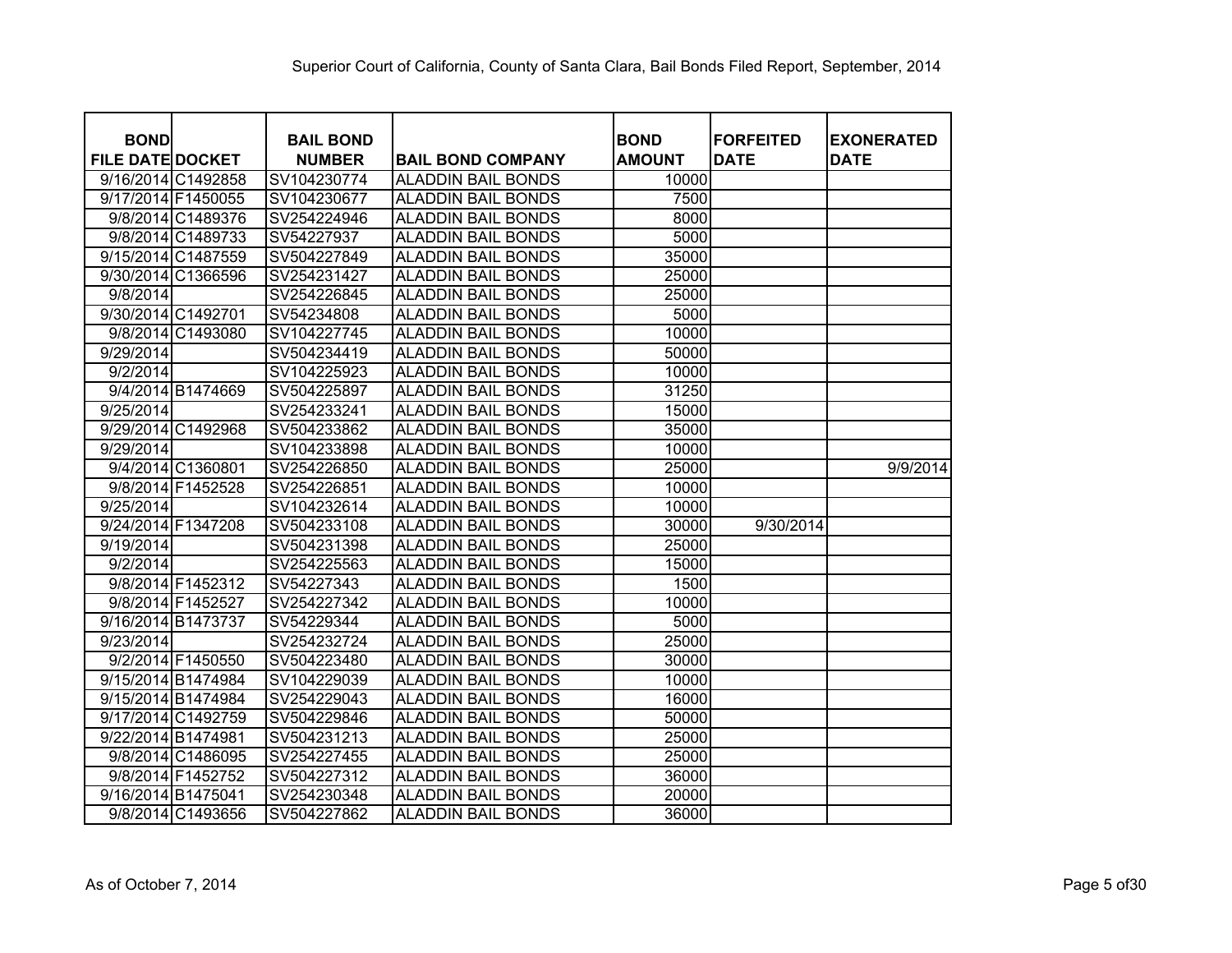| <b>BOND</b>             | <b>BAIL BOND</b> |                           | <b>BOND</b>   | <b>FORFEITED</b> | <b>EXONERATED</b> |
|-------------------------|------------------|---------------------------|---------------|------------------|-------------------|
| <b>FILE DATE DOCKET</b> | <b>NUMBER</b>    | <b>BAIL BOND COMPANY</b>  | <b>AMOUNT</b> | <b>DATE</b>      | <b>DATE</b>       |
| 9/3/2014 C1486031       | SV54226408       | <b>ALADDIN BAIL BONDS</b> | 1000          |                  |                   |
| 9/4/2014 B1474545       | SV504226504      | <b>ALADDIN BAIL BONDS</b> | 40000         |                  |                   |
| 9/2/2014 C1493226       | SV254225395      | <b>ALADDIN BAIL BONDS</b> | 10000         |                  |                   |
| 9/5/2014                | SV254227308      | <b>ALADDIN BAIL BONDS</b> | 10000         |                  |                   |
| 9/2/2014 C1244583       | SV254225665      | <b>ALADDIN BAIL BONDS</b> | 25000         |                  |                   |
| 9/2/2014 C1371697       | SV254225664      | <b>ALADDIN BAIL BONDS</b> | 11000         |                  |                   |
| 9/4/2014 C1489975       | SV504177638      | <b>ALADDIN BAIL BONDS</b> | 50000         |                  |                   |
| 9/5/2014                | SV54227079       | <b>ALADDIN BAIL BONDS</b> | 5000          |                  |                   |
| 9/18/2014 C1492954      | SV254231386      | <b>ALADDIN BAIL BONDS</b> | 15000         |                  |                   |
| 9/26/2014 B1472803      | SV254231969      | <b>ALADDIN BAIL BONDS</b> | 20000         |                  |                   |
| 9/2/2014                | SV504225608      | <b>ALADDIN BAIL BONDS</b> | 40000         |                  |                   |
| 9/2/2014 C1474592       | SV54225609       | <b>ALADDIN BAIL BONDS</b> | 2000          |                  |                   |
| 9/2/2014 C1477414       | SV54225610       | <b>ALADDIN BAIL BONDS</b> | 5000          |                  |                   |
| 9/2/2014 C1482168       | SV104225611      | <b>ALADDIN BAIL BONDS</b> | 10000         |                  |                   |
| 9/8/2014                | SV54227716       | <b>ALADDIN BAIL BONDS</b> | 1000          |                  |                   |
| 9/19/2014 C1492560      | SV254231250      | <b>ALADDIN BAIL BONDS</b> | 25000         |                  |                   |
| 9/10/2014 C1493078      | SV254228608      | <b>ALADDIN BAIL BONDS</b> | 25000         |                  |                   |
| 9/22/2014 B1474719      | SV1004230728     | <b>ALADDIN BAIL BONDS</b> | 70000         |                  |                   |
| 9/3/2014                | SV254226524      | <b>ALADDIN BAIL BONDS</b> | 25000         |                  |                   |
| 9/11/2014 C1490261      | SV104228905      | <b>ALADDIN BAIL BONDS</b> | 1000          |                  |                   |
| 9/11/2014 C1490400      | SV54228909       | <b>ALADDIN BAIL BONDS</b> | 5000          |                  |                   |
| 9/8/2014 C1491884       | SV504227623      | <b>ALADDIN BAIL BONDS</b> | 35000         | 9/16/2014        |                   |
| 9/2/2014                | SV254225726      | <b>ALADDIN BAIL BONDS</b> | 25000         |                  |                   |
| 9/16/2014 C1490091      | SV254230737      | <b>ALADDIN BAIL BONDS</b> | 15000         |                  |                   |
| 9/25/2014               | SV104232369      | <b>ALADDIN BAIL BONDS</b> | 10000         |                  |                   |
| 9/4/2014 C1492376       | SV504226776      | <b>ALADDIN BAIL BONDS</b> | 50000         |                  |                   |
| 9/25/2014               | SV254232587      | <b>ALADDIN BAIL BONDS</b> | 20000         |                  |                   |
| 9/2/2014 C1491266       | SV254225419      | <b>ALADDIN BAIL BONDS</b> | 25000         |                  |                   |
| 9/2/2014 C1486486       | SV504225088      | <b>ALADDIN BAIL BONDS</b> | 50000         |                  |                   |
| 9/8/2014 C1493876       | SV104227823      | <b>ALADDIN BAIL BONDS</b> | 10000         |                  |                   |
| 9/29/2014               | SV504234121      | <b>ALADDIN BAIL BONDS</b> | 16000         |                  |                   |
| 9/2/2014 C1490738       | SV254224848      | <b>ALADDIN BAIL BONDS</b> | 25000         | 9/8/2014         |                   |
| 9/4/2014 C1492065       | SV504226846      | <b>ALADDIN BAIL BONDS</b> | 20000         |                  |                   |
| 9/15/2014 B1474262      | SV504229135      | <b>ALADDIN BAIL BONDS</b> | 50000         |                  |                   |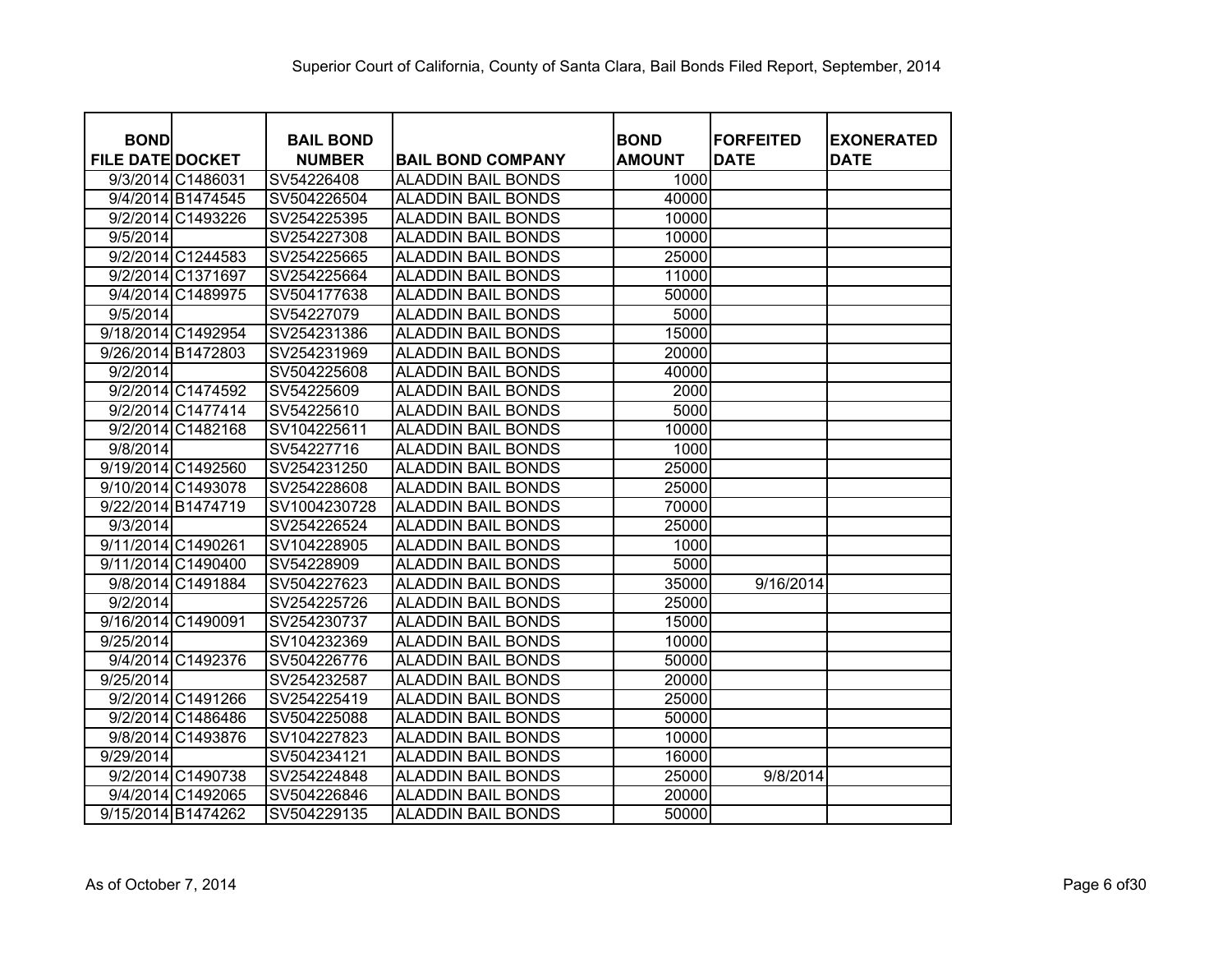| <b>BOND</b>             |                    | <b>BAIL BOND</b>            |                                                        | <b>BOND</b>    | <b>IFORFEITED</b> | <b>EXONERATED</b> |
|-------------------------|--------------------|-----------------------------|--------------------------------------------------------|----------------|-------------------|-------------------|
| <b>FILE DATE DOCKET</b> |                    | <b>NUMBER</b>               | <b>BAIL BOND COMPANY</b>                               | <b>AMOUNT</b>  | <b>DATE</b>       | <b>DATE</b>       |
| 9/25/2014               | 9/26/2014 C1494228 | SV1004233661<br>SV504232271 | <b>ALADDIN BAIL BONDS</b><br><b>ALADDIN BAIL BONDS</b> | 75000<br>35000 |                   |                   |
| 9/30/2014 C1095397      |                    | SV104232426                 | <b>ALADDIN BAIL BONDS</b>                              | 8000           |                   |                   |
|                         |                    |                             |                                                        |                |                   |                   |
| 9/23/2014 B1475054      |                    | SV254231032                 | <b>ALADDIN BAIL BONDS</b>                              | 11000          |                   |                   |
| 9/26/2014 B1475063      |                    | SV504232189                 | <b>ALADDIN BAIL BONDS</b>                              | 35000          |                   |                   |
|                         | 9/10/2014 C1493082 | SV504228671                 | <b>ALADDIN BAIL BONDS</b>                              | 36000          |                   |                   |
| 9/16/2014 F1451794      |                    | SV254229884                 | <b>ALADDIN BAIL BONDS</b>                              | 20000          |                   |                   |
| 9/11/2014               |                    | SV104228916                 | <b>ALADDIN BAIL BONDS</b>                              | 10000          |                   |                   |
| 9/26/2014               |                    | SV54233417                  | <b>ALADDIN BAIL BONDS</b>                              | 2000           |                   |                   |
| 9/11/2014               |                    | SV504228847                 | <b>ALADDIN BAIL BONDS</b>                              | 40000          |                   |                   |
|                         | 9/26/2014 C1241515 | SV104232823                 | <b>ALADDIN BAIL BONDS</b>                              | 10000          |                   |                   |
| 9/29/2014               |                    | 214152 SV104233903          | <b>ALADDIN BAIL BONDS</b>                              | 10000          | 10/1/2014         |                   |
|                         | 9/26/2014 C1241515 | SV104232802                 | <b>ALADDIN BAIL BONDS</b>                              | 10000          |                   |                   |
| 9/30/2014               |                    | SV254234591                 | <b>ALADDIN BAIL BONDS</b>                              | 15000          |                   |                   |
|                         | 9/2/2014 C1491479  | SV54225887                  | <b>ALADDIN BAIL BONDS</b>                              | 5000           |                   |                   |
|                         | 9/22/2014 C1487886 | SV104232570                 | <b>ALADDIN BAIL BONDS</b>                              | 10000          |                   |                   |
|                         | 9/22/2014 C1491069 | SV54232571                  | <b>ALADDIN BAIL BONDS</b>                              | 4000           |                   |                   |
|                         | 9/22/2014 C1491174 | SV54232569                  | <b>ALADDIN BAIL BONDS</b>                              | 1000           |                   |                   |
|                         | 9/17/2014 C1475910 | SV504231065                 | <b>ALADDIN BAIL BONDS</b>                              | 20000          |                   |                   |
|                         | 9/9/2014 B1472079  | SV254227814                 | <b>ALADDIN BAIL BONDS</b>                              | 25000          |                   |                   |
|                         | 9/2/2014 C1490858  | SV1004225671                | <b>ALADDIN BAIL BONDS</b>                              | 61000          |                   |                   |
| 9/24/2014 F1451282      |                    | SV54233049                  | <b>ALADDIN BAIL BONDS</b>                              | 1000           |                   |                   |
|                         | 9/16/2014 C1479055 | SV54230648                  | <b>ALADDIN BAIL BONDS</b>                              | 5000           |                   |                   |
| 9/30/2014 C1474922      |                    | SV504234779                 | <b>ALADDIN BAIL BONDS</b>                              | 50000          |                   |                   |
| 9/9/2014                |                    | SV104226343                 | <b>ALADDIN BAIL BONDS</b>                              | 5000           |                   |                   |
| 9/25/2014               |                    | SV504232368                 | <b>ALADDIN BAIL BONDS</b>                              | 35000          |                   |                   |
|                         | 9/2/2014 C1483790  | SV504225591                 | <b>ALADDIN BAIL BONDS</b>                              | 30000          |                   |                   |
| 9/24/2014               |                    | SV254233100                 | <b>ALADDIN BAIL BONDS</b>                              | 10000          |                   |                   |
| 9/9/2014                |                    | SV504228211                 | <b>ALADDIN BAIL BONDS</b>                              | 30000          |                   |                   |
|                         | 9/25/2014 C1494064 | SV254233298                 | <b>ALADDIN BAIL BONDS</b>                              | 15000          |                   |                   |
| 9/17/2014 F1452588      |                    | SV254230775                 | <b>ALADDIN BAIL BONDS</b>                              | 15000          |                   |                   |
|                         | 9/15/2014 C1233969 | SV1004229919                | <b>ALADDIN BAIL BONDS</b>                              | 100000         |                   |                   |
| 9/23/2014               |                    | SV1004232732                | <b>ALADDIN BAIL BONDS</b>                              | 90000          |                   |                   |
| 9/25/2014               |                    | SV254232327                 | <b>ALADDIN BAIL BONDS</b>                              | 25000          |                   |                   |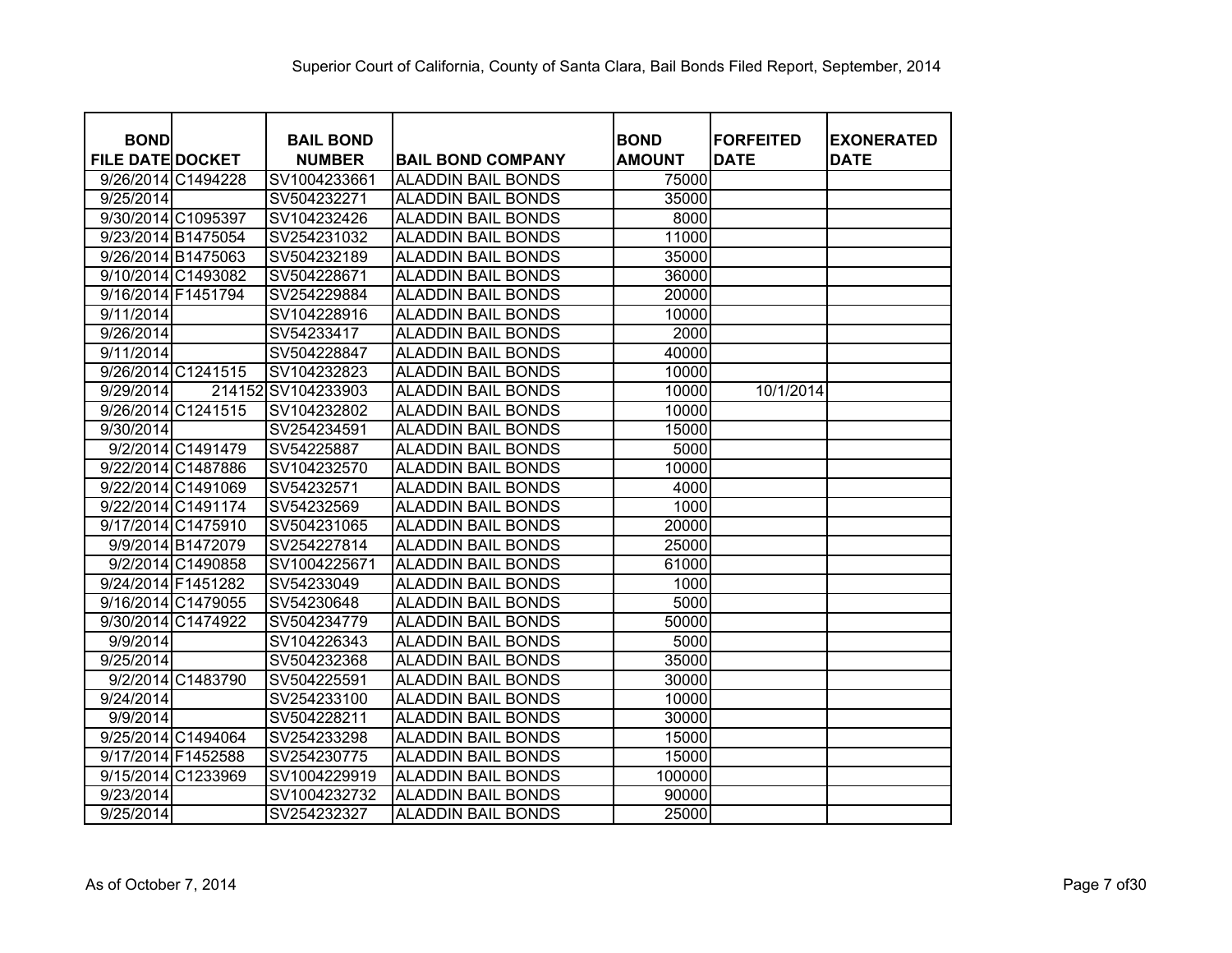| <b>BOND</b>             |                    | <b>BAIL BOND</b> |                           | <b>BOND</b>   | <b>FORFEITED</b> | <b>EXONERATED</b> |
|-------------------------|--------------------|------------------|---------------------------|---------------|------------------|-------------------|
| <b>FILE DATE DOCKET</b> |                    | <b>NUMBER</b>    | <b>BAIL BOND COMPANY</b>  | <b>AMOUNT</b> | <b>DATE</b>      | <b>DATE</b>       |
|                         | 9/19/2014 C1366740 | SV504231669      | <b>ALADDIN BAIL BONDS</b> | 50000         | 9/19/2014        |                   |
|                         | 9/2/2014 C1484628  | SV504225770      | <b>ALADDIN BAIL BONDS</b> | 50000         |                  |                   |
|                         | 9/2/2014 C1488638  | SV104225769      | <b>ALADDIN BAIL BONDS</b> | 10000         |                  |                   |
|                         | 9/2/2014 C1489594  | SV54225768       | <b>ALADDIN BAIL BONDS</b> | 1000          |                  |                   |
|                         | 9/11/2014 C1494273 | SV504228759      | <b>ALADDIN BAIL BONDS</b> | 25000         |                  |                   |
| 9/16/2014               |                    | SV254230660      | <b>ALADDIN BAIL BONDS</b> | 15000         |                  |                   |
| 9/23/2014               |                    | SV504232674      | <b>ALADDIN BAIL BONDS</b> | 50000         |                  |                   |
| 9/18/2014 F1451304      |                    | SV254229901      | <b>ALADDIN BAIL BONDS</b> | 20000         |                  |                   |
|                         | 9/16/2014 C1482679 | SV504230874      | <b>ALADDIN BAIL BONDS</b> | 35000         |                  | 9/29/2014         |
|                         | 9/4/2014 B1475053  | SV504226111      | <b>ALADDIN BAIL BONDS</b> | 40000         |                  |                   |
| 9/24/2014 C1366231      |                    | SV504233023      | <b>ALADDIN BAIL BONDS</b> | 35000         |                  |                   |
| 9/24/2014 C1492535      |                    | SV504233022      | <b>ALADDIN BAIL BONDS</b> | 35000         |                  |                   |
| 9/29/2014               |                    | SV104234278      | <b>ALADDIN BAIL BONDS</b> | 10000         |                  |                   |
|                         | 9/24/2014 C1473828 | SV54233073       | <b>ALADDIN BAIL BONDS</b> | 1000          |                  |                   |
|                         | 9/3/2014 F1347629  | SV54225085       | <b>ALADDIN BAIL BONDS</b> | 5000          |                  |                   |
|                         | 9/26/2014 C1489252 | SV54232792       | <b>ALADDIN BAIL BONDS</b> | 5000          |                  |                   |
|                         | 9/5/2014 C1486601  | SV54227144       | <b>ALADDIN BAIL BONDS</b> | 5000          |                  |                   |
| 9/25/2014               |                    | SV504232290      | <b>ALADDIN BAIL BONDS</b> | 35000         |                  |                   |
|                         | 9/19/2014 C1493823 | SV254231626      | <b>ALADDIN BAIL BONDS</b> | 10000         |                  |                   |
|                         | 9/2/2014 B1474540  | SV254224752      | <b>ALADDIN BAIL BONDS</b> | 25000         |                  |                   |
| 9/15/2014 C1474757      |                    | SV104177591      | <b>ALADDIN BAIL BONDS</b> | 10000         |                  |                   |
|                         | 9/15/2014 C1479135 | SV254230038      | <b>ALADDIN BAIL BONDS</b> | 15000         |                  |                   |
|                         | 9/4/2014 C1488772  | SV1004226556     | <b>ALADDIN BAIL BONDS</b> | 60000         |                  |                   |
| 9/30/2014               |                    | SV254234767      | <b>ALADDIN BAIL BONDS</b> | 15000         |                  |                   |
|                         | 9/9/2014 C1493077  | SV254228378      | <b>ALADDIN BAIL BONDS</b> | 25000         |                  |                   |
| 9/16/2014 B1473457      |                    | SV254230413      | <b>ALADDIN BAIL BONDS</b> | 10000         |                  |                   |
| 9/16/2014 F1452171      |                    | SV54230031       | <b>ALADDIN BAIL BONDS</b> | 5000          |                  |                   |
|                         | 9/8/2014 F1452408  | SV504226921      | <b>ALADDIN BAIL BONDS</b> | 50000         |                  |                   |
|                         | 9/29/2014 C1356980 | SV504233874      | <b>ALADDIN BAIL BONDS</b> | 50000         |                  |                   |
|                         | 9/29/2014 C1490110 | SV504233873      | <b>ALADDIN BAIL BONDS</b> | 42000         |                  |                   |
|                         | 9/12/2014 C1368819 | SV254229311      | <b>ALADDIN BAIL BONDS</b> | 25000         |                  |                   |
| 9/18/2014               |                    | SV254231368      | <b>ALADDIN BAIL BONDS</b> | 11000         |                  |                   |
| 9/11/2014 B1473555      |                    | SV254228643      | <b>ALADDIN BAIL BONDS</b> | 25000         |                  |                   |
|                         | 9/11/2014 C1491566 | SV504228642      | <b>ALADDIN BAIL BONDS</b> | 31000         |                  |                   |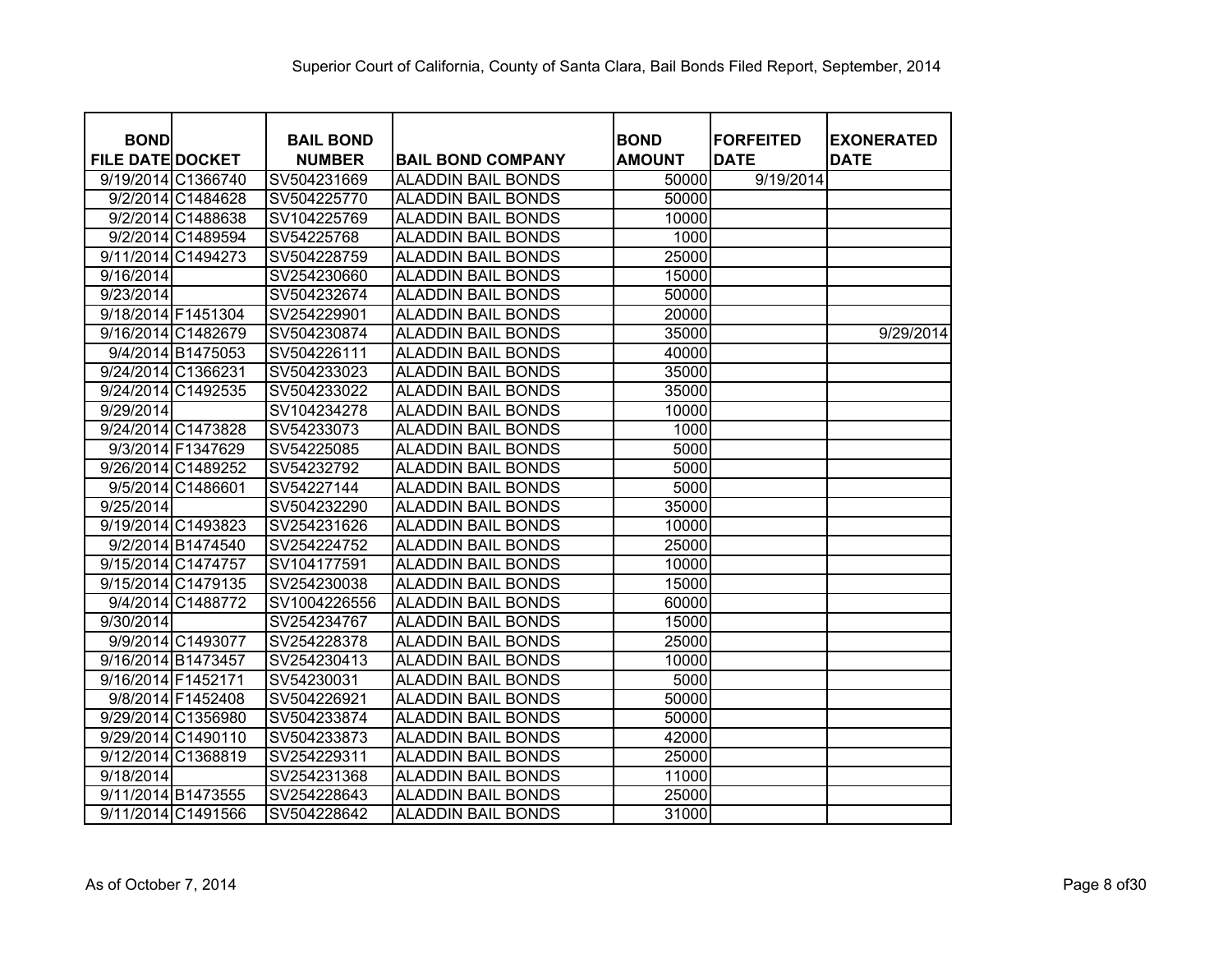| <b>BOND</b>             |                   | <b>BAIL BOND</b> |                           | <b>BOND</b>   | <b>FORFEITED</b> | <b>EXONERATED</b> |
|-------------------------|-------------------|------------------|---------------------------|---------------|------------------|-------------------|
| <b>FILE DATE DOCKET</b> |                   | <b>NUMBER</b>    | <b>BAIL BOND COMPANY</b>  | <b>AMOUNT</b> | <b>DATE</b>      | <b>DATE</b>       |
| 9/11/2014 C1472346      |                   | SV104228784      | <b>ALADDIN BAIL BONDS</b> | 6000          |                  |                   |
| 9/19/2014 C1494017      |                   | SV254231652      | <b>ALADDIN BAIL BONDS</b> | 10000         |                  |                   |
| 9/2/2014                |                   | SV254225868      | <b>ALADDIN BAIL BONDS</b> | 20000         |                  |                   |
| 9/23/2014               |                   | SV504232714      | <b>ALADDIN BAIL BONDS</b> | 25000         |                  |                   |
|                         | 9/4/2014 F1451591 | SV504225668      | <b>ALADDIN BAIL BONDS</b> | 30000         |                  |                   |
| 9/29/2014 C1493457      |                   | SV54233881       | <b>ALADDIN BAIL BONDS</b> | 5000          |                  |                   |
| 9/22/2014 C1491592      |                   | SV104177592      | <b>ALADDIN BAIL BONDS</b> | 1000          |                  |                   |
| 9/22/2014 C1493833      |                   | SV104231724      | <b>ALADDIN BAIL BONDS</b> | 6000          |                  |                   |
| 9/2/2014                |                   | SV254225387      | <b>ALADDIN BAIL BONDS</b> | 6000          |                  |                   |
|                         | 9/2/2014 C1354092 | SV104177589      | <b>ALADDIN BAIL BONDS</b> | 10000         |                  |                   |
|                         | 9/2/2014 C1486956 | SV54177554       | <b>ALADDIN BAIL BONDS</b> | 1000          |                  |                   |
| 9/12/2014 F1452546      |                   | SV254228607      | <b>ALADDIN BAIL BONDS</b> | 20000         |                  |                   |
| 9/17/2014 C1490403      |                   | SV504230973      | <b>ALADDIN BAIL BONDS</b> | 50000         |                  |                   |
| 9/19/2014 C1370287      |                   | SV54231670       | <b>ALADDIN BAIL BONDS</b> | 3000          | 9/19/2014        |                   |
| 9/26/2014               |                   | SV504233675      | <b>ALADDIN BAIL BONDS</b> | 41000         |                  |                   |
| 9/25/2014 B1475105      |                   | SV104232292      | <b>ALADDIN BAIL BONDS</b> | 10000         |                  |                   |
|                         | 9/2/2014 C1492984 | SV254225841      | <b>ALADDIN BAIL BONDS</b> | 11000         |                  |                   |
|                         | 9/9/2014 C1484710 | SV1004228232     | <b>ALADDIN BAIL BONDS</b> | 40000         | 9/16/2014        |                   |
| 9/22/2014 C1484710      |                   | SV504232605      | <b>ALADDIN BAIL BONDS</b> | 50000         |                  |                   |
| 9/22/2014 C1493982      |                   | SV504232604      | <b>ALADDIN BAIL BONDS</b> | 35000         |                  |                   |
| 9/17/2014 C1476479      |                   | SV254227150      | <b>ALADDIN BAIL BONDS</b> | 20000         |                  |                   |
|                         | 9/3/2014 F1451235 | SV104225357      | <b>ALADDIN BAIL BONDS</b> | 7500          |                  |                   |
|                         | 9/4/2014 C1351719 | SV54226895       | <b>ALADDIN BAIL BONDS</b> | 5000          |                  |                   |
|                         | 9/2/2014 F1347234 | SV104224920      | <b>ALADDIN BAIL BONDS</b> | 6000          |                  | 9/5/2014          |
|                         | 9/2/2014 F1347583 | SV104224921      | <b>ALADDIN BAIL BONDS</b> | 10000         |                  | 9/4/2014          |
| 9/23/2014 B1475065      |                   | SV254232425      | <b>ALADDIN BAIL BONDS</b> | 25000         |                  |                   |
| 9/2/2014                |                   | SV254225489      | <b>ALADDIN BAIL BONDS</b> | 15000         |                  |                   |
| 9/11/2014 B1475126      |                   | SV254228521      | <b>ALADDIN BAIL BONDS</b> | 15250         |                  |                   |
| 9/11/2014 C1490808      |                   | SV504228803      | <b>ALADDIN BAIL BONDS</b> | 35000         | 9/24/2014        |                   |
|                         | 9/2/2014 C1349924 | SV504225052      | <b>ALADDIN BAIL BONDS</b> | 50000         |                  |                   |
| 9/8/2014                |                   | SV104228001      | <b>ALADDIN BAIL BONDS</b> | 6000          |                  |                   |
| 9/16/2014               |                   | SV104230067      | <b>ALADDIN BAIL BONDS</b> | 5000          |                  |                   |
| 9/17/2014               |                   | SV254231092      | <b>ALADDIN BAIL BONDS</b> | 15000         |                  |                   |
| 9/15/2014 C1479526      |                   | SV504226964      | <b>ALADDIN BAIL BONDS</b> | 50000         |                  |                   |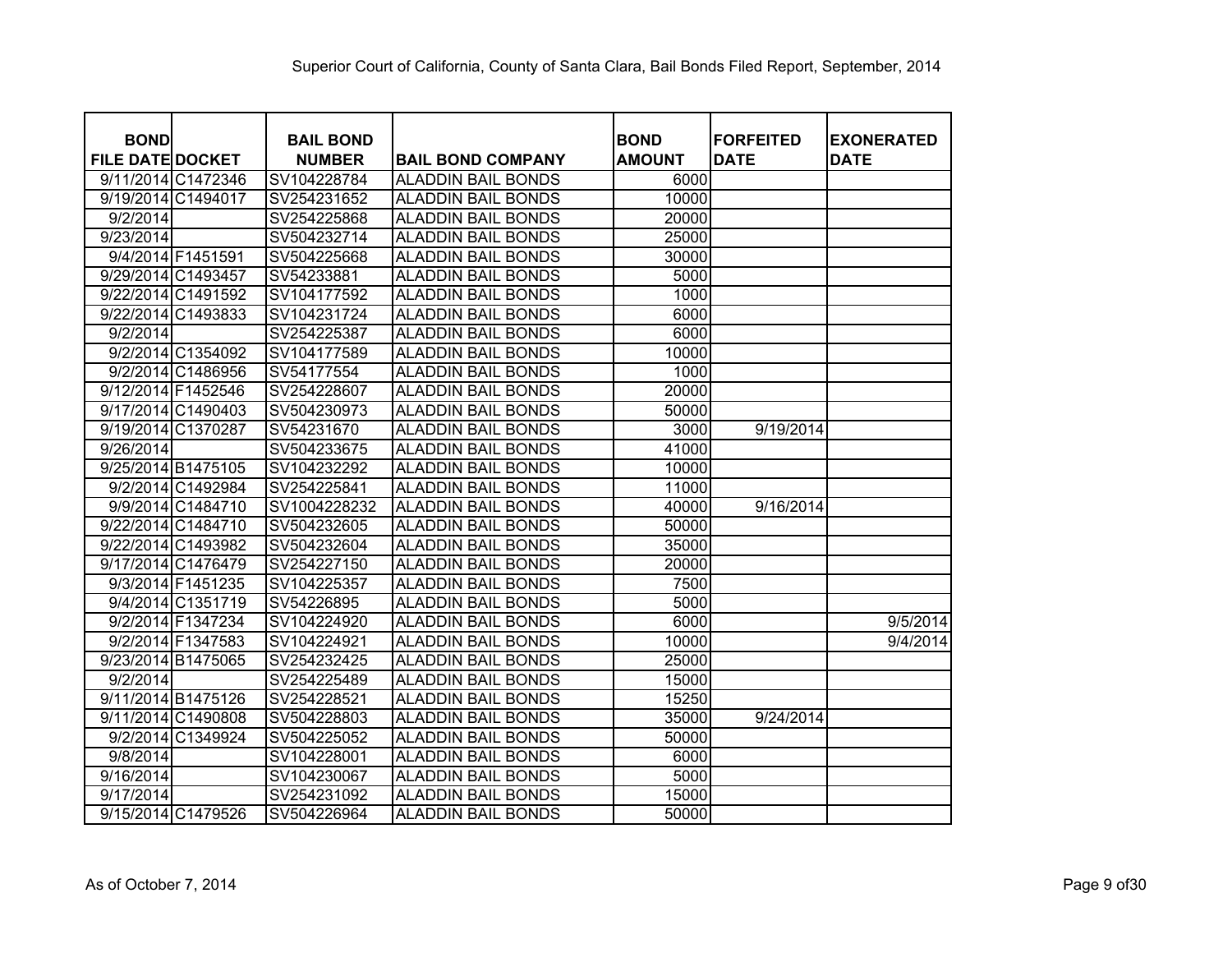| <b>BOND</b>             |                    | <b>BAIL BOND</b> |                           | <b>BOND</b>   | <b>FORFEITED</b> | <b>EXONERATED</b> |
|-------------------------|--------------------|------------------|---------------------------|---------------|------------------|-------------------|
| <b>FILE DATE DOCKET</b> |                    | <b>NUMBER</b>    | <b>BAIL BOND COMPANY</b>  | <b>AMOUNT</b> | <b>DATE</b>      | <b>DATE</b>       |
|                         | 9/4/2014 B1471471  | SV504225915      | <b>ALADDIN BAIL BONDS</b> | 45000         |                  |                   |
|                         | 9/4/2014 C1486451  | SV254226883      | <b>ALADDIN BAIL BONDS</b> | 25000         |                  |                   |
| 9/2/2014                |                    | SV104225438      | <b>ALADDIN BAIL BONDS</b> | 10000         |                  |                   |
|                         | 9/29/2014 C1482483 | SV254233756      | <b>ALADDIN BAIL BONDS</b> | 25000         | 9/29/2014        |                   |
|                         | 9/4/2014 C1477420  | SV104225128      | <b>ALADDIN BAIL BONDS</b> | 10000         |                  |                   |
|                         | 9/10/2014 C1486707 | SV54228747       | <b>ALADDIN BAIL BONDS</b> | 1000          |                  |                   |
|                         | 9/10/2014 C1493149 | SV254228748      | <b>ALADDIN BAIL BONDS</b> | 20000         |                  |                   |
|                         | 9/9/2014 C1491923  | SV504228380      | <b>ALADDIN BAIL BONDS</b> | 25000         |                  |                   |
|                         | 9/22/2014 C1492713 | SV254232436      | <b>ALADDIN BAIL BONDS</b> | 15000         |                  |                   |
|                         | 9/3/2014 C1366396  | SV104226463      | <b>ALADDIN BAIL BONDS</b> | 2000          |                  |                   |
|                         | 9/4/2014 C1478225  | SV1004226918     | <b>ALADDIN BAIL BONDS</b> | 100000        |                  |                   |
|                         | 9/23/2014 CC464083 | SV254232062      | <b>ALADDIN BAIL BONDS</b> | 15000         |                  |                   |
| 9/29/2014 B1475051      |                    | SV504233669      | <b>ALADDIN BAIL BONDS</b> | 35000         |                  |                   |
|                         | 9/5/2014 C1481247  | SV104227188      | <b>ALADDIN BAIL BONDS</b> | 7000          |                  |                   |
| 9/24/2014               |                    | SV254233072      | <b>ALADDIN BAIL BONDS</b> | 10000         |                  |                   |
|                         | 9/18/2014 B1474884 | SV254230664      | <b>ALADDIN BAIL BONDS</b> | 10000         |                  |                   |
|                         | 9/2/2014 C1479005  | SV54225403       | <b>ALADDIN BAIL BONDS</b> | 5000          |                  |                   |
|                         | 9/29/2014 C1494248 | SV104233739      | <b>ALADDIN BAIL BONDS</b> | 10000         |                  |                   |
| 9/23/2014               |                    | SV104232622      | <b>ALADDIN BAIL BONDS</b> | 10000         |                  |                   |
|                         | 9/10/2014 C1489142 | SV104223819      | <b>ALADDIN BAIL BONDS</b> | 10000         |                  |                   |
| 9/29/2014               |                    | SV254233805      | <b>ALADDIN BAIL BONDS</b> | 25000         |                  |                   |
|                         | 9/5/2014 C1487000  | SV104227077      | <b>ALADDIN BAIL BONDS</b> | 1500          |                  |                   |
|                         | 9/8/2014 B1473866  | SV104177590      | <b>ALADDIN BAIL BONDS</b> | 5000          |                  |                   |
|                         | 9/18/2014 B1474885 | SV254230651      | <b>ALADDIN BAIL BONDS</b> | 11000         |                  |                   |
|                         | 9/10/2014 C1239174 | SV254226336      | <b>ALADDIN BAIL BONDS</b> | 25000         |                  |                   |
|                         | 9/8/2014 C1493797  | SV254227347      | <b>ALADDIN BAIL BONDS</b> | 10000         |                  |                   |
| 9/15/2014               |                    | SV1004229374     | <b>ALADDIN BAIL BONDS</b> | 50000         |                  |                   |
|                         | 9/18/2014 C1492863 | SV254231222      | <b>ALADDIN BAIL BONDS</b> | 20000         |                  |                   |
| 9/25/2014               |                    | SV104232370      | <b>ALADDIN BAIL BONDS</b> | 10000         |                  |                   |
|                         | 9/8/2014 B1474320  | SV504226517      | <b>ALADDIN BAIL BONDS</b> | 20000         |                  |                   |
| 9/25/2014               |                    | SV254232547      | <b>ALADDIN BAIL BONDS</b> | 11000         |                  |                   |
|                         | 9/18/2014 C1490769 | SV504231281      | <b>ALADDIN BAIL BONDS</b> | 50000         |                  |                   |
|                         | 9/29/2014 C1493540 | SV504234459      | <b>ALADDIN BAIL BONDS</b> | 31000         |                  |                   |
|                         | 9/9/2014 B1474728  | SV504228058      | <b>ALADDIN BAIL BONDS</b> | 26000         |                  |                   |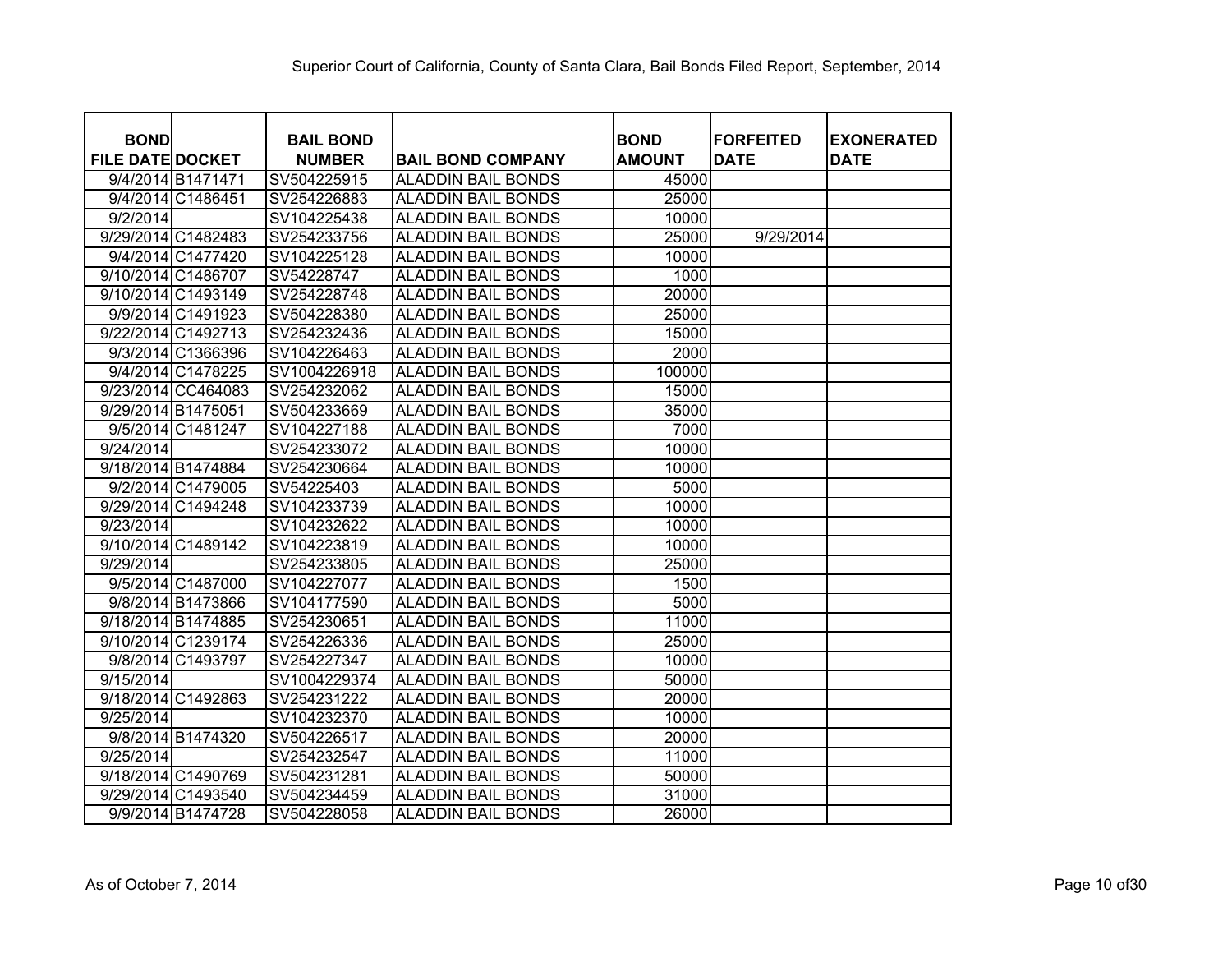| <b>BOND</b><br><b>FILE DATE DOCKET</b> | <b>BAIL BOND</b><br><b>NUMBER</b> | <b>BAIL BOND COMPANY</b>  | <b>BOND</b><br><b>AMOUNT</b> | <b>FORFEITED</b><br><b>DATE</b> | <b>EXONERATED</b><br><b>DATE</b> |
|----------------------------------------|-----------------------------------|---------------------------|------------------------------|---------------------------------|----------------------------------|
| 9/29/2014 B1474545                     | SV504233625                       | <b>ALADDIN BAIL BONDS</b> | 38000                        |                                 |                                  |
| 9/3/2014                               | SV104226442                       | <b>ALADDIN BAIL BONDS</b> | 10000                        |                                 |                                  |
| 9/30/2014                              | SV254234618                       | <b>ALADDIN BAIL BONDS</b> | 11000                        |                                 |                                  |
| 9/22/2014                              | SV104231163                       | <b>ALADDIN BAIL BONDS</b> | 10000                        |                                 |                                  |
| 9/25/2014 C1489945                     | SV504233322                       | <b>ALADDIN BAIL BONDS</b> | 42000                        |                                 |                                  |
| 9/22/2014 C1238534                     | SV54232081                        | <b>ALADDIN BAIL BONDS</b> | 5000                         |                                 |                                  |
| 9/22/2014 C1355501                     | SV104231440                       | <b>ALADDIN BAIL BONDS</b> | 5000                         |                                 |                                  |
| 9/10/2014 C1360280                     | SV104228606                       | <b>ALADDIN BAIL BONDS</b> | 10000                        |                                 |                                  |
| 9/22/2014                              | SV254232371                       | <b>ALADDIN BAIL BONDS</b> | 15000                        |                                 |                                  |
| 9/25/2014                              | SV104232513                       | <b>ALADDIN BAIL BONDS</b> | 10000                        |                                 |                                  |
| 9/5/2014 C1476002                      | SV254227352                       | <b>ALADDIN BAIL BONDS</b> | 20000                        |                                 | 9/9/2014                         |
| 9/2/2014                               | SV54226244                        | <b>ALADDIN BAIL BONDS</b> | 5000                         |                                 |                                  |
| 9/25/2014                              | SV104232572                       | <b>ALADDIN BAIL BONDS</b> | 10000                        |                                 |                                  |
| 9/17/2014 C1370659                     | SV104225557                       | <b>ALADDIN BAIL BONDS</b> | 10000                        |                                 |                                  |
| 9/11/2014 B1473733                     | SV1004226132                      | <b>ALADDIN BAIL BONDS</b> | 60000                        |                                 |                                  |
| 9/11/2014 C1487365                     | SV50-4228961                      | <b>ALADDIN BAIL BONDS</b> | 50000                        |                                 |                                  |
| 9/4/2014 C1490234                      | SV254226043                       | <b>ALADDIN BAIL BONDS</b> | 20000                        |                                 |                                  |
| 9/23/2014 B1475067                     | SV104232630                       | <b>ALADDIN BAIL BONDS</b> | 10000                        |                                 |                                  |
| 9/22/2014 C1489037                     | SV104231994                       | <b>ALADDIN BAIL BONDS</b> | 6000                         |                                 |                                  |
| 9/29/2014 C1492967                     | SV504234149                       | <b>ALADDIN BAIL BONDS</b> | 50000                        |                                 |                                  |
| 9/2/2014 C1474586                      | SV54225410                        | <b>ALADDIN BAIL BONDS</b> | 5000                         |                                 |                                  |
| 9/2/2014 C1488976                      | SV254225364                       | <b>ALADDIN BAIL BONDS</b> | 5000                         |                                 |                                  |
| 9/8/2014 C1484087                      | SV104228191                       | <b>ALADDIN BAIL BONDS</b> | 5000                         |                                 |                                  |
| 9/8/2014 C1485495                      | SV254228190                       | <b>ALADDIN BAIL BONDS</b> | 15000                        |                                 |                                  |
| 9/26/2014                              | SV254233427                       | <b>ALADDIN BAIL BONDS</b> | 15000                        |                                 |                                  |
| 9/24/2014 C1367958                     | SV504233081                       | <b>ALADDIN BAIL BONDS</b> | 40000                        |                                 |                                  |
| 9/2/2014                               | SV504225523                       | <b>ALADDIN BAIL BONDS</b> | 25000                        |                                 |                                  |
| 9/8/2014                               | SV504227470                       | <b>ALADDIN BAIL BONDS</b> | 25000                        |                                 |                                  |
| 9/15/2014 B1474726                     | SV254229140                       | <b>ALADDIN BAIL BONDS</b> | 11000                        |                                 |                                  |
| 9/15/2014 C1493032                     | SV254230621                       | <b>ALADDIN BAIL BONDS</b> | 11000                        |                                 |                                  |
| 9/19/2014 C1489659                     | SV54230170                        | <b>ALADDIN BAIL BONDS</b> | 2000                         |                                 |                                  |
| 9/19/2014 C1490011                     | SV54230171                        | <b>ALADDIN BAIL BONDS</b> | 1000                         |                                 |                                  |
| 9/23/2014 F1449699                     | SV254231283                       | <b>ALADDIN BAIL BONDS</b> | 25000                        |                                 |                                  |
| 9/23/2014 F1452591                     | SV504231868                       | <b>ALADDIN BAIL BONDS</b> | 50000                        |                                 |                                  |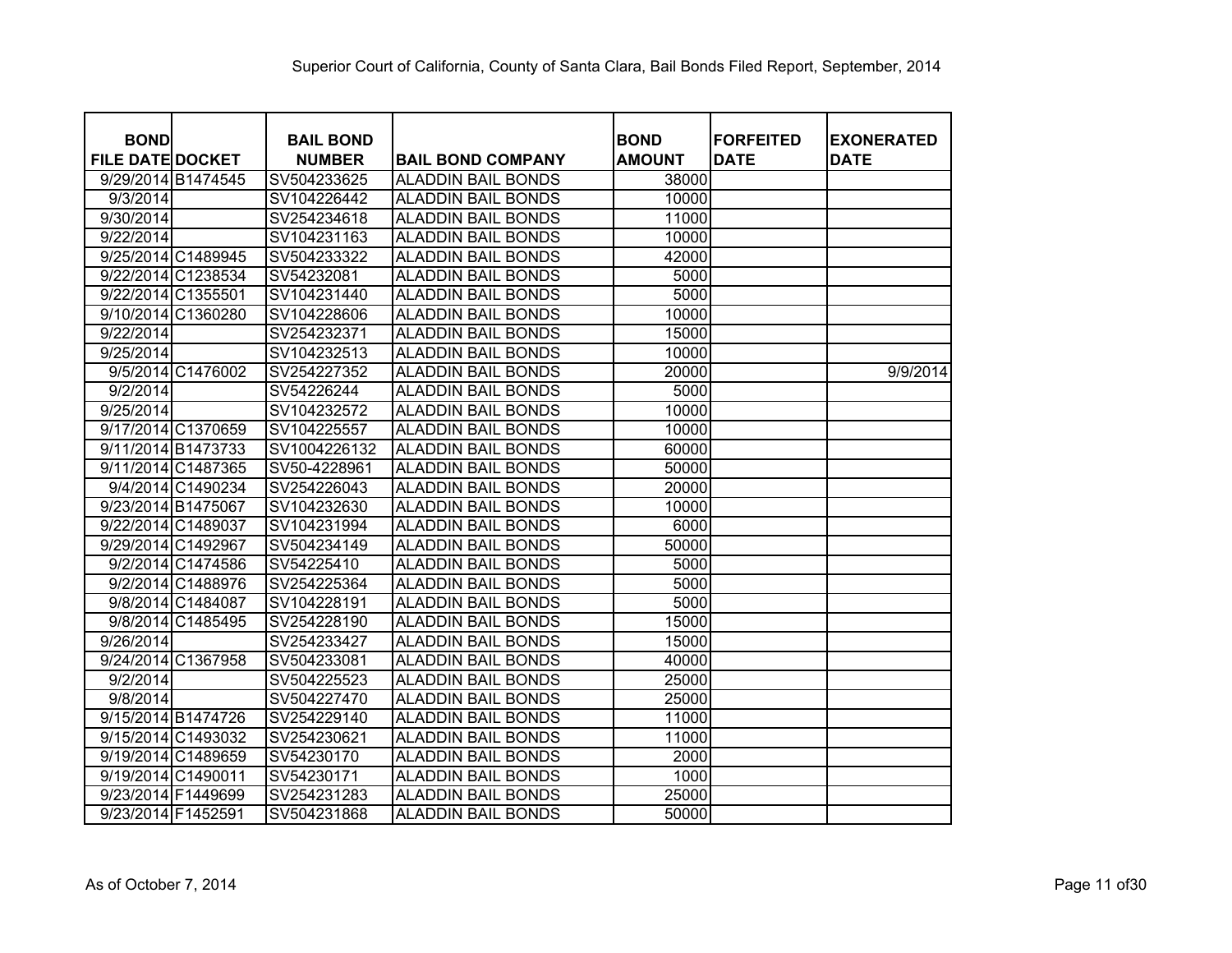| <b>BOND</b>             | <b>BAIL BOND</b> |                                | <b>BOND</b>   | <b>FORFEITED</b> | <b>EXONERATED</b> |
|-------------------------|------------------|--------------------------------|---------------|------------------|-------------------|
| <b>FILE DATE DOCKET</b> | <b>NUMBER</b>    | <b>BAIL BOND COMPANY</b>       | <b>AMOUNT</b> | <b>DATE</b>      | <b>DATE</b>       |
| 9/17/2014               | SV54231086       | <b>ALADDIN BAIL BONDS</b>      | 5000          |                  |                   |
| 9/16/2014 F1452647      | 2014CC012109     | ALICE CORTEZ BAIL BONDS        | 25000         |                  |                   |
| 9/29/2014 F1452638      | 2014CC017574     | ALICE CORTEZ BAIL BONDS        | 20000         |                  |                   |
| 9/29/2014               | 2014CC016660     | ALICE CORTEZ BAIL BONDS        | 20000         |                  |                   |
| 9/25/2014 F1451793      | 2014AA072126     | <b>ALICE CORTEZ BAIL BONDS</b> | 5000          |                  |                   |
| 9/23/2014 B1475096      |                  | 5551212453 ALL PRO BAIL BONDS  | 28000         |                  |                   |
| 9/10/2014 C1486005      |                  | 5112670986 ALL PRO BAIL BONDS  | 10000         |                  |                   |
| 9/15/2014 C1490380      |                  | 5105423805 ALL PRO BAIL BONDS  | 65000         |                  |                   |
| 9/29/2014               |                  | 5271774044 ALL PRO BAIL BONDS  | 16000         |                  |                   |
| 9/12/2014 C1492085      |                  | 5272009839 ALL PRO BAIL BONDS  | 20000         |                  |                   |
| 9/16/2014 F1452684      |                  | 5112673239 ALL PRO BAIL BONDS  | 11000         |                  |                   |
| 9/9/2014 F1452155       |                  | 5551041602 ALL PRO BAIL BONDS  | 30000         |                  |                   |
| 9/9/2014                |                  | 5551069686 ALL PRO BAIL BONDS  | 30000         |                  |                   |
| 9/22/2014 C1474805      |                  | 5112673312 ALL PRO BAIL BONDS  | 5000          |                  |                   |
| 9/4/2014 C1487214       |                  | 5112673130 ALL PRO BAIL BONDS  | 10000         |                  |                   |
| 9/16/2014               |                  | 5112673255 ALL PRO BAIL BONDS  | 11000         |                  |                   |
| 9/2/2014                |                  | 5272009871 ALL PRO BAIL BONDS  | 20000         |                  |                   |
| 9/8/2014                |                  | 5551200168 ALL PRO BAIL BONDS  | 30000         |                  |                   |
| 9/8/2014 C1492612       |                  | 5551185326 ALL PRO BAIL BONDS  | 46000         |                  |                   |
| 9/30/2014               |                  | 5112646734 ALL PRO BAIL BONDS  | 6000          |                  |                   |
| 9/2/2014                |                  | 5112672977 ALL PRO BAIL BONDS  | 5000          |                  |                   |
| 9/10/2014 C1349791      |                  | 5272009701 ALL PRO BAIL BONDS  | 15000         |                  |                   |
| 9/10/2014 C1351117      |                  | 5551200212 ALL PRO BAIL BONDS  | 40000         | 9/23/2014        |                   |
| 9/17/2014 C1491834      |                  | 5272009798 ALL PRO BAIL BONDS  | 5272009798    |                  |                   |
| 9/4/2014 B1470706       |                  | 5271988708 ALL PRO BAIL BONDS  | 20000         |                  |                   |
| 9/12/2014 C1365722      |                  | 5272009730 ALL PRO BAIL BONDS  | 20000         |                  |                   |
| 9/25/2014 B1475104      |                  | 5272009855 ALL PRO BAIL BONDS  | 10000         |                  |                   |
| 9/15/2014 C1479273      |                  | 5112673271 ALL PRO BAIL BONDS  | 3000          |                  |                   |
| 9/15/2014 C1490044      |                  | 5112673268 ALL PRO BAIL BONDS  | 10000         |                  |                   |
| 9/15/2014 C1491571      |                  | 5112673284 ALL PRO BAIL BONDS  | 1000          |                  |                   |
| 9/2/2014                |                  | 5272009602 ALL PRO BAIL BONDS  | 25000         |                  |                   |
| 9/22/2014 C1490727      |                  | 5272009529 ALL PRO BAIL BONDS  | 15000         |                  |                   |
| 9/29/2014               |                  | 5272009785 ALL PRO BAIL BONDS  | 25000         |                  |                   |
| $\overline{9}/22/2014$  |                  | 5551212440 ALL PRO BAIL BONDS  | 15000         |                  |                   |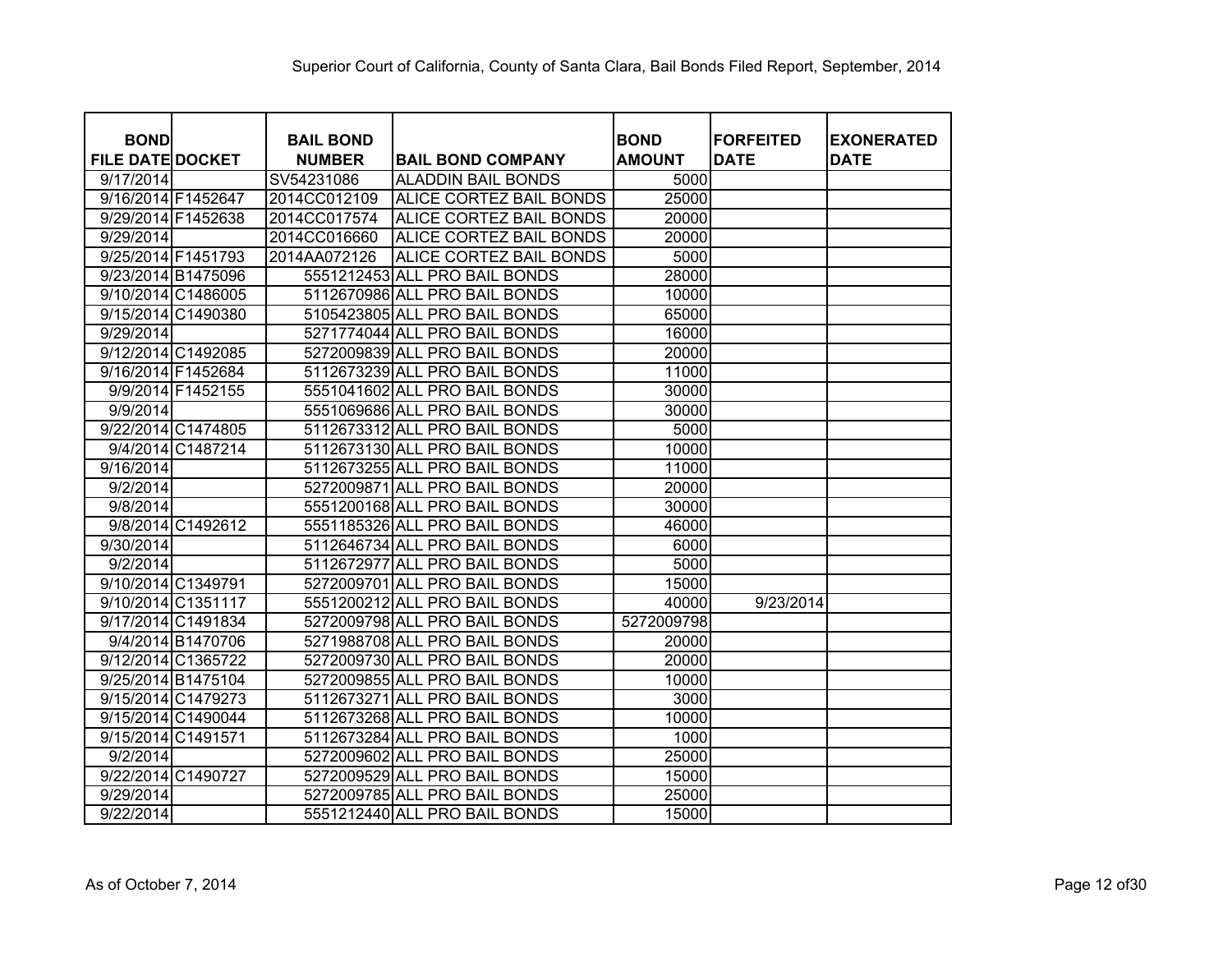| <b>BOND</b>             |                   | <b>BAIL BOND</b> |                               | <b>BOND</b>   | <b>FORFEITED</b> | <b>EXONERATED</b> |
|-------------------------|-------------------|------------------|-------------------------------|---------------|------------------|-------------------|
| <b>FILE DATE DOCKET</b> |                   | <b>NUMBER</b>    | <b>BAIL BOND COMPANY</b>      | <b>AMOUNT</b> | <b>DATE</b>      | <b>DATE</b>       |
| 9/22/2014 C1481863      |                   |                  | 5551212437 ALL PRO BAIL BONDS | 50000         |                  |                   |
| 9/26/2014 B1369747      |                   |                  | 5271774031 ALL PRO BAIL BONDS | 10000         |                  |                   |
| 9/17/2014 C1493560      |                   |                  | 5150004310 ALL PRO BAIL BONDS | 125000        |                  |                   |
|                         | 9/2/2014 C1492444 |                  | 5112673099 ALL PRO BAIL BONDS | 11000         |                  |                   |
| 9/25/2014 B1475107      |                   |                  | 5272009868 ALL PRO BAIL BONDS | 25000         |                  |                   |
| 9/22/2014 C1349635      |                   |                  | 5112623010 ALL PRO BAIL BONDS | 1000          |                  |                   |
| 9/22/2014 C1368120      |                   |                  | 5112646453 ALL PRO BAIL BONDS | 5000          |                  |                   |
| 9/9/2014                |                   |                  | 5112673172 ALL PRO BAIL BONDS | 5000          |                  |                   |
| 9/4/2014                |                   |                  | 5272009884 ALL PRO BAIL BONDS | 15000         |                  |                   |
| 9/11/2014 C1494065      |                   |                  | 5272009660 ALL PRO BAIL BONDS | 25000         |                  |                   |
| 9/26/2014 C1491695      |                   |                  | 5551212635 ALL PRO BAIL BONDS | 25000         |                  |                   |
| 9/17/2014 F1452489      |                   |                  | 5112646648 ALL PRO BAIL BONDS | 10000         |                  | 9/17/2014         |
| 9/12/2014 C1493642      |                   |                  | 5551200126 ALL PRO BAIL BONDS | 40000         |                  |                   |
| 9/12/2014 C1490720      |                   |                  | 5272009756 ALL PRO BAIL BONDS | 25000         |                  |                   |
|                         | 9/9/2014 B1474653 |                  | 5112673169 ALL PRO BAIL BONDS | 11000         |                  |                   |
| 9/9/2014                |                   |                  | 5112673002 ALL PRO BAIL BONDS | 10000         |                  |                   |
| 9/17/2014 C1490224      |                   |                  | 5112673242 ALL PRO BAIL BONDS | 10000         |                  |                   |
|                         | 9/2/2014 C1489704 |                  | 5272009686 ALL PRO BAIL BONDS | 15000         |                  |                   |
| 9/10/2014 F1243434      |                   |                  | 5112670960 ALL PRO BAIL BONDS | 10000         | 9/23/2014        |                   |
| 9/2/2014                |                   |                  | 5112673101 ALL PRO BAIL BONDS | 4000          |                  |                   |
| 9/24/2014 F1452693      |                   |                  | 5271774015 ALL PRO BAIL BONDS | 25000         |                  |                   |
| 9/10/2014 C1492728      |                   |                  | 5112673213 ALL PRO BAIL BONDS | 11000         |                  | 9/19/2014         |
| 9/10/2014 C1474316      |                   |                  | 5112647913 ALL PRO BAIL BONDS | 11000         |                  |                   |
| 9/16/2014 C1493180      |                   |                  | 5551200171 ALL PRO BAIL BONDS | 30000         |                  |                   |
| 9/4/2014                |                   |                  | 5272009644 ALL PRO BAIL BONDS | 25000         |                  | 9/12/2014         |
| 9/23/2014               |                   |                  | 5551212648 ALL PRO BAIL BONDS | 35000         |                  |                   |
| 9/25/2014               |                   |                  | 5112623078 ALL PRO BAIL BONDS | 10000         |                  |                   |
|                         | 9/5/2014 C1484879 |                  | 5105419488 ALL PRO BAIL BONDS | 100000        |                  |                   |
| 9/24/2014 C1493532      |                   |                  | 5551200209 ALL PRO BAIL BONDS | 16000         |                  |                   |
| 9/19/2014 C1480110      |                   |                  | 5112646677 ALL PRO BAIL BONDS | 5000          |                  |                   |
| 9/23/2014 F1450557      |                   |                  | 5551200142 ALL PRO BAIL BONDS | 50000         |                  |                   |
| 9/22/2014               |                   |                  | 5271774002 ALL PRO BAIL BONDS | 10000         |                  |                   |
| 9/23/2014 F1452683      |                   |                  | 5271773964 ALL PRO BAIL BONDS | 25000         |                  |                   |
|                         | 9/2/2014 C1488026 |                  | 5112672935 ALL PRO BAIL BONDS | 6000          |                  |                   |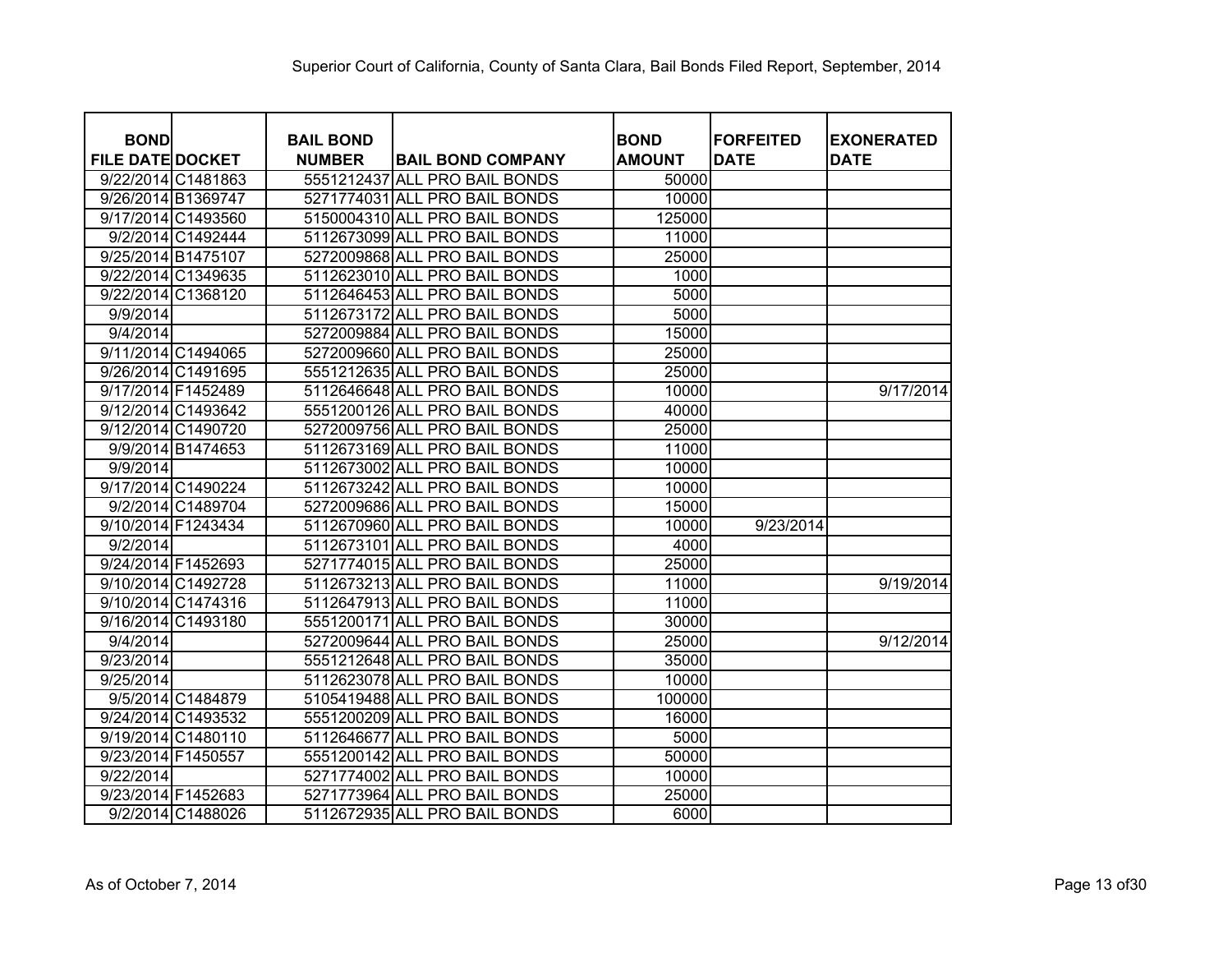| <b>BOND</b>             |                    | <b>BAIL BOND</b> |                               | <b>BOND</b>   | <b>IFORFEITED</b> | <b>EXONERATED</b> |
|-------------------------|--------------------|------------------|-------------------------------|---------------|-------------------|-------------------|
| <b>FILE DATE DOCKET</b> |                    | <b>NUMBER</b>    | <b>BAIL BOND COMPANY</b>      | <b>AMOUNT</b> | <b>DATE</b>       | <b>DATE</b>       |
| 9/26/2014 C1494229      |                    |                  | 5105423847 ALL PRO BAIL BONDS | 100000        |                   |                   |
| 9/16/2014 B1474977      |                    |                  | 5551200184 ALL PRO BAIL BONDS | 50000         |                   |                   |
|                         | 9/9/2014 F1452503  |                  | 5272009699 ALL PRO BAIL BONDS | 25000         |                   |                   |
| 9/19/2014 C1485824      |                    |                  | 5271773740 ALL PRO BAIL BONDS | 20000         |                   |                   |
| 9/22/2014               |                    |                  | 5112623023 ALL PRO BAIL BONDS | 5000          |                   |                   |
| 9/22/2014 C1369515      |                    |                  | 5551157936 ALL PRO BAIL BONDS | 50000         |                   |                   |
| 9/15/2014               |                    |                  | 5112646440 ALL PRO BAIL BONDS | 1000          |                   |                   |
| 9/22/2014 C1489371      |                    |                  | 5551200155 ALL PRO BAIL BONDS | 30000         |                   |                   |
|                         | 9/4/2014 C1368051  |                  | 5272016806 ALL PRO BAIL BONDS | 15000         |                   |                   |
|                         | 9/4/2014 C1475732  |                  | 5272016819 ALL PRO BAIL BONDS | 15000         |                   |                   |
|                         | 9/4/2014 C1491880  |                  | 5551200241 ALL PRO BAIL BONDS | 50000         |                   |                   |
| 9/29/2014               |                    |                  | 5551212619 ALL PRO BAIL BONDS | 30000         |                   |                   |
| 9/23/2014 B1475035      |                    |                  | 5112623094 ALL PRO BAIL BONDS | 5000          |                   |                   |
| 9/30/2014 C1491178      |                    |                  | 5112646763 ALL PRO BAIL BONDS | 5000          |                   |                   |
| 9/4/2014                |                    |                  | 5112673086 ALL PRO BAIL BONDS | 11000         |                   |                   |
|                         | 9/9/2014 C1493799  |                  | 5112673198 ALL PRO BAIL BONDS | 10000         |                   |                   |
|                         | 9/2/2014 B1473030  |                  | 5112673031 ALL PRO BAIL BONDS | 10000         |                   |                   |
| 9/23/2014               |                    |                  | 5105390817 ALL PRO BAIL BONDS | 60000         |                   |                   |
| 9/16/2014 C1492856      |                    |                  | 5551185256 ALL PRO BAIL BONDS | 31000         |                   |                   |
| 9/29/2014 C1493828      |                    |                  | 5105423818 ALL PRO BAIL BONDS | 75000         |                   |                   |
| 9/29/2014               |                    |                  | 5112646721 ALL PRO BAIL BONDS | 10000         |                   |                   |
| 9/18/2014 C1493268      |                    |                  | 5271773766 ALL PRO BAIL BONDS | 16000         | 10/1/2014         |                   |
| 9/22/2014               |                    |                  | 5112623065 ALL PRO BAIL BONDS | 5000          |                   |                   |
| 9/26/2014 C1491952      |                    |                  | 5112646693 ALL PRO BAIL BONDS | 5000          |                   |                   |
| 9/2/2014                |                    |                  | 5272009628 ALL PRO BAIL BONDS | 15000         |                   |                   |
| 9/29/2014               |                    |                  | 5551212606 ALL PRO BAIL BONDS | 35000         |                   |                   |
| 9/30/2014               |                    |                  | 5271987363 ALL PRO BAIL BONDS | 25000         |                   |                   |
| 9/23/2014 C1490309      |                    |                  | 5112673309 ALL PRO BAIL BONDS | 10000         |                   |                   |
| 9/25/2014               |                    |                  | 5112646747 ALL PRO BAIL BONDS | 11000         |                   |                   |
| 9/2/2014                |                    |                  | 5272009657 ALL PRO BAIL BONDS | 10000         |                   |                   |
|                         | 9/10/2014 C1491188 |                  | 5272009545 ALL PRO BAIL BONDS | 25000         | 9/15/2014         | 9/19/2014         |
|                         | 9/2/2014 F1452160  |                  | 5112673060 ALL PRO BAIL BONDS | 500           |                   |                   |
|                         | 9/2/2014 F1452266  |                  | 5112673073 ALL PRO BAIL BONDS | 6000          |                   |                   |
| 9/29/2014               |                    |                  | 5271773935 ALL PRO BAIL BONDS | 15000         |                   |                   |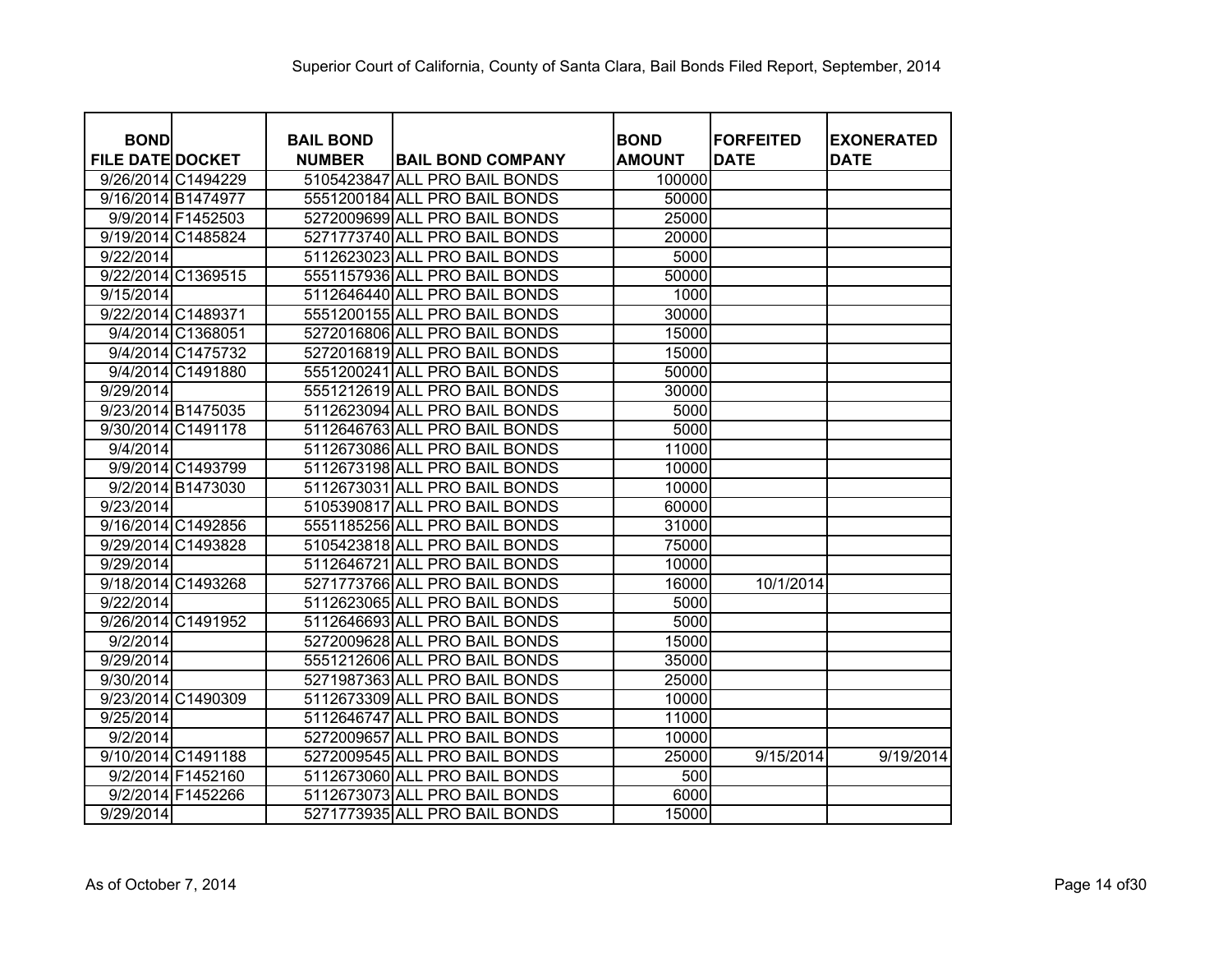| <b>BOND</b>             | <b>BAIL BOND</b> |                               | <b>BOND</b>   | <b>FORFEITED</b> | <b>EXONERATED</b> |
|-------------------------|------------------|-------------------------------|---------------|------------------|-------------------|
| <b>FILE DATE DOCKET</b> | <b>NUMBER</b>    | <b>BAIL BOND COMPANY</b>      | <b>AMOUNT</b> | <b>DATE</b>      | <b>DATE</b>       |
| 9/25/2014               |                  | 5551165447 ALL PRO BAIL BONDS | 35000         |                  |                   |
| 9/25/2014               |                  | 5551200139 ALL PRO BAIL BONDS | 35000         |                  |                   |
| 9/2/2014 C1490398       |                  | 5112672964 ALL PRO BAIL BONDS | 5000          |                  |                   |
| 9/19/2014 C1489816      |                  | 5112673143 ALL PRO BAIL BONDS | 5000          |                  |                   |
| 9/10/2014 C1484045      |                  | 5150004282 ALL PRO BAIL BONDS | 116000        |                  |                   |
| 9/18/2014 C1490813      |                  | 5551200197 ALL PRO BAIL BONDS | 50000         | 9/18/2014        |                   |
| 9/16/2014 C1492828      |                  | 5551165306 ALL PRO BAIL BONDS | 50000         |                  |                   |
| 9/25/2014 C1494293      |                  | 5551212622 ALL PRO BAIL BONDS | 31000         |                  |                   |
| 9/15/2014 C1347925      |                  | 5112646479 ALL PRO BAIL BONDS | 7000          |                  |                   |
| 9/4/2014 F1452486       |                  | 5112673127 ALL PRO BAIL BONDS | 10000         |                  |                   |
| 9/30/2014               |                  | 5272009813 ALL PRO BAIL BONDS | 25000         |                  |                   |
| 9/2/2014                |                  | 5272009587 ALL PRO BAIL BONDS | 25000         |                  |                   |
| 9/11/2014 C1493004      |                  | 5272009714 ALL PRO BAIL BONDS | 15000         | 9/24/2014        |                   |
| 9/15/2014 C1492702      |                  | 5105423834 ALL PRO BAIL BONDS | 100000        |                  |                   |
| 9/8/2014 C1492941       |                  | 5551200225 ALL PRO BAIL BONDS | 31000         |                  |                   |
| 9/30/2014 C1479160      |                  | 5105412898 ALL PRO BAIL BONDS | 60000         |                  |                   |
| 9/16/2014 B1474565      |                  | 5551185355 ALL PRO BAIL BONDS | 25000         |                  |                   |
| 9/16/2014 C1490562      |                  | 5551185409 ALL PRO BAIL BONDS | 5000          |                  |                   |
| 9/8/2014 B1473689       |                  | 5112680699 ALL PRO BAIL BONDS | 1000          |                  |                   |
| 9/23/2014 B1474953      |                  | 5271774028 ALL PRO BAIL BONDS | 16000         |                  |                   |
| 9/29/2014               |                  | 5112646789 ALL PRO BAIL BONDS | 11000         |                  |                   |
| 9/19/2014 C1486863      |                  | 5112623081 ALL PRO BAIL BONDS | 5000          |                  |                   |
| 9/8/2014                |                  | 5272009631 ALL PRO BAIL BONDS | 15000         |                  |                   |
| 9/4/2014 B1473310       |                  | 5105419475 ALL PRO BAIL BONDS | 85000         |                  |                   |
| 9/2/2014 C1488869       |                  | 5272009590 ALL PRO BAIL BONDS | 25000         |                  |                   |
| 9/12/2014 C1105160      |                  | 5272009743 ALL PRO BAIL BONDS | 15000         |                  |                   |
| 9/9/2014                |                  | 5112673200 ALL PRO BAIL BONDS | 6000          |                  |                   |
| 9/26/2014 B1262771      |                  | 5551173974 ALL PRO BAIL BONDS | 40000         |                  |                   |
| 9/25/2014               |                  | 5271773977 ALL PRO BAIL BONDS | 25000         |                  |                   |
| 9/4/2014 C1490740       |                  | 5551185214 ALL PRO BAIL BONDS | 30000         |                  |                   |
| 9/15/2014 C1491658      |                  | 5551200238 ALL PRO BAIL BONDS | 50000         | 9/18/2014        |                   |
| 9/22/2014 C1492832      |                  | 5112623052 ALL PRO BAIL BONDS | 5000          |                  |                   |
| 9/22/2014               |                  | 5112623049 ALL PRO BAIL BONDS | 5000          |                  |                   |
| 9/15/2014 C1493283      |                  | 5250004726 ALL PRO BAIL BONDS | 200000        |                  |                   |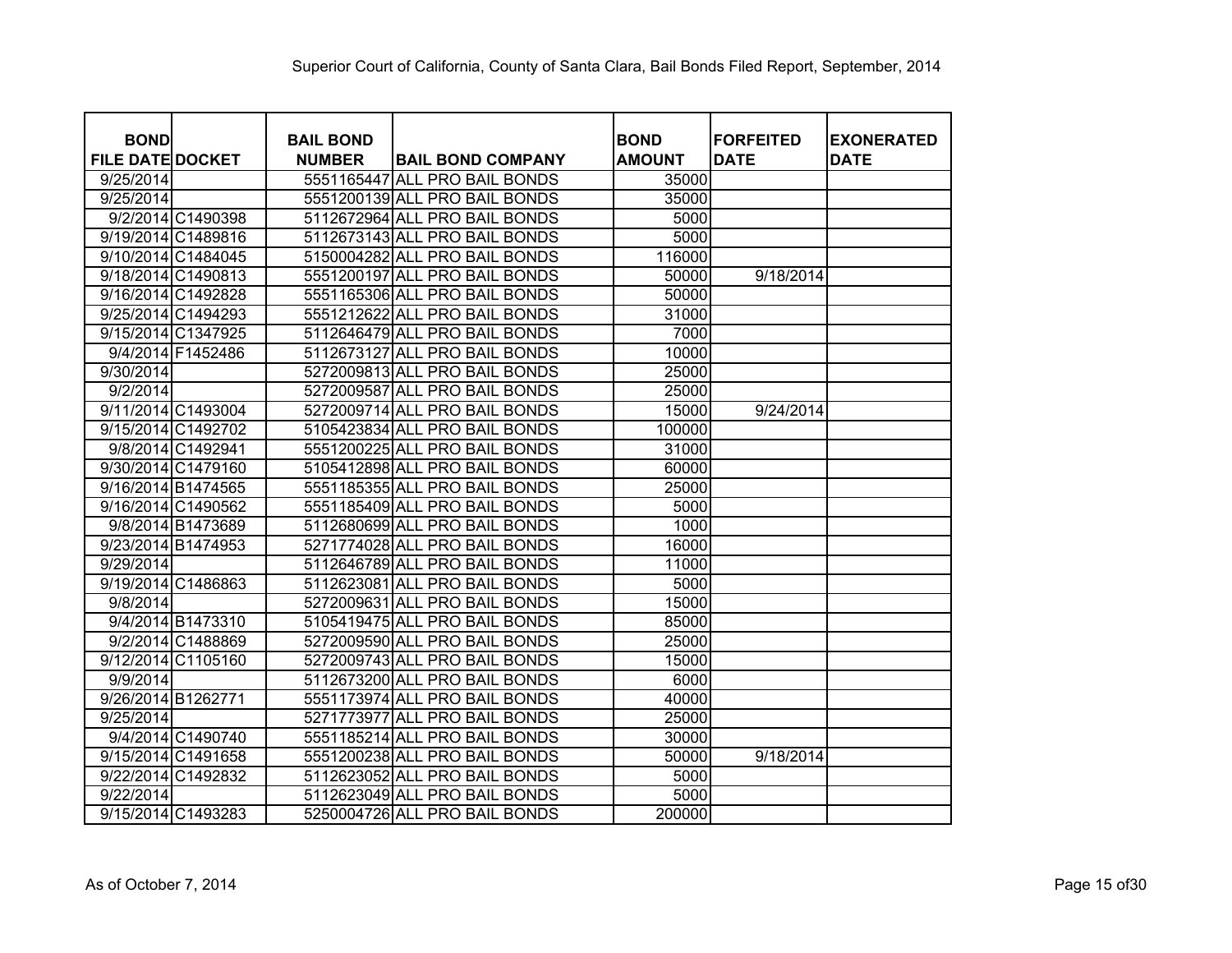| <b>BOND</b>             |                    | <b>BAIL BOND</b> |                               | <b>BOND</b>   | <b>FORFEITED</b> | <b>EXONERATED</b> |
|-------------------------|--------------------|------------------|-------------------------------|---------------|------------------|-------------------|
| <b>FILE DATE DOCKET</b> |                    | <b>NUMBER</b>    | <b>BAIL BOND COMPANY</b>      | <b>AMOUNT</b> | <b>DATE</b>      | <b>DATE</b>       |
|                         | 9/8/2014 C1472464  |                  | 5112673015 ALL PRO BAIL BONDS | 5000          | 9/18/2014        |                   |
|                         | 9/8/2014 C1481738  |                  | 5112673028 ALL PRO BAIL BONDS | 5000          | 9/18/2014        |                   |
|                         | 9/8/2014 C1492940  |                  | 5272009574 ALL PRO BAIL BONDS | 15000         |                  |                   |
| 9/22/2014 C1487990      |                    |                  | 5272009842 ALL PRO BAIL BONDS | 20000         |                  |                   |
| 9/10/2014 CC515111      |                    | IS50K104505      | <b>AMIGO BAIL BONDS</b>       | 50000         |                  |                   |
| 9/10/2014 C1492574      |                    | IS30K166551      | <b>AMIGO BAIL BONDS</b>       | 15000         |                  |                   |
| 9/15/2014 C1483591      |                    | IS30K166550      | AMIGO BAIL BONDS              | 15000         |                  |                   |
| 9/17/2014               |                    | IS30K168038      | <b>AMIGO BAIL BONDS</b>       | 25000         |                  | 9/30/2014         |
|                         | 9/5/2014 C1368549  | AC00761621       | <b>ATLAS BAIL BONDS</b>       | 20000         |                  |                   |
| 9/17/2014 C1481151      |                    | T1050482217      | <b>BAD BOYS BAIL BONDS</b>    | 8000          |                  |                   |
| 9/29/2014 C1494135      |                    | T2550482929      | <b>BAD BOYS BAIL BONDS</b>    | 11000         |                  |                   |
| 9/16/2014 B1474975      |                    | T2550479802      | <b>BAD BOYS BAIL BONDS</b>    | 11000         |                  |                   |
| 9/9/2014                |                    | T10050479852     | <b>BAD BOYS BAIL BONDS</b>    | 100000        |                  |                   |
| 9/19/2014 F1452613      |                    | T2550482338      | <b>BAD BOYS BAIL BONDS</b>    | 15000         |                  |                   |
| 9/8/2014                |                    | T1050479997      | <b>BAD BOYS BAIL BONDS</b>    | 10000         |                  |                   |
| 9/15/2014 C1492716      |                    | T10050480052     | <b>BAD BOYS BAIL BONDS</b>    | 55000         |                  |                   |
| 9/19/2014               |                    | T550482556       | <b>BAD BOYS BAIL BONDS</b>    | 5000          |                  |                   |
| 9/30/2014               |                    | T550482873       | <b>BAD BOYS BAIL BONDS</b>    | 5000          |                  |                   |
| 9/23/2014 C1489534      |                    | T550482551       | <b>BAD BOYS BAIL BONDS</b>    | 5000          |                  |                   |
| 9/25/2014 C1237849      |                    | T10050482730     | <b>BAD BOYS BAIL BONDS</b>    | 100000        |                  |                   |
| 9/15/2014               |                    | T2550481099      | <b>BAD BOYS BAIL BONDS</b>    | 25000         |                  |                   |
| 9/15/2014 C1366546      |                    | T2550481103      | <b>BAD BOYS BAIL BONDS</b>    | 25000         |                  |                   |
| 9/15/2014 C1476727      |                    | T550477800       | <b>BAD BOYS BAIL BONDS</b>    | 5000          |                  |                   |
| 9/23/2014 C1486581      |                    | T550482550       | <b>BAD BOYS BAIL BONDS</b>    | 1000          |                  |                   |
|                         | 9/2/2014 B1368246  | T1050477968      | <b>BAD BOYS BAIL BONDS</b>    | 10000         |                  |                   |
| 9/22/2014               |                    | T10050479851     | <b>BAD BOYS BAIL BONDS</b>    | 50000         |                  |                   |
| 9/22/2014 C1493638      |                    | T2550482609      | <b>BAD BOYS BAIL BONDS</b>    | 11000         |                  |                   |
| 9/15/2014               |                    | T2550479804      | <b>BAD BOYS BAIL BONDS</b>    | 21500         |                  |                   |
| 9/18/2014 C1489420      |                    | T10050480051     | <b>BAD BOYS BAIL BONDS</b>    | 85000         | 10/3/2014        |                   |
| 9/18/2014 B1474983      |                    | T2550482339      | <b>BAD BOYS BAIL BONDS</b>    | 25000         |                  |                   |
| 9/2/2014                |                    | T1050477478      | <b>BAD BOYS BAIL BONDS</b>    | 10000         |                  |                   |
|                         | 9/17/2014 C1489972 | T5050480042      | <b>BAD BOYS BAIL BONDS</b>    | 25000         |                  |                   |
|                         | 9/8/2014 CC817234  | T550477683       | <b>BAD BOYS BAIL BONDS</b>    | 5000          |                  |                   |
|                         | 9/2/2014 C1243168  | T550477947       | <b>BAD BOYS BAIL BONDS</b>    | 2500          |                  |                   |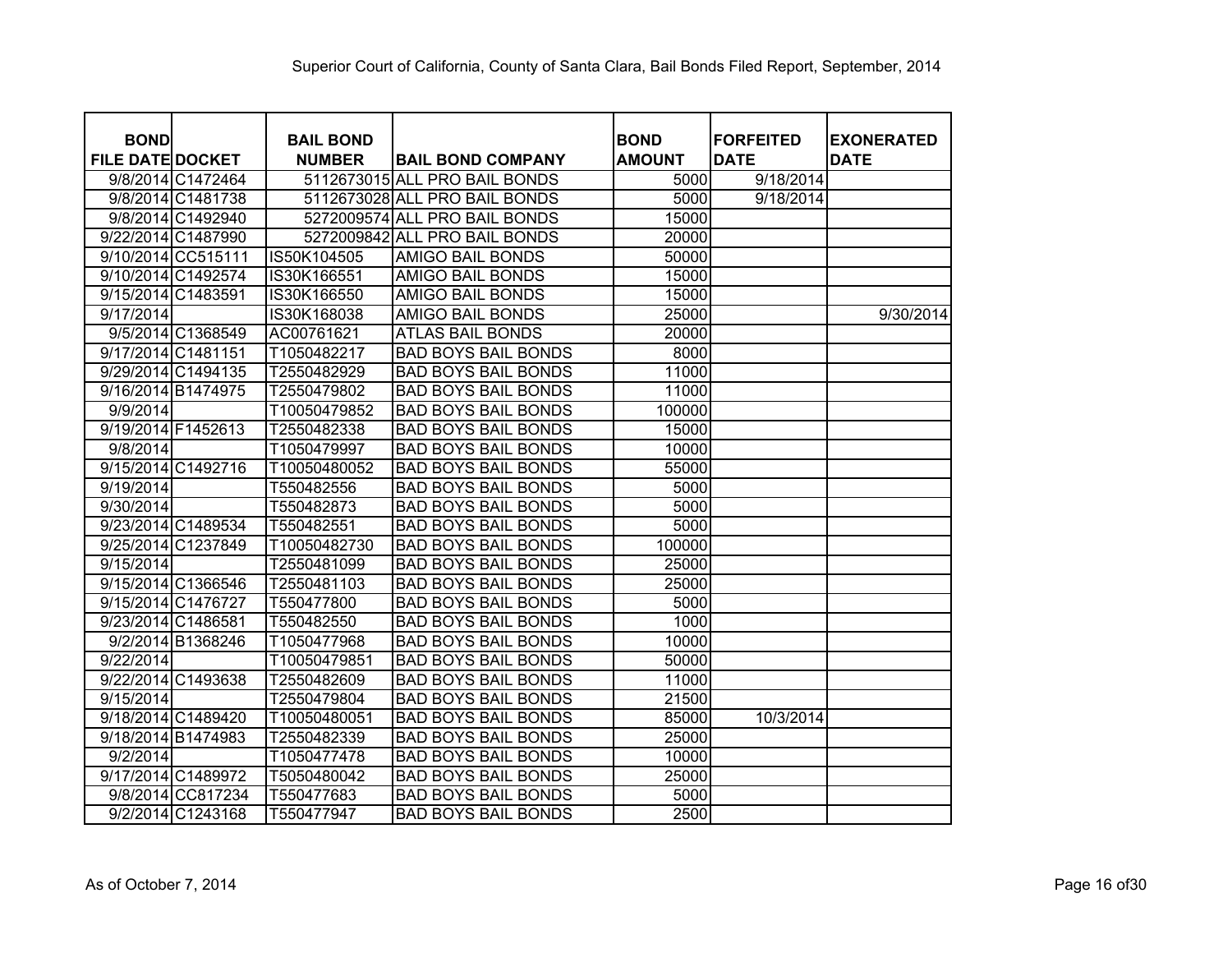| <b>BOND</b>             | <b>BAIL BOND</b> |                            | <b>BOND</b>   | <b>FORFEITED</b> | <b>EXONERATED</b> |
|-------------------------|------------------|----------------------------|---------------|------------------|-------------------|
| <b>FILE DATE DOCKET</b> | <b>NUMBER</b>    | <b>BAIL BOND COMPANY</b>   | <b>AMOUNT</b> | <b>DATE</b>      | <b>DATE</b>       |
| 9/2/2014 C1355068       | T550478853       | <b>BAD BOYS BAIL BONDS</b> | 2000          |                  |                   |
| 9/2/2014 C1365817       | T5050478925      | <b>BAD BOYS BAIL BONDS</b> | 50000         |                  | 9/17/2014         |
| 9/2/2014 C1370301       | T1050477479      | <b>BAD BOYS BAIL BONDS</b> | 3000          |                  |                   |
| 9/30/2014               | T5050482963      | <b>BAD BOYS BAIL BONDS</b> | 30000         |                  |                   |
| 9/22/2014 C1490768      | T5050482636      | <b>BAD BOYS BAIL BONDS</b> | 50000         | 9/26/2014        |                   |
| 9/17/2014 C1225773      | T550479897       | <b>BAD BOYS BAIL BONDS</b> | 5000          |                  |                   |
| 9/22/2014 C1490974      | T7550478021      | <b>BAD BOYS BAIL BONDS</b> | 55000         |                  |                   |
| 9/11/2014 B1258991      | T2550476738      | <b>BAD BOYS BAIL BONDS</b> | 20000         |                  |                   |
| 9/2/2014 C1493643       | T2550478900      | <b>BAD BOYS BAIL BONDS</b> | 20000         |                  |                   |
| 9/19/2014 C1492864      | T2550480018      | <b>BAD BOYS BAIL BONDS</b> | 25000         |                  |                   |
| 9/2/2014                | T2550479800      | <b>BAD BOYS BAIL BONDS</b> | 15000         |                  |                   |
| 9/4/2014 B1474244       | T5050478924      | <b>BAD BOYS BAIL BONDS</b> | 50000         |                  |                   |
| 9/8/2014 F1450610       | T1050477477      | <b>BAD BOYS BAIL BONDS</b> | 10000         |                  |                   |
| 9/23/2014               | T7550481124      | <b>BAD BOYS BAIL BONDS</b> | 60000         |                  |                   |
| 9/25/2014               | T5050482631      | <b>BAD BOYS BAIL BONDS</b> | 35000         |                  |                   |
| 9/29/2014               | T550482658       | <b>BAD BOYS BAIL BONDS</b> | 5000          |                  |                   |
| 9/8/2014 B1474701       | T2550479793      | <b>BAD BOYS BAIL BONDS</b> | 20000         |                  |                   |
| 9/17/2014 B1474051      | T7550479845      | <b>BAD BOYS BAIL BONDS</b> | 50000         |                  |                   |
| 9/15/2014               | T2550482335      | <b>BAD BOYS BAIL BONDS</b> | 25000         |                  |                   |
| 9/4/2014 B1474020       | T1050477970      | <b>BAD BOYS BAIL BONDS</b> | 10000         |                  |                   |
| 9/22/2014 C1493638      | T1050482575      | <b>BAD BOYS BAIL BONDS</b> | 10000         |                  |                   |
| 9/25/2014 C1490276      | T1050477804      | <b>BAD BOYS BAIL BONDS</b> | 7000          |                  |                   |
| 9/4/2014                | T10050477848     | <b>BAD BOYS BAIL BONDS</b> | 50000         |                  |                   |
| 9/2/2014 C1493225       | T5050478968      | <b>BAD BOYS BAIL BONDS</b> | 26000         |                  |                   |
| 9/10/2014 C1487841      | T5050478920      | <b>BAD BOYS BAIL BONDS</b> | 50000         |                  |                   |
| 9/8/2014                | T2550479798      | <b>BAD BOYS BAIL BONDS</b> | 15000         |                  |                   |
| 9/12/2014 C1483689      | T550477795       | <b>BAD BOYS BAIL BONDS</b> | 5000          |                  |                   |
| 9/4/2014                | T2550479791      | <b>BAD BOYS BAIL BONDS</b> | 16000         |                  |                   |
| 9/16/2014 F1452368      | T2550481101      | <b>BAD BOYS BAIL BONDS</b> | 10000         |                  |                   |
| 9/26/2014 C1120003      | T550476707       | <b>BAD BOYS BAIL BONDS</b> | 5000          |                  |                   |
| 9/25/2014               | T1050482569      | <b>BAD BOYS BAIL BONDS</b> | 10000         |                  |                   |
| 9/8/2014 B1472903       | T550476528       | <b>BAD BOYS BAIL BONDS</b> | 5000          |                  |                   |
| 9/16/2014 C1491183      | T2550480024      | <b>BAD BOYS BAIL BONDS</b> | 10000         |                  |                   |
| 9/4/2014 C1490195       | T2550479797      | <b>BAD BOYS BAIL BONDS</b> | 15000         |                  |                   |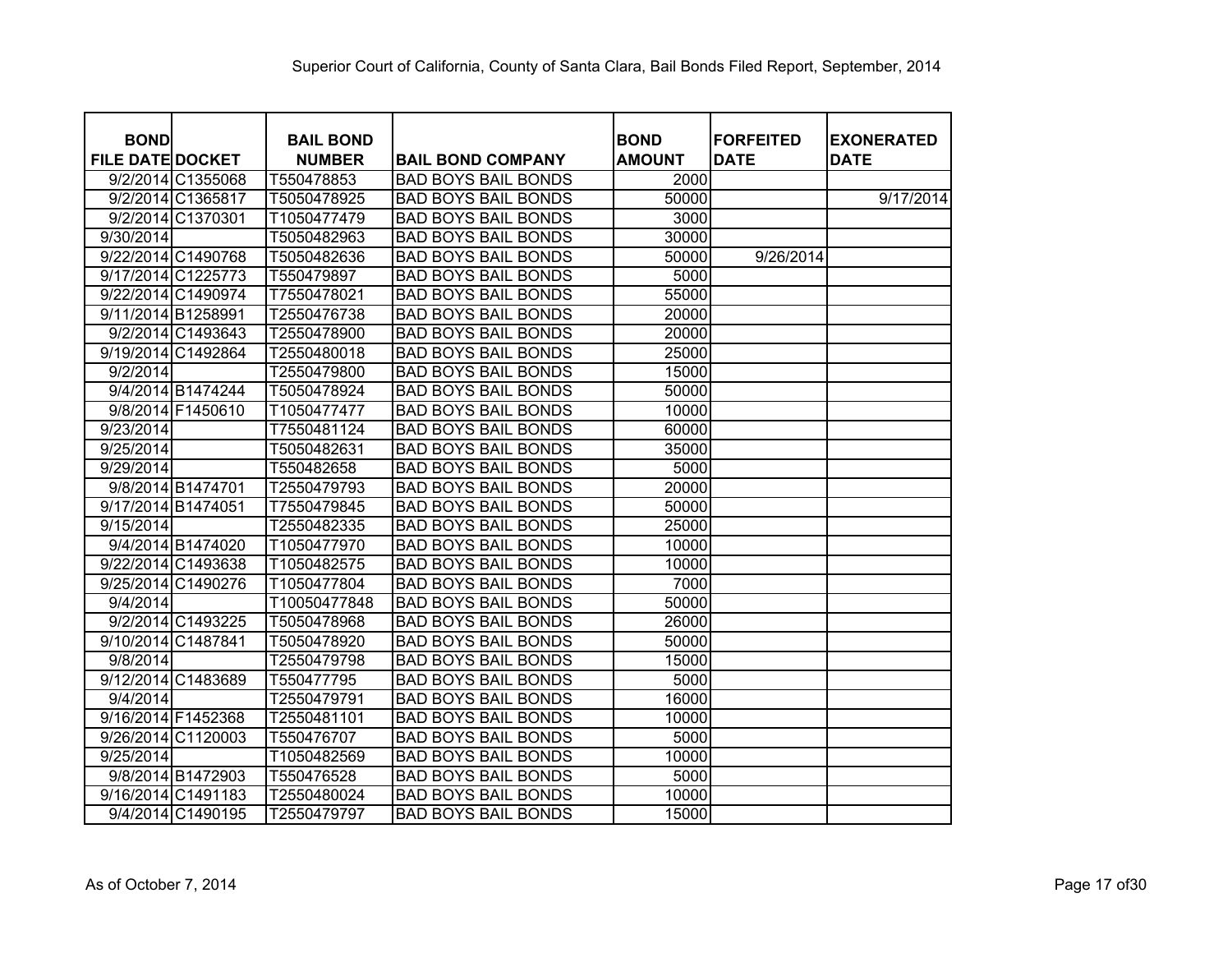| <b>BOND</b>             | <b>BAIL BOND</b> |                            | <b>BOND</b>   | <b>FORFEITED</b> | <b>EXONERATED</b> |
|-------------------------|------------------|----------------------------|---------------|------------------|-------------------|
| <b>FILE DATE DOCKET</b> | <b>NUMBER</b>    | <b>BAIL BOND COMPANY</b>   | <b>AMOUNT</b> | <b>DATE</b>      | <b>DATE</b>       |
| 9/8/2014 C1488876       | T550472838       | <b>BAD BOYS BAIL BONDS</b> | 5000          |                  |                   |
| 9/12/2014 C1492261      | T10050480050     | <b>BAD BOYS BAIL BONDS</b> | 95000         |                  |                   |
| 9/3/2014 C1490365       | T1050479773      | <b>BAD BOYS BAIL BONDS</b> | 10000         |                  |                   |
| 9/25/2014               | T1050477483      | <b>BAD BOYS BAIL BONDS</b> | 10000         |                  |                   |
| 9/15/2014 C1492802      | T5050481119      | <b>BAD BOYS BAIL BONDS</b> | 30000         |                  |                   |
| 9/8/2014 C1493083       | T5050481118      | <b>BAD BOYS BAIL BONDS</b> | 26000         |                  |                   |
| 9/12/2014 C1485283      | T5050482264      | <b>BAD BOYS BAIL BONDS</b> | 50000         |                  |                   |
| 9/2/2014                | T2550479796      | <b>BAD BOYS BAIL BONDS</b> | 25000         |                  |                   |
| 9/16/2014               | T2550479803      | <b>BAD BOYS BAIL BONDS</b> | 15000         |                  |                   |
| 9/5/2014                | T5050480044      | <b>BAD BOYS BAIL BONDS</b> | 32000         |                  |                   |
| 9/19/2014               | T2550480020      | <b>BAD BOYS BAIL BONDS</b> | 12000         |                  |                   |
| 9/2/2014                | T5050478923      | <b>BAD BOYS BAIL BONDS</b> | 40000         |                  |                   |
| 9/10/2014               | T2550479917      | <b>BAD BOYS BAIL BONDS</b> | 15000         |                  |                   |
| 9/2/2014                | T2550478890      | <b>BAD BOYS BAIL BONDS</b> | 11000         |                  |                   |
| 9/2/2014 C1489315       | T7550478930      | <b>BAD BOYS BAIL BONDS</b> | 71000         |                  |                   |
| 9/16/2014 C1491067      | T550482313       | <b>BAD BOYS BAIL BONDS</b> | 2000          |                  |                   |
| 9/2/2014                | T5050478967      | <b>BAD BOYS BAIL BONDS</b> | 36000         |                  |                   |
| 9/29/2014               | T5050482718      | <b>BAD BOYS BAIL BONDS</b> | 21000         |                  |                   |
| 9/17/2014 C1472236      | T5050479930      | <b>BAD BOYS BAIL BONDS</b> | 50000         |                  |                   |
| 9/11/2014 B1473917      | T5050479928      | <b>BAD BOYS BAIL BONDS</b> | 50000         |                  |                   |
| 9/5/2014 C1492519       | T5050479829      | <b>BAD BOYS BAIL BONDS</b> | 40000         |                  |                   |
| 9/8/2014                | T5050479929      | <b>BAD BOYS BAIL BONDS</b> | 50000         |                  |                   |
| 9/2/2014                | T2550479801      | <b>BAD BOYS BAIL BONDS</b> | 15000         |                  |                   |
| 9/30/2014               | T2550482695      | <b>BAD BOYS BAIL BONDS</b> | 25000         |                  |                   |
| 9/4/2014 C1493382       | T2550479792      | <b>BAD BOYS BAIL BONDS</b> | 22000         |                  |                   |
| 9/2/2014 C1492559       | T2550478897      | <b>BAD BOYS BAIL BONDS</b> | 11000         |                  |                   |
| 9/17/2014 C1096269      | T550479898       | <b>BAD BOYS BAIL BONDS</b> | 5000          |                  |                   |
| 9/4/2014 C1485841       | T2550478898      | <b>BAD BOYS BAIL BONDS</b> | 25000         |                  |                   |
| 9/15/2014 C1482144      | T2550479916      | <b>BAD BOYS BAIL BONDS</b> | 20000         |                  |                   |
| 9/8/2014 C1488825       | T550472933       | <b>BAD BOYS BAIL BONDS</b> | 5000          |                  | 9/9/2014          |
| 9/25/2014               | T1050481078      | <b>BAD BOYS BAIL BONDS</b> | 10000         |                  |                   |
| 9/16/2014 C1493381      | T1050482325      | <b>BAD BOYS BAIL BONDS</b> | 10000         |                  |                   |
| 9/12/2014 C1479359      | T1050479771      | <b>BAD BOYS BAIL BONDS</b> | 10000         |                  |                   |
| 9/4/2014 F1452748       | T2550479794      | <b>BAD BOYS BAIL BONDS</b> | 11000         |                  |                   |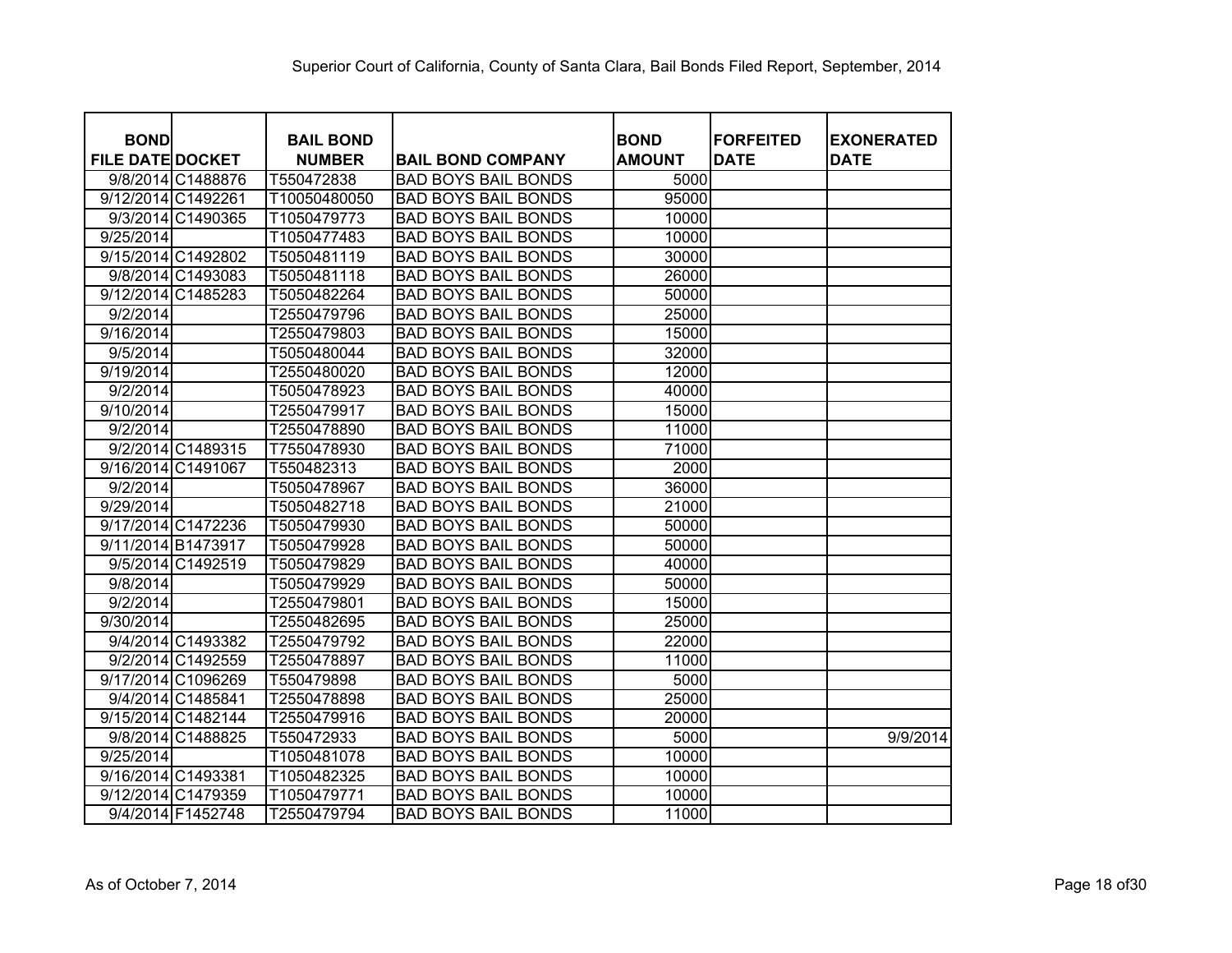| <b>BOND</b>             |                    | <b>BAIL BOND</b> |                            | <b>BOND</b>   | <b>FORFEITED</b> | <b>EXONERATED</b> |
|-------------------------|--------------------|------------------|----------------------------|---------------|------------------|-------------------|
| <b>FILE DATE DOCKET</b> |                    | <b>NUMBER</b>    | <b>BAIL BOND COMPANY</b>   | <b>AMOUNT</b> | <b>DATE</b>      | <b>DATE</b>       |
| 9/23/2014 C1121913      |                    | T7550482269      | <b>BAD BOYS BAIL BONDS</b> | 50000         |                  |                   |
| 9/22/2014 B1473264      |                    | T550482205       | <b>BAD BOYS BAIL BONDS</b> | 5000          |                  |                   |
| 9/23/2014               |                    | T5050482634      | <b>BAD BOYS BAIL BONDS</b> | 36000         |                  |                   |
|                         | 9/8/2014 C1493075  | T1050479996      | <b>BAD BOYS BAIL BONDS</b> | 10000         |                  |                   |
| 9/2/2014                |                    | T7550478991      | <b>BAD BOYS BAIL BONDS</b> | 30000         |                  |                   |
| 9/29/2014               |                    | T550482657       | <b>BAD BOYS BAIL BONDS</b> | 5000          |                  |                   |
|                         | 9/5/2014 C1485835  | T10050477852     | <b>BAD BOYS BAIL BONDS</b> | 100000        |                  |                   |
| 9/22/2014 B1474344      |                    | T550482204       | <b>BAD BOYS BAIL BONDS</b> | 5000          |                  |                   |
| 9/8/2014                |                    | T1050479775      | <b>BAD BOYS BAIL BONDS</b> | 10000         |                  |                   |
|                         | 9/18/2014 CC778082 | T5050482261      | <b>BAD BOYS BAIL BONDS</b> | 50000         |                  |                   |
| 9/11/2014 F1452258      |                    | T550479756       | <b>BAD BOYS BAIL BONDS</b> | 3500          |                  |                   |
|                         | 9/5/2014 C1489368  | T2550480023      | <b>BAD BOYS BAIL BONDS</b> | 25000         |                  |                   |
| 9/26/2014               |                    | T550482312       | <b>BAD BOYS BAIL BONDS</b> | 5000          |                  |                   |
| 9/22/2014               |                    | T2550482608      | <b>BAD BOYS BAIL BONDS</b> | 15000         |                  |                   |
|                         | 9/8/2014 B1475019  | T7550479844      | <b>BAD BOYS BAIL BONDS</b> | 50000         |                  |                   |
| 9/2/2014                |                    | T1050478944      | <b>BAD BOYS BAIL BONDS</b> | 10000         |                  |                   |
|                         | 9/8/2014 C1478135  | T550471663       | <b>BAD BOYS BAIL BONDS</b> | 5000          |                  |                   |
| 9/9/2014                |                    | T1050479774      | <b>BAD BOYS BAIL BONDS</b> | 1000          |                  |                   |
| 9/15/2014               |                    | T2550482334      | <b>BAD BOYS BAIL BONDS</b> | 15000         |                  |                   |
|                         | 9/8/2014 B1473412  | T550479754       | <b>BAD BOYS BAIL BONDS</b> | 5000          |                  |                   |
| 9/8/2014                |                    | T5050481120      | <b>BAD BOYS BAIL BONDS</b> | 25000         |                  |                   |
| 9/15/2014 C1491022      |                    | T550479757       | <b>BAD BOYS BAIL BONDS</b> | 5000          |                  |                   |
| 9/29/2014               |                    | T5050482716      | <b>BAD BOYS BAIL BONDS</b> | 15000         |                  |                   |
| 9/25/2014               |                    | T2550482602      | <b>BAD BOYS BAIL BONDS</b> | 25000         |                  |                   |
| 9/30/2014               |                    | T1050482889      | <b>BAD BOYS BAIL BONDS</b> | 10000         |                  |                   |
| 9/2/2014                |                    | T5050478005      | <b>BAD BOYS BAIL BONDS</b> | 27000         |                  |                   |
| 9/29/2014               |                    | T2550480019      | <b>BAD BOYS BAIL BONDS</b> | 20000         |                  |                   |
| 9/12/2014               |                    | T2550480021      | <b>BAD BOYS BAIL BONDS</b> | 25000         |                  | 9/24/2014         |
| 9/23/2014 F1451774      |                    | T1050482574      | <b>BAD BOYS BAIL BONDS</b> | 7500          |                  |                   |
|                         | 9/9/2014 B1475064  | T755048929       | <b>BAD BOYS BAIL BONDS</b> | 60000         |                  |                   |
|                         | 9/2/2014 C1492805  | T20050479938     | <b>BAD BOYS BAIL BONDS</b> | 150000        |                  |                   |
| 9/12/2014               |                    | T1050479770      | <b>BAD BOYS BAIL BONDS</b> | 10000         |                  |                   |
| 9/18/2014               |                    | T1050481079      | <b>BAD BOYS BAIL BONDS</b> | 10000         |                  |                   |
| 9/11/2014 C1493890      |                    | T1050478943      | <b>BAD BOYS BAIL BONDS</b> | 10000         |                  |                   |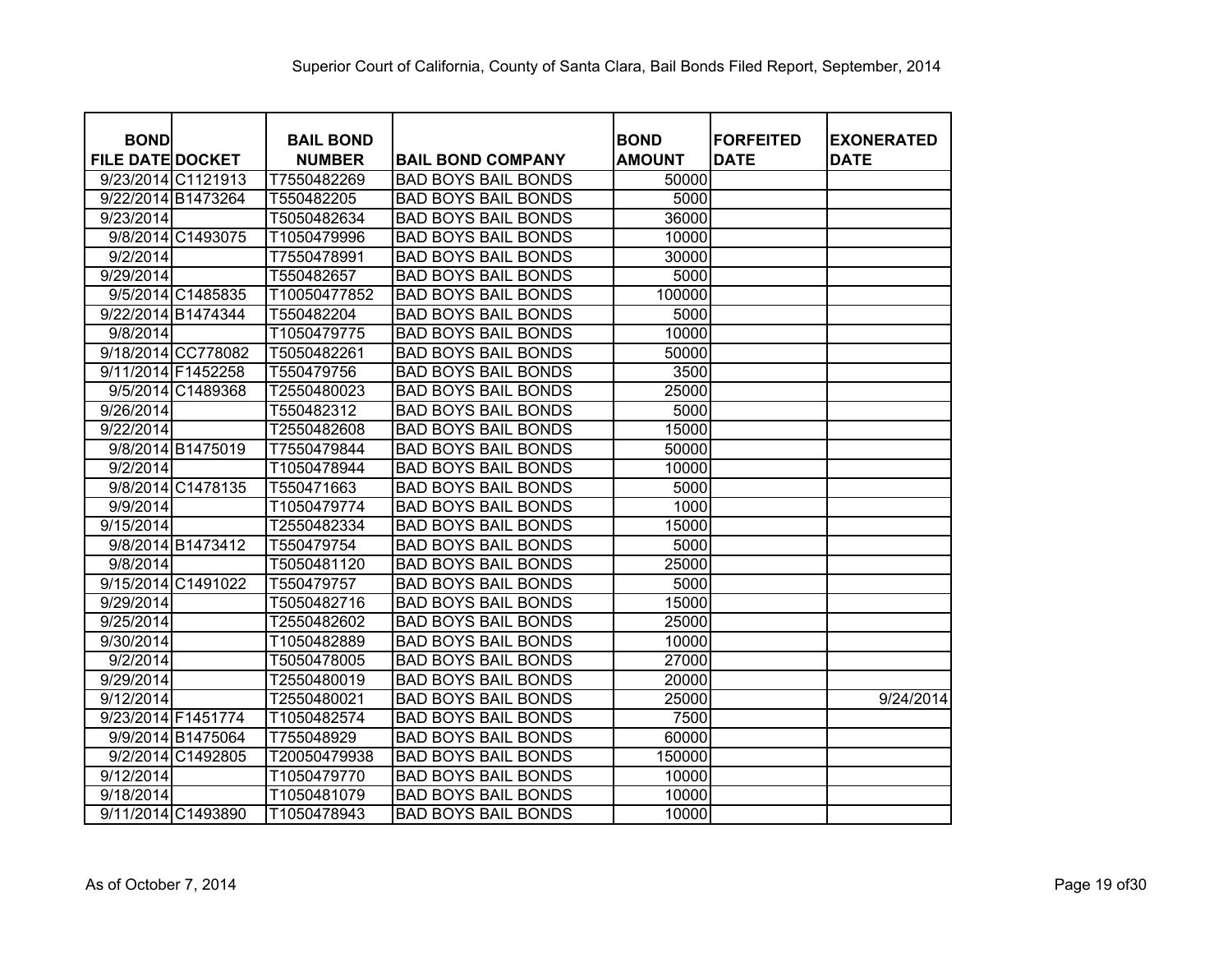| <b>BOND</b><br><b>FILE DATE DOCKET</b> | <b>BAIL BOND</b><br><b>NUMBER</b> | <b>BAIL BOND COMPANY</b>       | <b>BOND</b><br><b>AMOUNT</b> | <b>FORFEITED</b><br><b>DATE</b> | <b>EXONERATED</b><br><b>DATE</b> |
|----------------------------------------|-----------------------------------|--------------------------------|------------------------------|---------------------------------|----------------------------------|
| 9/29/2014                              | T2550482921                       | <b>BAD BOYS BAIL BONDS</b>     | 25000                        |                                 |                                  |
| 9/23/2014                              | T1050482573                       | <b>BAD BOYS BAIL BONDS</b>     | 10000                        |                                 |                                  |
| 9/25/2014                              | T1050482323                       | <b>BAD BOYS BAIL BONDS</b>     | 10000                        |                                 |                                  |
| 9/4/2014                               | T5050480043                       | <b>BAD BOYS BAIL BONDS</b>     | 30000                        |                                 |                                  |
| 9/25/2014                              | FCS251382725                      | <b>BAIL HOTLINE BAIL BONDS</b> | 10000                        |                                 |                                  |
| 9/12/2014 C1230055                     | FCS251377435                      | <b>BAIL HOTLINE BAIL BONDS</b> | 25000                        |                                 |                                  |
| 9/30/2014 B1474162                     | FCS1001367049                     | <b>BAIL HOTLINE BAIL BONDS</b> | 100000                       |                                 |                                  |
| 9/19/2014 C1492595                     | FCS251382718                      | <b>BAIL HOTLINE BAIL BONDS</b> | 15000                        |                                 |                                  |
| 9/29/2014 C1484957                     | FCS501365101                      | <b>BAIL HOTLINE BAIL BONDS</b> | 50000                        |                                 |                                  |
| 9/18/2014 C1493325                     | FCS501377642                      | <b>BAIL HOTLINE BAIL BONDS</b> | 35000                        |                                 |                                  |
| 9/2/2014                               | FCS251373531                      | <b>BAIL HOTLINE BAIL BONDS</b> | 15000                        |                                 |                                  |
| 9/25/2014                              | FCS501350881                      | <b>BAIL HOTLINE BAIL BONDS</b> | 35000                        |                                 |                                  |
| 9/2/2014                               | FCS251373532                      | <b>BAIL HOTLINE BAIL BONDS</b> | 25000                        |                                 |                                  |
| 9/9/2014                               | FCS251377432                      | <b>BAIL HOTLINE BAIL BONDS</b> | 16000                        |                                 |                                  |
| 9/23/2014 F1452742                     | FCS501377640                      | <b>BAIL HOTLINE BAIL BONDS</b> | 25000                        |                                 |                                  |
| 9/22/2014 C1488078                     | FCS501377641                      | <b>BAIL HOTLINE BAIL BONDS</b> | 45000                        |                                 |                                  |
| 9/22/2014 C1488882                     | FCS101369507                      | <b>BAIL HOTLINE BAIL BONDS</b> | 2500                         |                                 |                                  |
| 9/2/2014 C1239041                      | FCS101369491                      | <b>BAIL HOTLINE BAIL BONDS</b> | 5500                         |                                 |                                  |
| 9/12/2014 C1493641                     | FCS251377437                      | <b>BAIL HOTLINE BAIL BONDS</b> | 11000                        |                                 |                                  |
| 9/15/2014 C1491111                     | FCS101373300                      | <b>BAIL HOTLINE BAIL BONDS</b> | 5000                         |                                 |                                  |
| 9/25/2014                              | FCS501377637                      | <b>BAIL HOTLINE BAIL BONDS</b> | 12000                        |                                 |                                  |
| 9/22/2014 F1452743                     | FCS251370898                      | <b>BAIL HOTLINE BAIL BONDS</b> | 15000                        |                                 |                                  |
| 9/5/2014 C1233969                      | FCS5001324575                     | <b>BAIL HOTLINE BAIL BONDS</b> | 350000                       |                                 |                                  |
| 9/11/2014 B1471999                     | FCS1501355456                     | <b>BAIL HOTLINE BAIL BONDS</b> | 110000                       |                                 |                                  |
| 9/2/2014                               | FCS251373535                      | <b>BAIL HOTLINE BAIL BONDS</b> | 25000                        |                                 |                                  |
| 9/29/2014                              | FCS251383449                      | <b>BAIL HOTLINE BAIL BONDS</b> | 25000                        |                                 |                                  |
| 9/25/2014 B1475106                     | FCS251370897                      | <b>BAIL HOTLINE BAIL BONDS</b> | 25000                        |                                 |                                  |
| 9/2/2014                               | FCS501371118                      | <b>BAIL HOTLINE BAIL BONDS</b> | 35000                        |                                 |                                  |
| 9/25/2014                              | FCS101369506                      | <b>BAIL HOTLINE BAIL BONDS</b> | 10000                        |                                 |                                  |
| 9/4/2014 C1356929                      | FCS101371917                      | <b>BAIL HOTLINE BAIL BONDS</b> | 1500                         |                                 |                                  |
| 9/16/2014                              | FCS251377439                      | <b>BAIL HOTLINE BAIL BONDS</b> | 25000                        |                                 |                                  |
| 9/9/2014 C1492359                      | FCS501377633                      | <b>BAIL HOTLINE BAIL BONDS</b> | 30000                        | 9/30/2014                       |                                  |
| 9/16/2014                              | FCS101369505                      | <b>BAIL HOTLINE BAIL BONDS</b> | 10000                        |                                 |                                  |
| 9/10/2014 F1451053                     | FCS101373304                      | <b>BAIL HOTLINE BAIL BONDS</b> | 7500                         |                                 |                                  |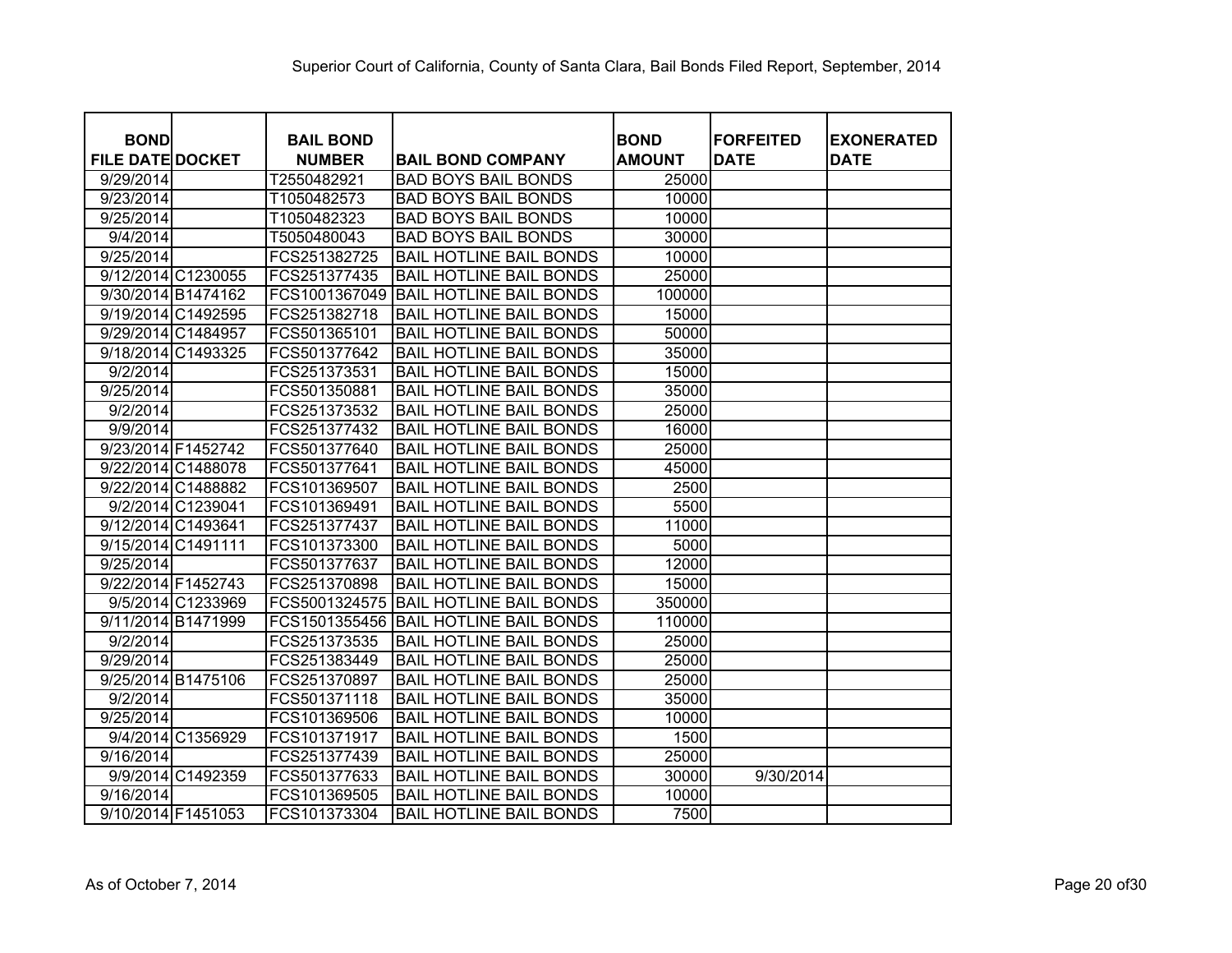| <b>BOND</b>             |                   | <b>BAIL BOND</b> |                                | <b>BOND</b>   | <b>FORFEITED</b> | <b>EXONERATED</b> |
|-------------------------|-------------------|------------------|--------------------------------|---------------|------------------|-------------------|
| <b>FILE DATE DOCKET</b> |                   | <b>NUMBER</b>    | <b>BAIL BOND COMPANY</b>       | <b>AMOUNT</b> | <b>DATE</b>      | <b>DATE</b>       |
|                         | 9/8/2014 C1490280 | FCS101373302     | <b>BAIL HOTLINE BAIL BONDS</b> | 5000          |                  |                   |
|                         | 9/8/2014 C1492815 | FCS1001338202    | <b>BAIL HOTLINE BAIL BONDS</b> | 75000         |                  |                   |
| 9/8/2014                |                   | FCS101373301     | <b>BAIL HOTLINE BAIL BONDS</b> | 5000          |                  |                   |
| 9/29/2014 C1493585      |                   | FCS251383451     | <b>BAIL HOTLINE BAIL BONDS</b> | 16000         | 10/2/2014        |                   |
| 9/15/2014 C1480731      |                   | FCS101358034     | <b>BAIL HOTLINE BAIL BONDS</b> | 10000         |                  |                   |
|                         | 9/4/2014 F1452665 | FCS101370814     | <b>BAIL HOTLINE BAIL BONDS</b> | 10000         |                  |                   |
| 9/17/2014 F1349133      |                   | FCS101377279     | <b>BAIL HOTLINE BAIL BONDS</b> | 10000         |                  |                   |
| 9/17/2014 F1452441      |                   | FCS501365106     | <b>BAIL HOTLINE BAIL BONDS</b> | 15000         |                  |                   |
| 9/30/2014 B1474780      |                   | FCS5001335283    | <b>BAIL HOTLINE BAIL BONDS</b> | 250000        |                  | 10/2/2014         |
| 9/29/2014 B1474249      |                   | FCS251377423     | <b>BAIL HOTLINE BAIL BONDS</b> | 25000         |                  |                   |
|                         | 9/4/2014 B1473381 | FCS2501287972    | <b>BAIL HOTLINE BAIL BONDS</b> | 110000        |                  |                   |
|                         | 9/4/2014 B1474267 | FCS251373533     | <b>BAIL HOTLINE BAIL BONDS</b> | 20000         |                  |                   |
| 9/25/2014               |                   | FCS501377638     | <b>BAIL HOTLINE BAIL BONDS</b> | 35000         |                  |                   |
| 9/23/2014               |                   | FCS251382722     | <b>BAIL HOTLINE BAIL BONDS</b> | 10000         |                  |                   |
| 9/10/2014 C1472962      |                   | FCS251377433     | <b>BAIL HOTLINE BAIL BONDS</b> | 20000         | 9/17/2014        |                   |
| 9/11/2014 B1473841      |                   | FCS251377434     | <b>BAIL HOTLINE BAIL BONDS</b> | 11000         |                  |                   |
| 9/11/2014 C1482776      |                   | FCS101367970     | <b>BAIL HOTLINE BAIL BONDS</b> | 5000          |                  |                   |
| 9/11/2014 C1484259      |                   | FCS101367971     | <b>BAIL HOTLINE BAIL BONDS</b> | 10000         |                  |                   |
| 9/15/2014               |                   | FCS251377440     | <b>BAIL HOTLINE BAIL BONDS</b> | 25000         |                  |                   |
| 9/2/2014                |                   | FCS101367969     | <b>BAIL HOTLINE BAIL BONDS</b> | 5000          |                  |                   |
| 9/25/2014               |                   | FCS501365100     | <b>BAIL HOTLINE BAIL BONDS</b> | 50000         |                  |                   |
| 9/16/2014 F1452338      |                   | FCS1001372039    | <b>BAIL HOTLINE BAIL BONDS</b> | 75000         |                  |                   |
| 9/15/2014 C1490090      |                   | A72284044        | <b>BAIL HOTLINE BAIL BONDS</b> | 6000          |                  |                   |
| 9/25/2014 B1475095      |                   | FCS101382391     | <b>BAIL HOTLINE BAIL BONDS</b> | 10000         |                  |                   |
| 9/24/2014               |                   | FCS251382721     | <b>BAIL HOTLINE BAIL BONDS</b> | 11000         |                  |                   |
| 9/23/2014               |                   | FCS251382723     | <b>BAIL HOTLINE BAIL BONDS</b> | 10000         |                  |                   |
|                         | 9/2/2014 C1492805 | FCS501350879     | <b>BAIL HOTLINE BAIL BONDS</b> | 50000         |                  | 9/15/2014         |
| 9/23/2014 C1359450      |                   | FCS101373287     | <b>BAIL HOTLINE BAIL BONDS</b> | 10000         |                  |                   |
| 9/24/2014               |                   | FCS251382720     | <b>BAIL HOTLINE BAIL BONDS</b> | 15000         |                  |                   |
| 9/25/2014               |                   | FCS251382726     | <b>BAIL HOTLINE BAIL BONDS</b> | 10000         |                  |                   |
| 9/22/2014               |                   | FCS501377639     | <b>BAIL HOTLINE BAIL BONDS</b> | 30000         |                  |                   |
| 9/25/2014               |                   | FCS251377438     | <b>BAIL HOTLINE BAIL BONDS</b> | 10000         |                  |                   |
| 9/17/2014 C1488176      |                   | FCS101367972     | <b>BAIL HOTLINE BAIL BONDS</b> | 5000          |                  |                   |
| 9/25/2014               |                   | FCS101382392     | <b>BAIL HOTLINE BAIL BONDS</b> | 10000         |                  |                   |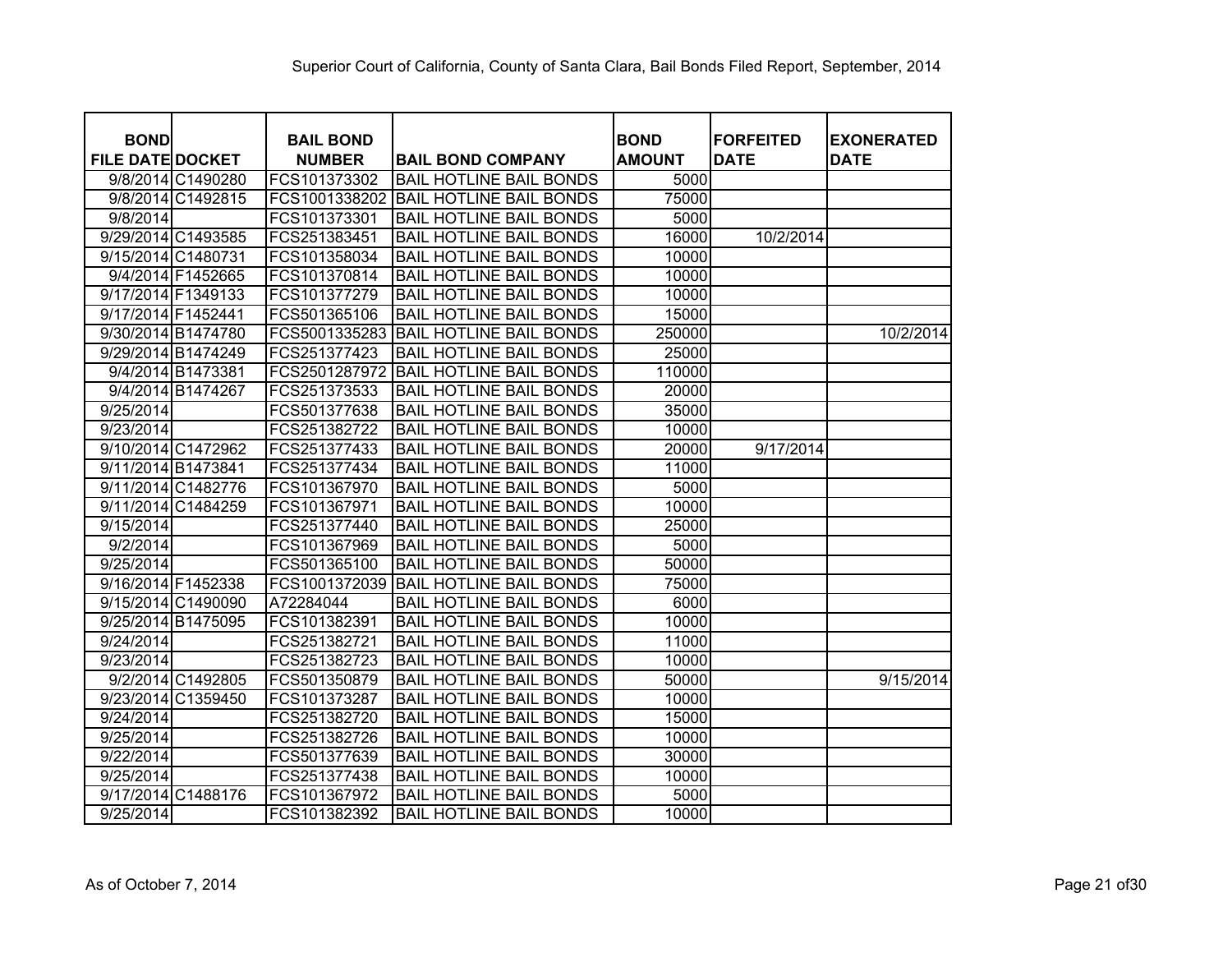| <b>BOND</b>             | <b>BAIL BOND</b> |                                | <b>BOND</b>   | <b>FORFEITED</b> | <b>EXONERATED</b> |
|-------------------------|------------------|--------------------------------|---------------|------------------|-------------------|
| <b>FILE DATE DOCKET</b> | <b>NUMBER</b>    | <b>BAIL BOND COMPANY</b>       | <b>AMOUNT</b> | <b>DATE</b>      | <b>DATE</b>       |
| 9/18/2014               | FCS101377282     | <b>BAIL HOTLINE BAIL BONDS</b> | 5000          |                  |                   |
| 9/25/2014               | FCS251382724     | <b>BAIL HOTLINE BAIL BONDS</b> | 10000         |                  |                   |
| 9/29/2014 F1452540      | FCS251364930     | <b>BAIL HOTLINE BAIL BONDS</b> | 15000         |                  |                   |
| 9/29/2014               | FCS251383447     | <b>BAIL HOTLINE BAIL BONDS</b> | 16000         |                  |                   |
| 9/22/2014 C1494212      | FCS251370896     | <b>BAIL HOTLINE BAIL BONDS</b> | 10000         |                  |                   |
| $\frac{9}{15/2014}$     | FCS251377441     | <b>BAIL HOTLINE BAIL BONDS</b> | 25000         |                  |                   |
| 9/9/2014 F1452440       | FCS501377634     | <b>BAIL HOTLINE BAIL BONDS</b> | 35000         |                  |                   |
| 9/10/2014 C1477894      | FCS101370815     | <b>BAIL HOTLINE BAIL BONDS</b> | 5000          |                  |                   |
| 9/2/2014                | FCS251373534     | <b>BAIL HOTLINE BAIL BONDS</b> | 11000         |                  |                   |
| 9/18/2014 C1489769      | FCS101379783     | <b>BAIL HOTLINE BAIL BONDS</b> | 10000         |                  |                   |
| 9/17/2014 C1492791      | FCS101377283     | <b>BAIL HOTLINE BAIL BONDS</b> | 5000          |                  |                   |
| 9/22/2014 B1474381      | FCS251370899     | <b>BAIL HOTLINE BAIL BONDS</b> | 20000         |                  |                   |
| 9/22/2014 C1488849      | FCS101382389     | <b>BAIL HOTLINE BAIL BONDS</b> | 3000          |                  |                   |
| 9/22/2014 C1492792      | FCS101382390     | <b>BAIL HOTLINE BAIL BONDS</b> | 3000          |                  |                   |
| 9/5/2014 C1490386       | FCS501371117     | <b>BAIL HOTLINE BAIL BONDS</b> | 30000         |                  |                   |
| 9/22/2014 C1494054      | FCS251382727     | <b>BAIL HOTLINE BAIL BONDS</b> | 11000         |                  |                   |
| 9/2/2014 C1481075       | FCS1501337034    | <b>BAIL HOTLINE BAIL BONDS</b> | 150000        |                  |                   |
| 9/15/2014 C1493565      | FCS251364941     | <b>BAIL HOTLINE BAIL BONDS</b> | 20000         |                  |                   |
| 9/22/2014 C1351612      | FCS101382388     | <b>BAIL HOTLINE BAIL BONDS</b> | 10000         |                  |                   |
| 9/19/2014 C1364700      | FCS101377277     | <b>BAIL HOTLINE BAIL BONDS</b> | 5000          |                  |                   |
| 9/19/2014 C1364843      | FCS101377278     | <b>BAIL HOTLINE BAIL BONDS</b> | 1000          |                  |                   |
| 9/2/2014                | FCS251373536     | <b>BAIL HOTLINE BAIL BONDS</b> | 15000         |                  |                   |
| 9/10/2014 C1493081      | FCS501377636     | <b>BAIL HOTLINE BAIL BONDS</b> | 45000         |                  |                   |
| 9/15/2014 C1490404      | FCS251364940     | <b>BAIL HOTLINE BAIL BONDS</b> | 15000         | 9/26/2014        |                   |
| 9/29/2014               | FCS251383448     | <b>BAIL HOTLINE BAIL BONDS</b> | 16000         |                  |                   |
| 9/15/2014 C1484692      | FCS1001372040    | <b>BAIL HOTLINE BAIL BONDS</b> | 71000         | 9/26/2014        |                   |
| 9/12/2014 C1493889      | FCS251377436     | <b>BAIL HOTLINE BAIL BONDS</b> | 12000         |                  |                   |
| 9/4/2014 B1474659       | FCS101370813     | <b>BAIL HOTLINE BAIL BONDS</b> | 10000         |                  |                   |
| 9/4/2014 C1492376       | FCS501350880     | <b>BAIL HOTLINE BAIL BONDS</b> | 45000         |                  |                   |
| 9/15/2014 C1493296      | FCS101369501     | <b>BAIL HOTLINE BAIL BONDS</b> | 10000         |                  |                   |
| 9/8/2014 F1347184       | FCS101370816     | <b>BAIL HOTLINE BAIL BONDS</b> | 10000         |                  |                   |
| 9/17/2014               | FCS251370902     | <b>BAIL HOTLINE BAIL BONDS</b> | 11000         |                  |                   |
| 9/17/2014 C1372203      | FCS101377284     | <b>BAIL HOTLINE BAIL BONDS</b> | 2500          |                  |                   |
| 9/18/2014               | FCS251364942     | <b>BAIL HOTLINE BAIL BONDS</b> | 15000         |                  |                   |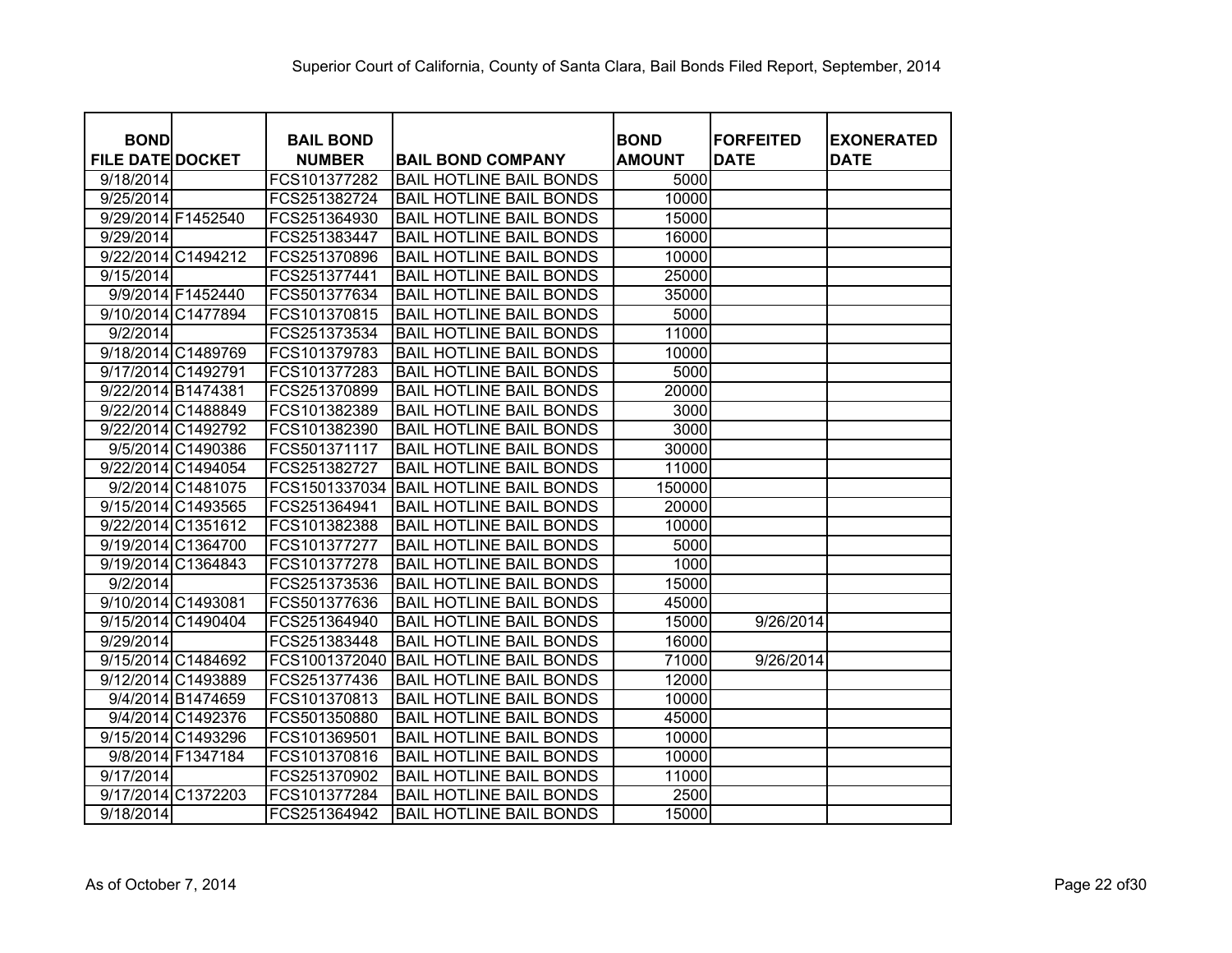| <b>BOND</b>             | <b>BAIL BOND</b> |                                  | <b>BOND</b>   | <b>FORFEITED</b> | <b>EXONERATED</b> |
|-------------------------|------------------|----------------------------------|---------------|------------------|-------------------|
| <b>FILE DATE DOCKET</b> | <b>NUMBER</b>    | <b>BAIL BOND COMPANY</b>         | <b>AMOUNT</b> | <b>DATE</b>      | <b>DATE</b>       |
| 9/17/2014               | FCS251370901     | <b>BAIL HOTLINE BAIL BONDS</b>   | 21000         |                  |                   |
| 9/15/2014 C1491064      | FCS101369503     | <b>BAIL HOTLINE BAIL BONDS</b>   | 6000          |                  |                   |
| 9/25/2014 C1488879      | FCS101383116     | <b>BAIL HOTLINE BAIL BONDS</b>   | 5000          |                  |                   |
| 9/25/2014               | FCS251370900     | <b>BAIL HOTLINE BAIL BONDS</b>   | 11000         |                  |                   |
| 9/23/2014 B1474751      | FCS1001377790    | <b>BAIL HOTLINE BAIL BONDS</b>   | 75000         |                  |                   |
| 9/23/2014               | FCS501358883     | <b>BAIL HOTLINE BAIL BONDS</b>   | 35000         |                  |                   |
| 9/29/2014 B1472864      | FCS101364581     | <b>BAIL HOTLINE BAIL BONDS</b>   | 10000         |                  |                   |
| 9/23/2014 C1485261      | AS25228780       | <b>BIKE BAIL BONDS</b>           | 20000         |                  |                   |
| $\overline{9}/25/2014$  |                  | 5112662800 BODYGUARD BAIL BONDS  | 10000         |                  |                   |
| 9/4/2014 F1452746       | 5105407531       | <b>BODYGUARD BAIL BONDS</b>      | 100000        |                  |                   |
| 9/19/2014 CC250584      | 2014BB013403     | <b>CASTLE BAIL BONDS</b>         | 4000          |                  |                   |
| 9/22/2014 C1369772      | 2014BB027896     | <b>DISCREET BAIL BONDS</b>       | 6000          |                  |                   |
| 9/22/2014 C1477055      | 2014AA073847     | <b>DISCREET BAIL BONDS</b>       | 5000          |                  |                   |
| 9/22/2014 B1260667      | 2014AA074680     | <b>DISCREET BAIL BONDS</b>       | 1000          |                  |                   |
| 9/22/2014 C1092160      | 2014AA073848     | <b>DISCREET BAIL BONDS</b>       | 2500          |                  |                   |
| 9/29/2014 B1262330      | 2014BB027796     | <b>DISCREET BAIL BONDS</b>       | 5000          |                  |                   |
| 9/25/2014               | 2014CC020264     | <b>DISCREET BAIL BONDS</b>       | 26000         |                  |                   |
| 9/9/2014                | 2014EE005006     | <b>DISCREET BAIL BONDS</b>       | 40000         |                  | 9/23/2014         |
| 9/9/2014 F1452552       | 2014DD012190     | <b>DISCREET BAIL BONDS</b>       | 40000         |                  |                   |
| 9/15/2014               | 2014AA073846     | <b>DISCREET BAIL BONDS</b>       | 5000          |                  |                   |
| 9/4/2014 B1474668       | 2014EE004252     | <b>DISCREET BAIL BONDS</b>       | 40000         |                  |                   |
| 9/30/2014 C1088866      | 2014CC020263     | <b>DISCREET BAIL BONDS</b>       | 25000         |                  |                   |
| 9/9/2014 B1474727       | 2014CC018941     | <b>DISCREET BAIL BONDS</b>       | 25000         |                  |                   |
| 9/25/2014               | 2014BB027797     | <b>DISCREET BAIL BONDS</b>       | 10000         |                  |                   |
| 9/8/2014                | 2014CC018346     | ED MUMBERT BAIL BONDS            | 25000         |                  |                   |
| 9/23/2014 C1362647      | 2014DD005580     | ED MUMBERT BAIL BONDS            | 35000         |                  |                   |
| 9/9/2014 B1473615       | 2014DD005578     | ED MUMBERT BAIL BONDS            | 40000         |                  |                   |
| 9/30/2014 C1243276      | 2014EE004805     | ED MUMBERT BAIL BONDS            | 40000         |                  |                   |
| 9/29/2014 B1475052      | 2014CC018348     | ED MUMBERT BAIL BONDS            | 25000         |                  |                   |
| 9/15/2014 C1488643      | 2014CC018345     | ED MUMBERT BAIL BONDS            | 15000         |                  |                   |
| 9/4/2014 FF408100       |                  | 5112625395 EIGHT BALL BAIL BONDS | 10000         |                  |                   |
| 9/24/2014 C1491945      | T550480911       | <b>GOLDEN STATE BAIL BONDS</b>   | 5000          |                  |                   |
| 9/8/2014                | T2550479864      | <b>GOLDEN STATE BAIL BONDS</b>   | 20000         |                  |                   |
| 9/4/2014 B1473559       | T2550479865      | <b>GOLDEN STATE BAIL BONDS</b>   | 11000         |                  |                   |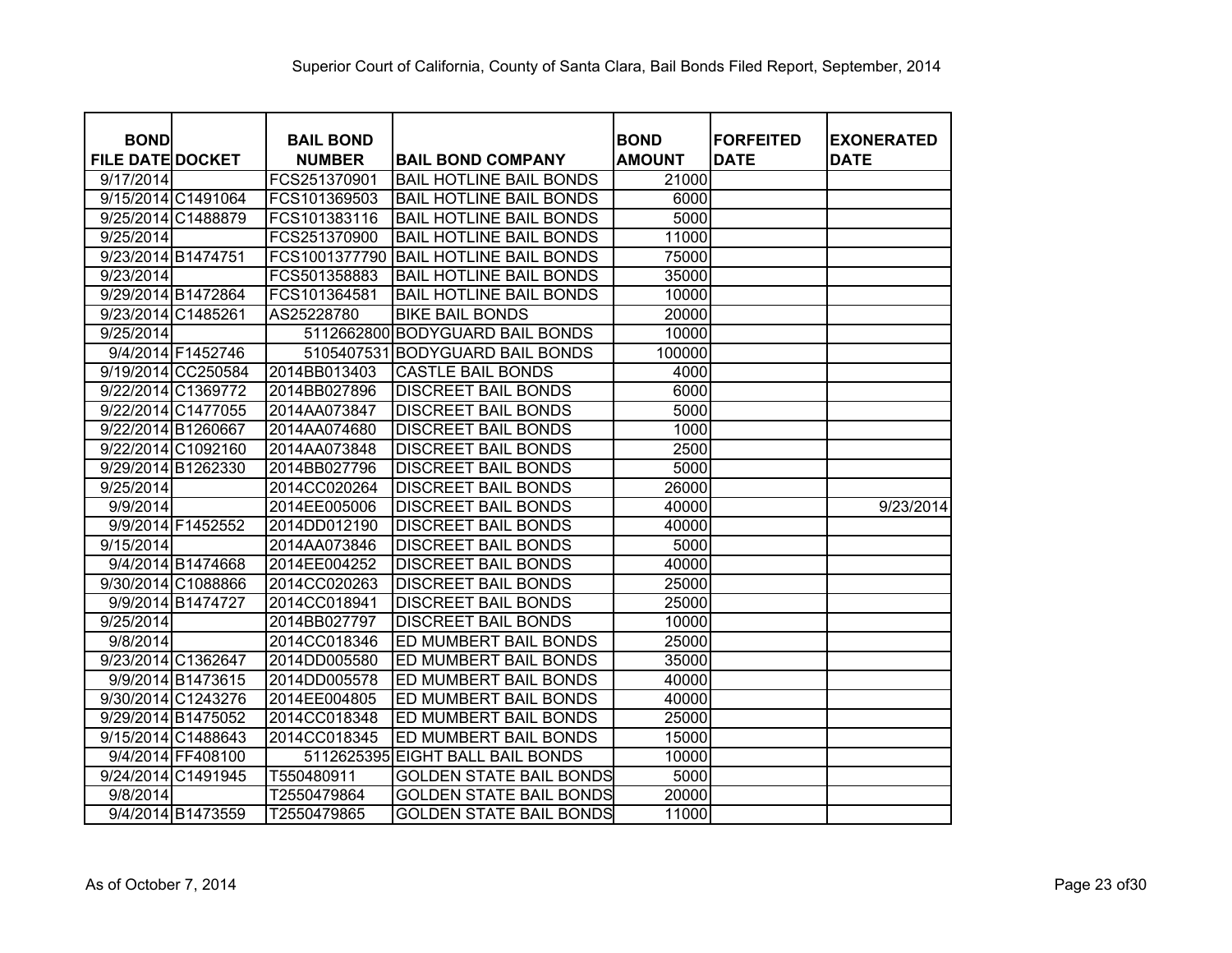| <b>BOND</b><br><b>FILE DATE DOCKET</b> |                   | <b>BAIL BOND</b>             |                                                            | <b>BOND</b>           | <b>FORFEITED</b><br><b>DATE</b> | <b>EXONERATED</b><br><b>DATE</b> |
|----------------------------------------|-------------------|------------------------------|------------------------------------------------------------|-----------------------|---------------------------------|----------------------------------|
| 9/30/2014 C1492005                     |                   | <b>NUMBER</b><br>T2550480976 | <b>BAIL BOND COMPANY</b><br><b>GOLDEN STATE BAIL BONDS</b> | <b>AMOUNT</b><br>5000 |                                 |                                  |
| 9/17/2014 C1486847                     |                   | T10050480992                 | <b>GOLDEN STATE BAIL BONDS</b>                             | 75000                 |                                 |                                  |
| 9/11/2014 C1488281                     |                   | T5050479744                  | <b>GOLDEN STATE BAIL BONDS</b>                             | 11000                 |                                 |                                  |
| 9/18/2014 C1491671                     |                   | T1550480913                  | <b>GOLDEN STATE BAIL BONDS</b>                             | 10000                 |                                 |                                  |
|                                        | 9/4/2014 B1474016 | T5050479709                  | <b>GOLDEN STATE BAIL BONDS</b>                             | 35000                 |                                 |                                  |
| 9/18/2014 C1491265                     |                   |                              |                                                            | 25000                 |                                 |                                  |
|                                        |                   | T2550480974                  | <b>GOLDEN STATE BAIL BONDS</b>                             |                       |                                 |                                  |
| 9/15/2014 B1474087                     |                   | T5050479745                  | <b>GOLDEN STATE BAIL BONDS</b>                             | 5000                  |                                 |                                  |
|                                        | 9/2/2014 C1482965 | T550478117                   | <b>GOLDEN STATE BAIL BONDS</b>                             | 5000                  |                                 |                                  |
| 9/29/2014                              |                   | T2550480975                  | <b>GOLDEN STATE BAIL BONDS</b>                             | 11000                 |                                 |                                  |
| 9/25/2014                              |                   | T5050479710                  | <b>GOLDEN STATE BAIL BONDS</b>                             | 45000                 |                                 |                                  |
| 9/8/2014                               |                   | T2550479741                  | <b>GOLDEN STATE BAIL BONDS</b>                             | 10000                 |                                 |                                  |
|                                        | 9/5/2014 C1489857 | T2550479863                  | <b>GOLDEN STATE BAIL BONDS</b>                             | 6000                  |                                 |                                  |
| 9/10/2014                              |                   | T2550479742                  | <b>GOLDEN STATE BAIL BONDS</b>                             | 15000                 |                                 |                                  |
| 9/12/2014                              |                   | T2550480916                  | <b>GOLDEN STATE BAIL BONDS</b>                             | 25000                 |                                 |                                  |
| 9/16/2014                              |                   | T1050480912                  | <b>GOLDEN STATE BAIL BONDS</b>                             | 10000                 |                                 |                                  |
|                                        | 9/4/2014 C1489369 | T10050479746                 | <b>GOLDEN STATE BAIL BONDS</b>                             | 100000                |                                 |                                  |
| 9/26/2014                              |                   | T1550480915                  | <b>GOLDEN STATE BAIL BONDS</b>                             | 5000                  |                                 |                                  |
| 9/17/2014 C1490766                     |                   | IS15K298378                  | <b>JAKE'S BAIL BONDS</b>                                   | 10000                 |                                 |                                  |
|                                        | 9/8/2014 C1489978 | AH00761100                   | KEITH CARTER BAIL BONDS                                    | 250000                |                                 |                                  |
| 9/12/2014 C1485158                     |                   | S10102250695                 | <b>LATINO BAIL BONDS</b>                                   | 75000                 |                                 |                                  |
| 9/30/2014 C1492218                     |                   | S2502203307                  | <b>LATINO BAIL BONDS</b>                                   | 20000                 |                                 |                                  |
|                                        | 9/2/2014 F1452368 | S99902098249                 | <b>LATINO BAIL BONDS</b>                                   | 200000                |                                 |                                  |
| 9/2/2014                               |                   | S2502174236                  | <b>LATINO BAIL BONDS</b>                                   | 16000                 |                                 |                                  |
|                                        | 9/2/2014 C1491859 | S2502148589                  | <b>LATINO BAIL BONDS</b>                                   | 25000                 |                                 |                                  |
| 9/17/2014 C1492967                     |                   | S5102227432                  | <b>LATINO BAIL BONDS</b>                                   | 50000                 |                                 |                                  |
| 9/19/2014 C1492964                     |                   |                              | 5150007973 LE BAIL BONDS                                   | 125000                |                                 |                                  |
| 9/10/2014 C1489386                     |                   |                              | 5200108603 LE BAIL BONDS                                   | 1000000               |                                 |                                  |
|                                        | 9/4/2014 C1492448 |                              | 5112591144 LE BAIL BONDS                                   | 11000                 |                                 |                                  |
| 9/22/2014 C1494009                     |                   |                              | 5551189762 LE BAIL BONDS                                   | 50000                 |                                 |                                  |
|                                        | 9/5/2014 C1492263 |                              | 5105418382 LE BAIL BONDS                                   | 60000                 |                                 |                                  |
| 9/11/2014 B1474671                     |                   |                              | 5551181922 LE BAIL BONDS                                   | 25000                 |                                 |                                  |
| 9/29/2014                              |                   |                              | 5272015010 LE BAIL BONDS                                   | 25000                 |                                 |                                  |
| 9/24/2014                              |                   |                              | 5112652999 LE BAIL BONDS                                   | 11000                 |                                 |                                  |
| 9/22/2014                              |                   |                              | 5112653008 LE BAIL BONDS                                   | 10000                 |                                 |                                  |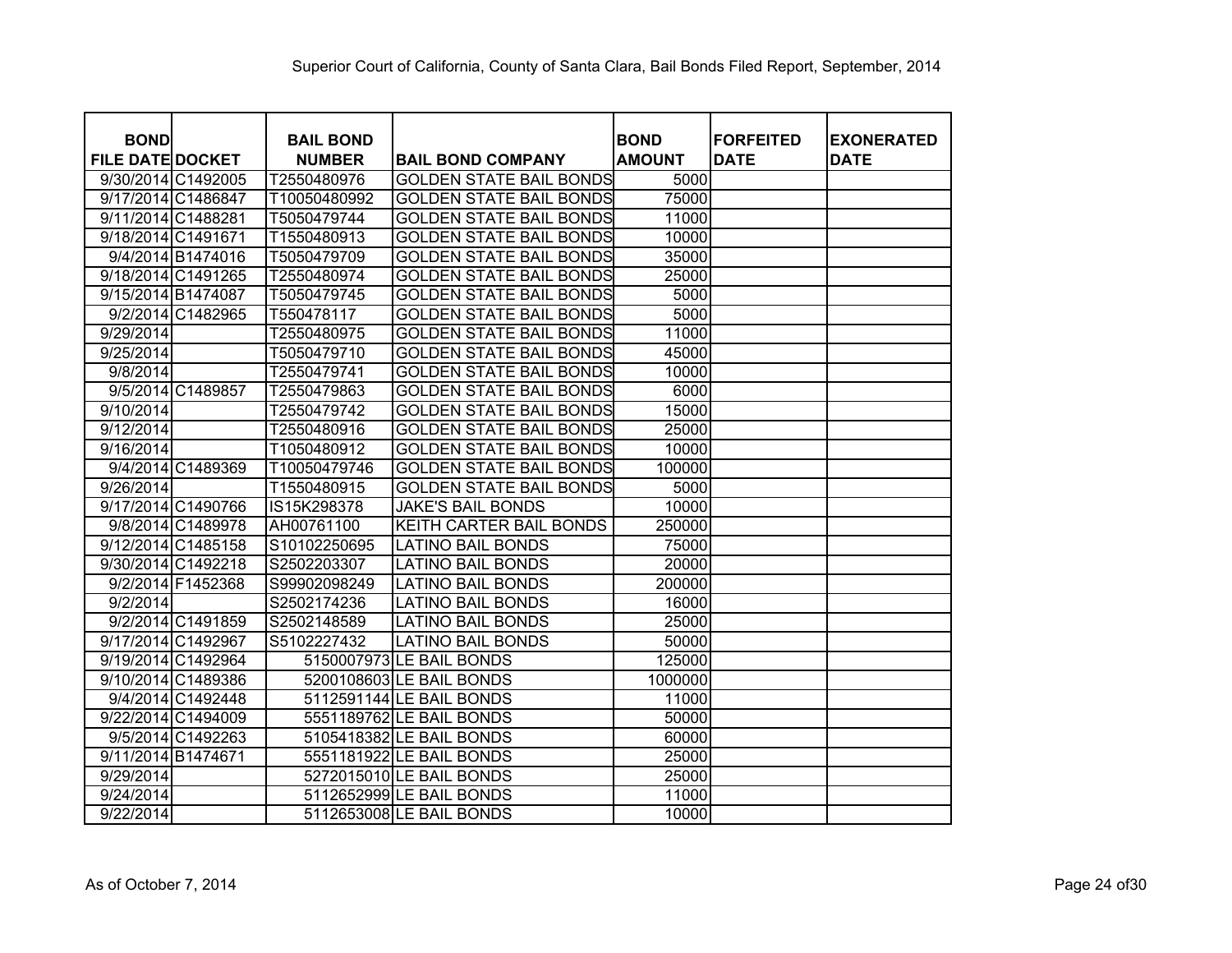| <b>BOND</b>             |                   | <b>BAIL BOND</b> |                           | <b>BOND</b>   | <b>FORFEITED</b> | <b>EXONERATED</b> |
|-------------------------|-------------------|------------------|---------------------------|---------------|------------------|-------------------|
| <b>FILE DATE DOCKET</b> |                   | <b>NUMBER</b>    | <b>BAIL BOND COMPANY</b>  | <b>AMOUNT</b> | <b>DATE</b>      | <b>DATE</b>       |
| 9/11/2014 C1482485      |                   |                  | 5551181865 LE BAIL BONDS  | 40000         |                  |                   |
| 9/26/2014 C1488431      |                   |                  | 5112652986 LE BAIL BONDS  | 10000         |                  |                   |
| 9/15/2014               |                   |                  | 5272014899 LE BAIL BONDS  | 15000         |                  |                   |
| 9/17/2014 C1478777      |                   |                  | 5112652973 LE BAIL BONDS  | 5000          |                  |                   |
| 9/11/2014 CC808604      |                   |                  | 5551181919 LE BAIL BONDS  | 50000         |                  |                   |
|                         | 9/4/2014 B1474353 |                  | 5112652915 LE BAIL BONDS  | 10000         |                  |                   |
| 9/23/2014               |                   | AS15410048       | LE BAIL BONDS             | 10000         |                  |                   |
| 9/11/2014               |                   |                  | 5551189733 LE BAIL BONDS  | 30000         |                  |                   |
|                         | 9/8/2014 C1475378 | AS100131247      | LE BAIL BONDS             | 100000        |                  |                   |
|                         | 9/4/2014 CC783647 |                  | 5271778844 LE BAIL BONDS  | 15000         |                  |                   |
|                         | 9/2/2014 B1474976 |                  | 5112640352 LE BAIL BONDS  |               |                  |                   |
|                         |                   |                  |                           | 10000         |                  |                   |
| 9/15/2014               |                   | AS50170944       | LE BAIL BONDS             | 40000         |                  |                   |
| 9/26/2014 C1491992      |                   |                  | 5551181964 LE BAIL BONDS  | 55000         |                  |                   |
|                         | 9/9/2014 C1480650 |                  | 5551197567 LE BAIL BONDS  | 45000         |                  |                   |
| 9/29/2014               |                   |                  | 5551189746 LE BAIL BONDS  | 50000         |                  |                   |
|                         | 9/8/2014 C1492874 |                  | 5271778857 LE BAIL BONDS  | 10000         | 10/2/2014        |                   |
| 9/18/2014 B1473740      |                   | 2014CC008536     | <b>LIEN TA BAIL BONDS</b> | 20000         |                  |                   |
| 9/29/2014               |                   | 2014DD006610     | <b>LIEN TA BAIL BONDS</b> | 10000         |                  |                   |
| 9/16/2014               |                   | 2014CC019916     | <b>LUNA BAIL BONDS</b>    | 15000         |                  |                   |
|                         | 9/2/2014 C1492064 | 2014CC019027     | <b>LUNA BAIL BONDS</b>    | 15000         |                  |                   |
| 9/12/2014 C1094585      |                   | 2014DD011975     | <b>LUNA BAIL BONDS</b>    | 50000         |                  |                   |
| 9/11/2014 F1347261      |                   | 2014BB026082     | <b>LUNA BAIL BONDS</b>    | 10000         |                  |                   |
| 9/11/2014               |                   | 2014DD011440     | <b>LUNA BAIL BONDS</b>    | 30000         |                  |                   |
| 9/17/2014 FF405767      |                   | AS5982518        | <b>LUNA BAIL BONDS</b>    | 5000          |                  |                   |
|                         | 9/4/2014 C1485401 | 2014AA098854     | LUNA BAIL BONDS           | 5000          |                  |                   |
| 9/22/2014 C1474045      |                   | AS5982568        | <b>LUNA BAIL BONDS</b>    | 5000          |                  |                   |
| 9/22/2014 C1477339      |                   | AS5982569        | <b>LUNA BAIL BONDS</b>    | 1000          |                  |                   |
|                         | 9/2/2014 F1451046 | AS50171561       | LUNA BAIL BONDS           | 7500          |                  |                   |
| 9/25/2014               |                   | AS25227357       | <b>LUNA BAIL BONDS</b>    | 15000         |                  |                   |
| 9/16/2014 C1493439      |                   | 2014CC019909     | <b>LUNA BAIL BONDS</b>    | 25000         |                  |                   |
| 9/29/2014 C1479763      |                   | 2014CC019035     | <b>LUNA BAIL BONDS</b>    | 20000         |                  |                   |
| 9/29/2014               |                   | AS25227378       | <b>LUNA BAIL BONDS</b>    | 25000         |                  |                   |
| 9/26/2014 C1494169      |                   | AS100131137      | <b>LUNA BAIL BONDS</b>    | 76000         |                  |                   |
| 9/2/2014                |                   | 2014CC019025     | <b>LUNA BAIL BONDS</b>    | 15000         |                  |                   |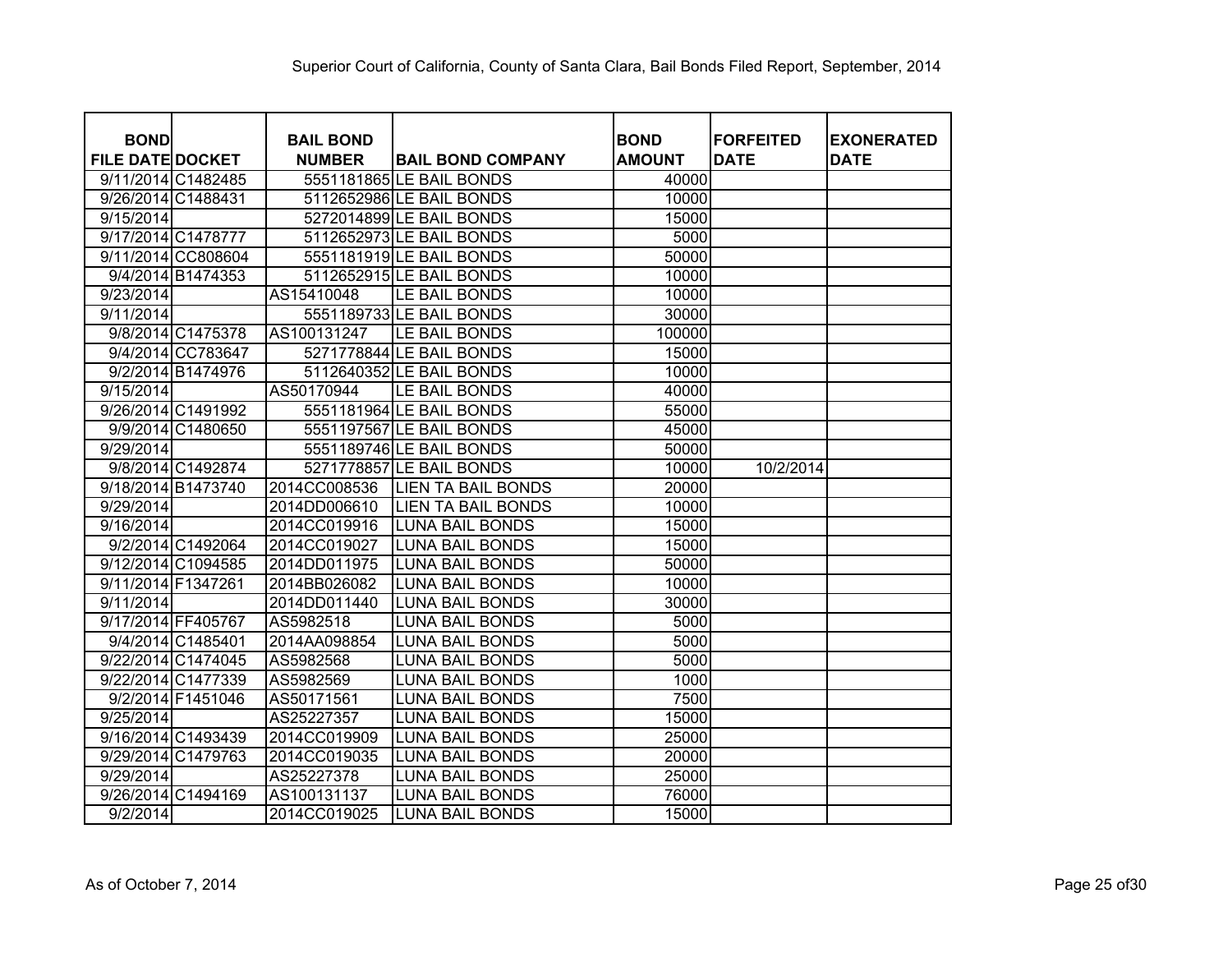| <b>BOND</b>             | <b>BAIL BOND</b> |                          | <b>BOND</b>   | <b>FORFEITED</b> | <b>EXONERATED</b> |
|-------------------------|------------------|--------------------------|---------------|------------------|-------------------|
| <b>FILE DATE DOCKET</b> | <b>NUMBER</b>    | <b>BAIL BOND COMPANY</b> | <b>AMOUNT</b> | <b>DATE</b>      | <b>DATE</b>       |
| 9/16/2014 C1493559      | 2014CC019904     | <b>LUNA BAIL BONDS</b>   | 25000         |                  |                   |
| 9/17/2014 C1488465      | 2014EE005298     | <b>LUNA BAIL BONDS</b>   | 100000        |                  |                   |
| 9/2/2014 C1491896       | 2014BB026079     | <b>LUNA BAIL BONDS</b>   | 10000         |                  |                   |
| 9/4/2014                | 2011CC019030     | <b>LUNA BAIL BONDS</b>   | 20000         |                  |                   |
| 9/8/2014 CC950923       | 2014BB026088     | <b>LUNA BAIL BONDS</b>   | 7500          |                  |                   |
| 9/8/2014 C1494258       | 2014CC019913     | <b>LUNA BAIL BONDS</b>   | 16000         |                  |                   |
| 9/23/2014 B1475097      | AS100131141      | <b>LUNA BAIL BONDS</b>   | 51000         |                  |                   |
| 9/24/2014               | AS25228972       | <b>LUNA BAIL BONDS</b>   | 20000         |                  |                   |
| 9/8/2014                | 2014DD011971     | <b>LUNA BAIL BONDS</b>   | 36000         |                  |                   |
| 9/25/2014               | AS25228978       | <b>LUNA BAIL BONDS</b>   | 21000         |                  |                   |
| 9/19/2014 F1452667      | 2014DD011977     | <b>LUNA BAIL BONDS</b>   | 50000         |                  |                   |
| 9/15/2014               | 2014EE004736     | <b>LUNA BAIL BONDS</b>   | 65000         |                  |                   |
| 9/29/2014 F1452333      | 2014DD011993     | <b>LUNA BAIL BONDS</b>   | 50000         |                  |                   |
| 9/29/2014 F1452708      | 2014EE005033     | <b>LUNA BAIL BONDS</b>   | 60000         |                  |                   |
| 9/18/2014 C1359661      | AS25226592       | <b>LUNA BAIL BONDS</b>   | 8000          |                  |                   |
| 9/2/2014                | 2014BB027426     | <b>LUNA BAIL BONDS</b>   | 10000         |                  |                   |
| 9/25/2014               | AS25227372       | <b>LUNA BAIL BONDS</b>   | 10000         |                  |                   |
| 9/23/2014 B1475066      | AS25227358       | <b>LUNA BAIL BONDS</b>   | 10000         |                  |                   |
| 9/8/2014                | 2014BB027427     | <b>LUNA BAIL BONDS</b>   | 6000          |                  |                   |
| 9/25/2014 C1494168      | AS25227370       | <b>LUNA BAIL BONDS</b>   | 25000         |                  |                   |
| 9/16/2014 C1492964      | 2014FF000898     | <b>LUNA BAIL BONDS</b>   | 125000        |                  |                   |
| 9/29/2014               | 2014BB027414     | <b>LUNA BAIL BONDS</b>   | 10000         |                  |                   |
| 9/15/2014               | 2014CC019915     | <b>LUNA BAIL BONDS</b>   | 25000         |                  |                   |
| 9/16/2014               | 2014CC019031     | <b>LUNA BAIL BONDS</b>   | 16000         |                  |                   |
| 9/19/2014               | AS100131123      | <b>LUNA BAIL BONDS</b>   | 66000         |                  |                   |
| 9/4/2014 B1474692       | 2014BB027424     | <b>LUNA BAIL BONDS</b>   | 10000         |                  |                   |
| 9/29/2014               | 2014FF000858     | <b>LUNA BAIL BONDS</b>   | 110000        |                  |                   |
| 9/8/2014                | 2014CC019033     | <b>LUNA BAIL BONDS</b>   | 25000         |                  |                   |
| 9/26/2014 B1474989      | AS25227377       | <b>LUNA BAIL BONDS</b>   | 20000         |                  |                   |
| 9/23/2014 F1241490      | AS100131140      | <b>LUNA BAIL BONDS</b>   | 75000         |                  |                   |
| 9/15/2014               | 2014CC019902     | <b>LUNA BAIL BONDS</b>   | 20000         |                  |                   |
| 9/22/2014 C1353273      | AS25227354       | <b>LUNA BAIL BONDS</b>   | 15000         | 9/22/2014        |                   |
| 9/26/2014 C1478067      | AS25227359       | <b>LUNA BAIL BONDS</b>   | 20000         |                  |                   |
| 9/25/2014               | AS25227355       | <b>LUNA BAIL BONDS</b>   | 10000         |                  |                   |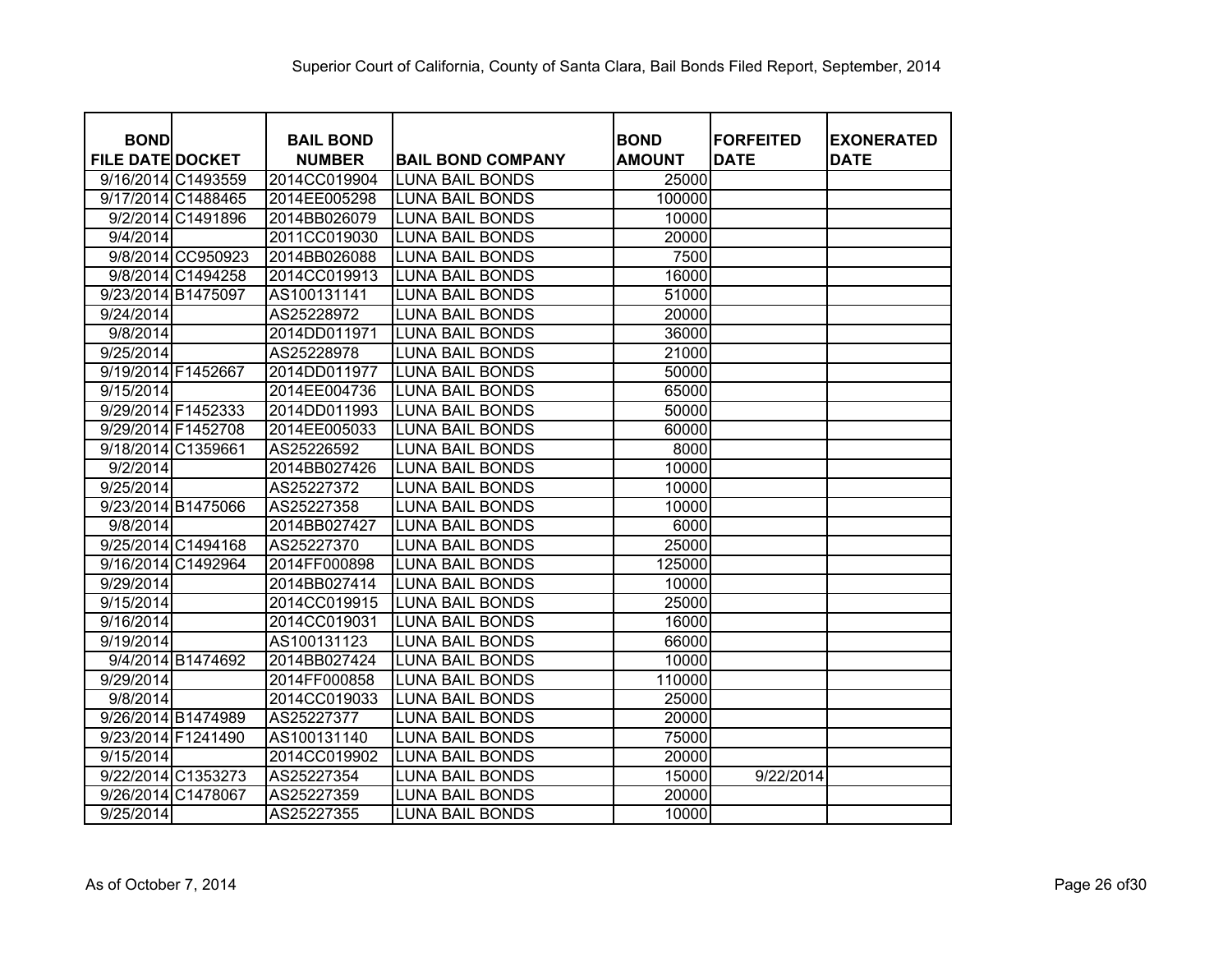| <b>BOND</b>             |                    | <b>BAIL BOND</b> |                          | <b>BOND</b>   | <b>FORFEITED</b> | <b>EXONERATED</b> |
|-------------------------|--------------------|------------------|--------------------------|---------------|------------------|-------------------|
| <b>FILE DATE DOCKET</b> |                    | <b>NUMBER</b>    | <b>BAIL BOND COMPANY</b> | <b>AMOUNT</b> | <b>DATE</b>      | <b>DATE</b>       |
| 9/10/2014 F1451646      |                    | 2014AA098856     | <b>LUNA BAIL BONDS</b>   | 5000          |                  |                   |
| 9/19/2014 F1452480      |                    | 2014CC019905     | <b>LUNA BAIL BONDS</b>   | 25000         |                  |                   |
| 9/19/2014               |                    | AS25227352       | <b>LUNA BAIL BONDS</b>   | 17000         |                  |                   |
| 9/25/2014               |                    | AS25228931       | <b>LUNA BAIL BONDS</b>   | 10000         |                  |                   |
|                         | 9/2/2014 C1492453  | 2014CC019023     | <b>LUNA BAIL BONDS</b>   | 16000         |                  |                   |
|                         | 9/3/2014 F1452493  | 2014DD011435     | <b>LUNA BAIL BONDS</b>   | 30000         |                  |                   |
| 9/16/2014 F1345434      |                    | 2014AA095228     | <b>LUNA BAIL BONDS</b>   | 5000          |                  |                   |
| 9/16/2014 F1452587      |                    | 2014AA095227     | <b>LUNA BAIL BONDS</b>   | 1000          |                  |                   |
| 9/11/2014 F1452313      |                    | AS25227342       | <b>LUNA BAIL BONDS</b>   | 7500          |                  |                   |
| 9/23/2014 F1451691      |                    | AS5982558        | <b>LUNA BAIL BONDS</b>   | 5000          |                  |                   |
| 9/29/2014               |                    | AS25227373       | <b>LUNA BAIL BONDS</b>   | 10000         |                  |                   |
| 9/10/2014 C9895390      |                    | A152197110       | <b>LYNN BAIL BOND</b>    | 10000         |                  |                   |
|                         | 9/18/2014 CC891687 | AS15K184660      | MARV ANDERSON BAIL BONI  | 5000          |                  |                   |
| 9/25/2014 F1452360      |                    | FCS101362740     | MINUTEMAN BAIL BONDS     | 5000          |                  |                   |
| 9/17/2014 C1492358      |                    | 2014DD012184     | PACIFIC COAST BAIL BONDS | 35000         |                  |                   |
| 9/25/2014               |                    | 2014BB030927     | PACIFIC COAST BAIL BONDS | 10000         |                  |                   |
|                         | 9/8/2014 F1452368  | 2014FF000850     | PACIFIC COAST BAIL BONDS | 200000        |                  |                   |
| 9/25/2014               |                    | 2014EE005555     | PACIFIC COAST BAIL BONDS | 70000         |                  |                   |
|                         | 9/8/2014 C1493878  | 2014DD012189     | PACIFIC COAST BAIL BONDS | 36000         |                  |                   |
| 9/25/2014               |                    | 2014CC020304     | PACIFIC COAST BAIL BONDS | 10000         |                  |                   |
| 9/22/2014               |                    | 2014CC020302     | PACIFIC COAST BAIL BONDS | 25000         |                  |                   |
| 9/22/2014 C1493638      |                    | 2014CC020305     | PACIFIC COAST BAIL BONDS | 10000         |                  |                   |
| 9/22/2014 C1491677      |                    | 2014CC020307     | PACIFIC COAST BAIL BONDS | 25000         |                  |                   |
| 9/29/2014               |                    | 2014CC020960     | PACIFIC COAST BAIL BONDS | 15000         |                  |                   |
| 9/15/2014 B1473127      |                    | 2014BB026775     | PACIFIC COAST BAIL BONDS | 5000          |                  |                   |
| 9/15/2014 B1474293      |                    | 2014AA094529     | PACIFIC COAST BAIL BONDS | 5000          |                  |                   |
|                         | 9/2/2014 C1491895  | 2014EE004809     | PACIFIC COAST BAIL BONDS | 100000        |                  |                   |
| 9/2/2014                |                    | 2014CC020300     | PACIFIC COAST BAIL BONDS | 10000         |                  |                   |
| 9/25/2014               |                    | 2014CC020306     | PACIFIC COAST BAIL BONDS | 10000         |                  |                   |
| 9/25/2014               |                    | 2014BB030926     | PACIFIC COAST BAIL BONDS | 10000         |                  |                   |
| 9/17/2014 C1487564      |                    | 2014DD012188     | PACIFIC COAST BAIL BONDS | 35000         |                  |                   |
| 9/11/2014 B1474608      |                    | 2014DD012186     | PACIFIC COAST BAIL BONDS | 50000         |                  | 10/1/2014         |
|                         | 9/5/2014 C1238206  | 2014CC020301     | PACIFIC COAST BAIL BONDS | 20000         |                  |                   |
|                         | 9/4/2014 C1488656  | 2014CC020303     | PACIFIC COAST BAIL BONDS | 20000         |                  |                   |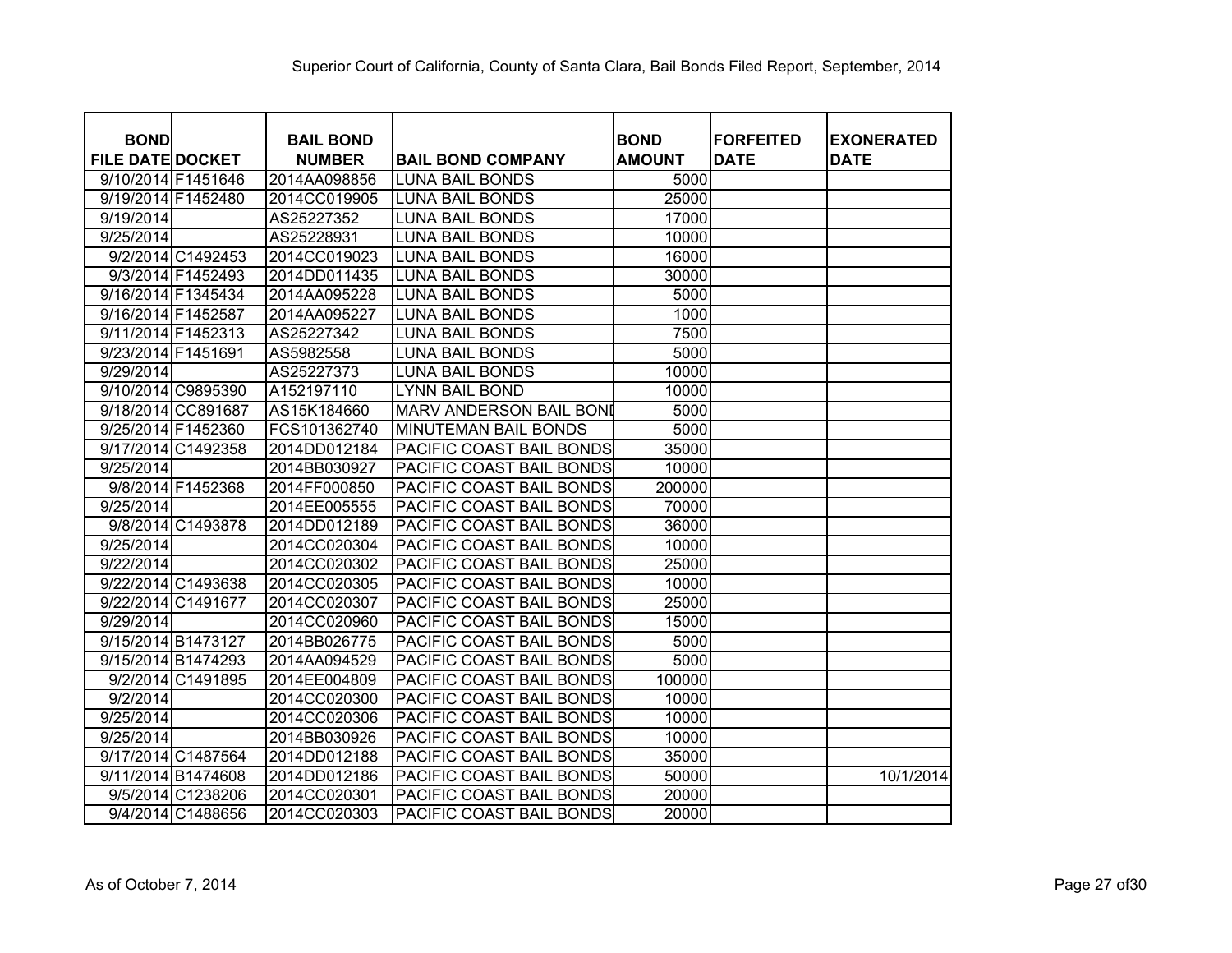| <b>BOND</b>             |                   | <b>BAIL BOND</b> |                                  | <b>BOND</b>   | <b>FORFEITED</b> | <b>EXONERATED</b> |
|-------------------------|-------------------|------------------|----------------------------------|---------------|------------------|-------------------|
| <b>FILE DATE DOCKET</b> |                   | <b>NUMBER</b>    | <b>BAIL BOND COMPANY</b>         | <b>AMOUNT</b> | <b>DATE</b>      | <b>DATE</b>       |
| 9/26/2014 B1475088      |                   | 2014DD011818     | RAMIREZ BAIL BONDS               | 23000         |                  |                   |
| 9/26/2014               |                   | 2014BB027677     | RAMIREZ BAIL BONDS               | 10000         |                  |                   |
| 9/24/2014 C1475852      |                   | 2014CC019657     | RAMIREZ BAIL BONDS               | 10000         |                  |                   |
| 9/15/2014               |                   | 2014DD010528     | RAMIREZ BAIL BONDS               | 10000         |                  |                   |
| 9/15/2014               |                   | 2014DD011577     | RAMIREZ BAIL BONDS               | 25000         |                  |                   |
| 9/25/2014               |                   | 2014CC019656     | RAMIREZ BAIL BONDS               | 10000         |                  |                   |
| 9/25/2014               |                   |                  | 5272027743 REASONABLE BAIL BONDS | 15000         |                  |                   |
| 9/15/2014 C1475045      |                   | 5802120401       | <b>REASONABLE BAIL BONDS</b>     | 5000          |                  |                   |
| 9/8/2014                |                   | IS30K165214      | <b>REIDY BAIL BONDS</b>          | 25000         |                  |                   |
| 9/25/2014 C1483900      |                   | AS30K82042       | SANTA CRUZ BAIL BONDS            | 20000         |                  |                   |
| 9/15/2014               |                   | U2520520924      | <b>SCOTT STEVENSON BAIL BO</b>   | 15000         |                  |                   |
| 9/12/2014               |                   | U1520520923      | <b>SCOTT STEVENSON BAIL BO</b>   | 15000         |                  |                   |
| 9/4/2014                |                   | U2520499559      | <b>SCOTT STEVENSON BAIL BO</b>   | 25000         |                  |                   |
| 9/23/2014 C1492925      |                   | 2014CC013849     | <b>TAPOUT BAIL BONDS</b>         | 20000         |                  |                   |
|                         | 9/4/2014 C1492925 | 2014FF000702     | <b>TAPOUT BAIL BONDS</b>         | 110000        |                  |                   |
| 9/2/2014                |                   | 2014CC013847     | <b>TAPOUT BAIL BONDS</b>         | 30000         |                  |                   |
| 9/30/2014 C1492925      |                   | 2014EE005384     | <b>TAPOUT BAIL BONDS</b>         | 70000         |                  |                   |
| 9/16/2014               |                   | 2014CC013848     | <b>TAPOUT BAIL BONDS</b>         | 25000         |                  |                   |
| 9/24/2014               |                   | 2014CC018234     | <b>TAPOUT BAIL BONDS</b>         | 25000         |                  |                   |
| 9/30/2014 B1474539      |                   | 2014BB019755     | <b>TAPOUT BAIL BONDS</b>         | 5000          |                  |                   |
| 9/22/2014 C1488587      |                   | 2014CC013850     | <b>TAPOUT BAIL BONDS</b>         | 25000         |                  |                   |
|                         | 9/2/2014 C1492264 | AS50K52678       | THANG VO BAIL BONDS              | 25000         |                  |                   |
|                         | 9/3/2014 B1474507 | 2014CC019880     | <b>VERONICA MELERO BAIL BO</b>   | 30000         |                  |                   |
| 9/17/2014               |                   | 2014DD010844     | <b>VERONICA MELERO BAIL BO</b>   | 25000         |                  |                   |
| 9/17/2014               |                   | 2014AA098723     | <b>VERONICA MELERO BAIL BO</b>   | 5000          |                  |                   |
| 9/26/2014 C1489351      |                   | 2014BB025268     | <b>VERONICA MELERO BAIL BO</b>   | 5000          |                  |                   |
| 9/16/2014               |                   | 2014DD010845     | <b>VERONICA MELERO BAIL BO</b>   | 25000         |                  |                   |
| 9/25/2014               |                   | 2014BB025238     | <b>VERONICA MELERO BAIL BO</b>   | 10000         |                  |                   |
| 9/25/2014               |                   | 2014CC020969     | <b>VERONICA MELERO BAIL BO</b>   | 25000         |                  |                   |
| 9/8/2014                |                   | 2014DD011953     | <b>VERONICA MELERO BAIL BO</b>   | 25000         |                  |                   |
|                         | 9/3/2014 F1452442 | 2014DD011951     | <b>VERONICA MELERO BAIL BO</b>   | 26000         |                  |                   |
| 9/29/2014               |                   | 2014CC020970     | <b>VERONICA MELERO BAIL BO</b>   | 25000         |                  |                   |
| 9/15/2014               |                   | 2014DD011955     | <b>VERONICA MELERO BAIL BO</b>   | 25000         |                  |                   |
| 9/17/2014               |                   | 2014CC019878     | <b>VERONICA MELERO BAIL BO</b>   | 25000         |                  |                   |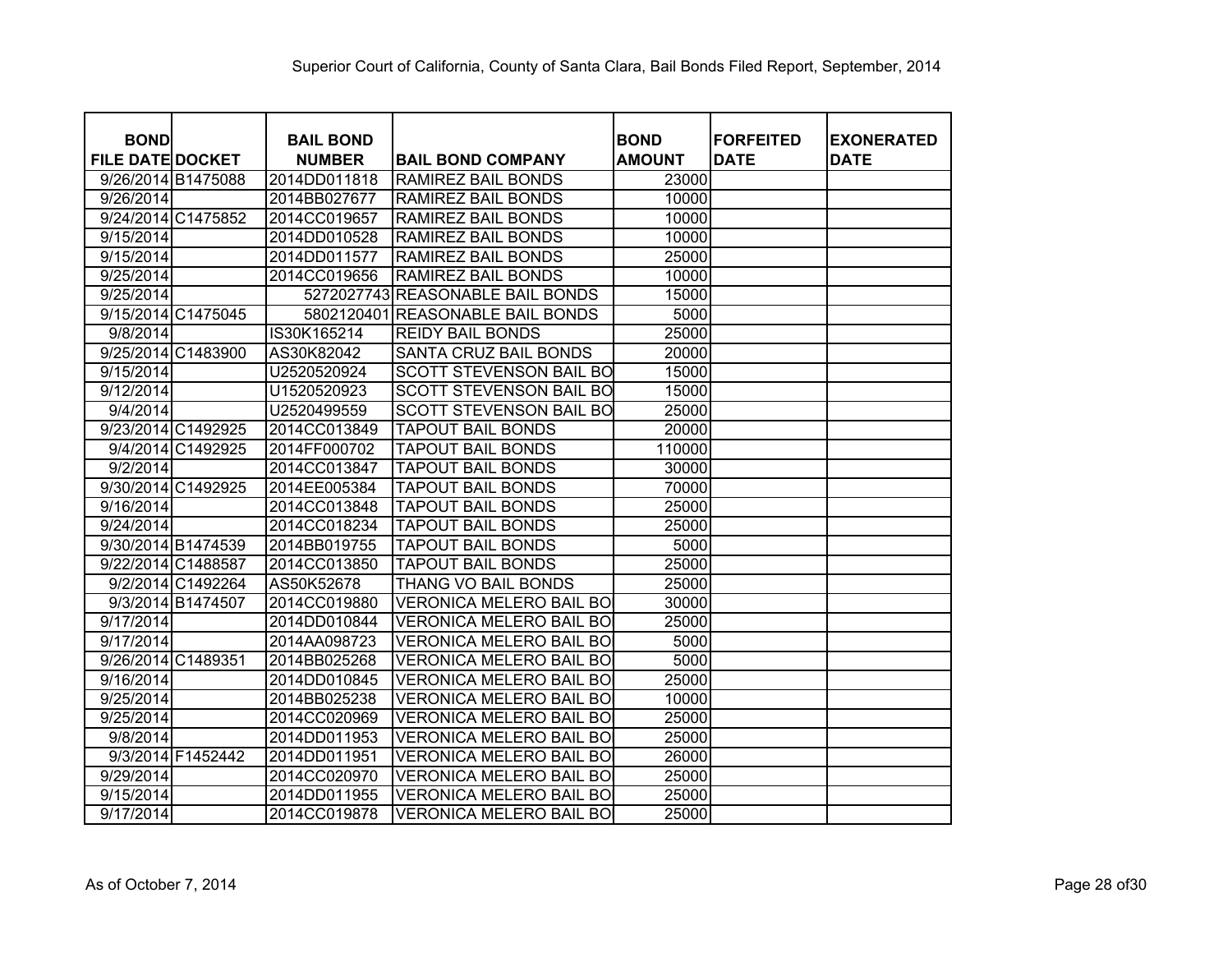| <b>BOND</b><br><b>FILE DATE DOCKET</b> |                    | <b>BAIL BOND</b><br><b>NUMBER</b> | <b>BAIL BOND COMPANY</b>       | <b>BOND</b><br><b>AMOUNT</b> | <b>IFORFEITED</b><br><b>DATE</b> | <b>EXONERATED</b><br><b>DATE</b> |
|----------------------------------------|--------------------|-----------------------------------|--------------------------------|------------------------------|----------------------------------|----------------------------------|
|                                        | 9/4/2014 B1474226  | 2014AA061539                      | <b>VERONICA MELERO BAIL BO</b> | 5000                         |                                  |                                  |
| 9/12/2014 F1451771                     |                    | A152198545                        | <b>VU BAIL BONDS</b>           | 15000                        |                                  |                                  |
| 9/23/2014                              |                    | A302141548                        | <b>VU BAIL BONDS</b>           | 20000                        |                                  |                                  |
| 9/25/2014                              |                    | A152193553                        | <b>VU BAIL BONDS</b>           | 10000                        |                                  |                                  |
|                                        | 9/17/2014 C1483316 | A152198549                        | <b>VU BAIL BONDS</b>           | 15000                        |                                  |                                  |
| 9/17/2014 C1487111                     |                    | A72282010                         | <b>VU BAIL BONDS</b>           | 2000                         |                                  |                                  |
|                                        | 9/8/2014 C1487215  | A152198551                        | <b>VU BAIL BONDS</b>           | 10000                        |                                  |                                  |
|                                        | 9/9/2014 B1474794  | A152198550                        | <b>VU BAIL BONDS</b>           | 11000                        |                                  |                                  |
|                                        | 9/15/2014 C1487923 | A152198544                        | <b>VU BAIL BONDS</b>           | 10000                        |                                  |                                  |
| 9/30/2014                              |                    | AUL2096031                        | <b>VU BAIL BONDS</b>           | 25000                        |                                  |                                  |
|                                        | 9/2/2014 C1481133  | AUL2094706                        | <b>VU BAIL BONDS</b>           | 60000                        |                                  |                                  |
| 9/24/2014 C1491681                     |                    | A72284041                         | <b>VU BAIL BONDS</b>           | 5000                         |                                  |                                  |
| 9/29/2014                              |                    | A302141842                        | <b>VU BAIL BONDS</b>           | 25000                        |                                  |                                  |
|                                        | 9/17/2014 C1491184 | A152198546                        | <b>VU BAIL BONDS</b>           | 10000                        |                                  |                                  |
| 9/26/2014 C1482471                     |                    | A302141545                        | <b>VU BAIL BONDS</b>           | 20000                        |                                  |                                  |
| 9/12/2014 F1451198                     |                    | A72277859                         | <b>VU BAIL BONDS</b>           | 5000                         |                                  |                                  |
|                                        | 9/30/2014 C1241515 | A152198770                        | <b>VU BAIL BONDS</b>           | 10000                        |                                  |                                  |
| 9/22/2014                              |                    | A302141538                        | <b>VU BAIL BONDS</b>           | 25000                        |                                  |                                  |
|                                        | 9/2/2014 C1489277  | A72277864                         | <b>VU BAIL BONDS</b>           | 5000                         |                                  |                                  |
|                                        | 9/8/2014 B1474410  | A302140721                        | <b>VU BAIL BONDS</b>           | 25000                        |                                  |                                  |
|                                        | 9/9/2014 F1452653  | A152196264                        | <b>VU BAIL BONDS</b>           | 11000                        | 9/23/2014                        |                                  |
| 9/25/2014                              |                    | A302141539                        | <b>VU BAIL BONDS</b>           | 25000                        |                                  |                                  |
| 9/23/2014                              |                    | A302141543                        | <b>VU BAIL BONDS</b>           | 20000                        |                                  |                                  |
| 9/30/2014                              |                    | A302141843                        | <b>VU BAIL BONDS</b>           | 17000                        |                                  |                                  |
|                                        | 9/8/2014 C1106913  | AUL2096082                        | <b>VU BAIL BONDS</b>           | 50000                        |                                  |                                  |
| 9/22/2014                              |                    | A152198552                        | <b>VU BAIL BONDS</b>           | 15000                        |                                  |                                  |
| 9/26/2014                              |                    | 214152 A302141546                 | <b>VU BAIL BONDS</b>           | 20000                        |                                  |                                  |
|                                        | 9/30/2014 B1474469 | A72284042                         | <b>VU BAIL BONDS</b>           | 5000                         |                                  |                                  |
| 9/16/2014                              |                    | A152098547                        | <b>VU BAIL BONDS</b>           | 11000                        |                                  |                                  |
| 9/16/2014                              |                    | AUL2096079                        | <b>VU BAIL BONDS</b>           | 36000                        |                                  |                                  |
| 9/25/2014                              |                    | A302141542                        | <b>VU BAIL BONDS</b>           | 10000                        |                                  |                                  |
| 9/25/2014                              |                    | A302141540                        | <b>VU BAIL BONDS</b>           | 10000                        |                                  |                                  |
|                                        | 9/4/2014 C1494004  | AUL2095367                        | <b>VU BAIL BONDS</b>           | 40000                        |                                  |                                  |
|                                        | 9/8/2014 F1452385  | AUL2094526                        | <b>VU BAIL BONDS</b>           | 50000                        |                                  |                                  |